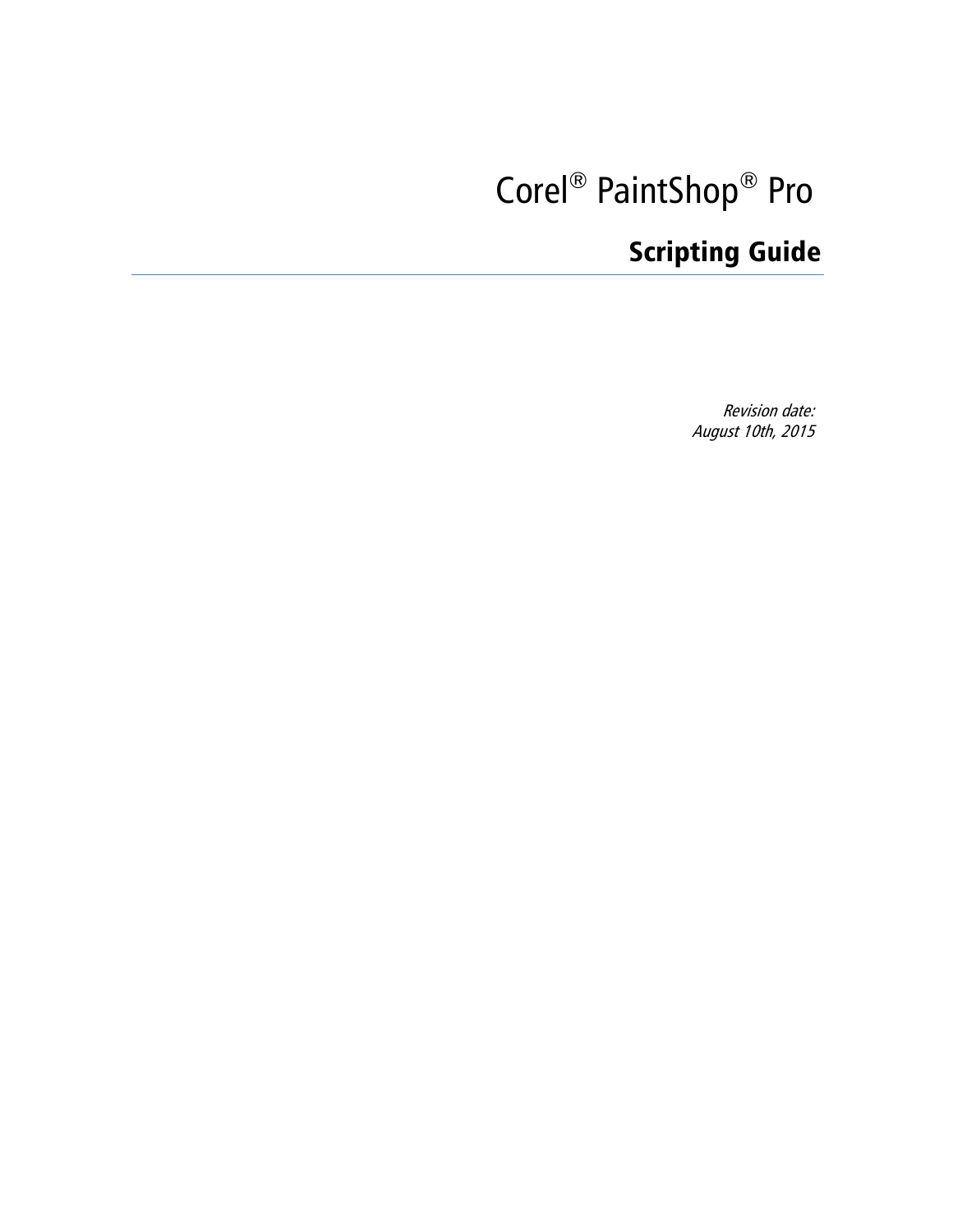# **Contents**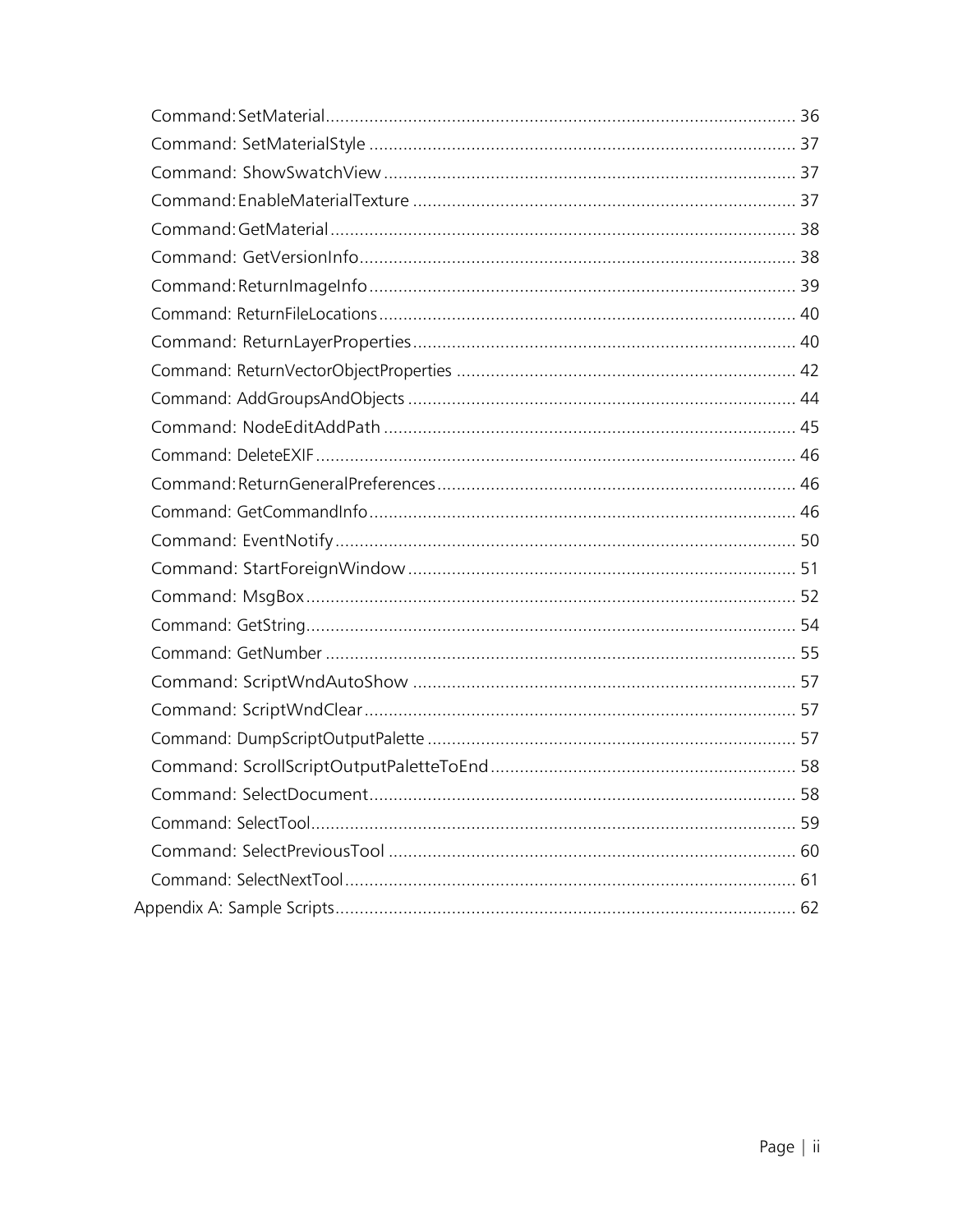# <span id="page-3-0"></span>Introduction

Most users of Corel® PaintShop® Pro never need to look at the source code of a script. The script recording features inside PaintShop Pro are such that many scripts can be created using nothing more than the script recorder.

However, in order to write scripts that make decisions, that use data from an open document, or that prompt the user for data, it is necessary to delve deeper into scripting.

PaintShop Pro scripts are written in the Python programming language. There are a number of books written about Python, but you can also find a number of Python tutorials at [www.python.org.](http://www.python.org/)

Before writing or editing a script, you should have at least minimal familiarity with Python. It's hard to understand what's happening in a script if you are struggling to understand the syntax in which it is presented.

# <span id="page-3-1"></span>Scripting resources

In addition to this scripting guide, you can use the following resources:

- Sample Scripts sample scripts are usually bundled with the Scripting Guide. For more information about sample scripts, see [Appendix A: Sample Scripts](#page-64-0).
- Scripting API an online HTML-based reference quide to the commands and parameters that can be used in scripts. Click the following link: [Corel PaintShop Pro Scripting API.](http://apps.corel.com/redirect?_redirect=command&function=api&app=PhotoPro&version=x6&lang=EN&licenseid=540214299)

# <span id="page-3-2"></span>Anatomy of a script

All scripts created by the PaintShop Pro script recorder have an identical format. To access the script recorder in PaintShop Pro, click View  $>$  Toolbars  $>$  Script. For more information about using the script recorder, see "Working with scripting tools and features" in the Help.

A simple script is shown below. Don't be intimidated by the length, all it does is execute four commands:

- Float the selection
- Apply the Inner Bevel command
- Apply the Drop Shadow command
- Promote the selection to a layer

This is a simple script that was created entirely from the script recorder.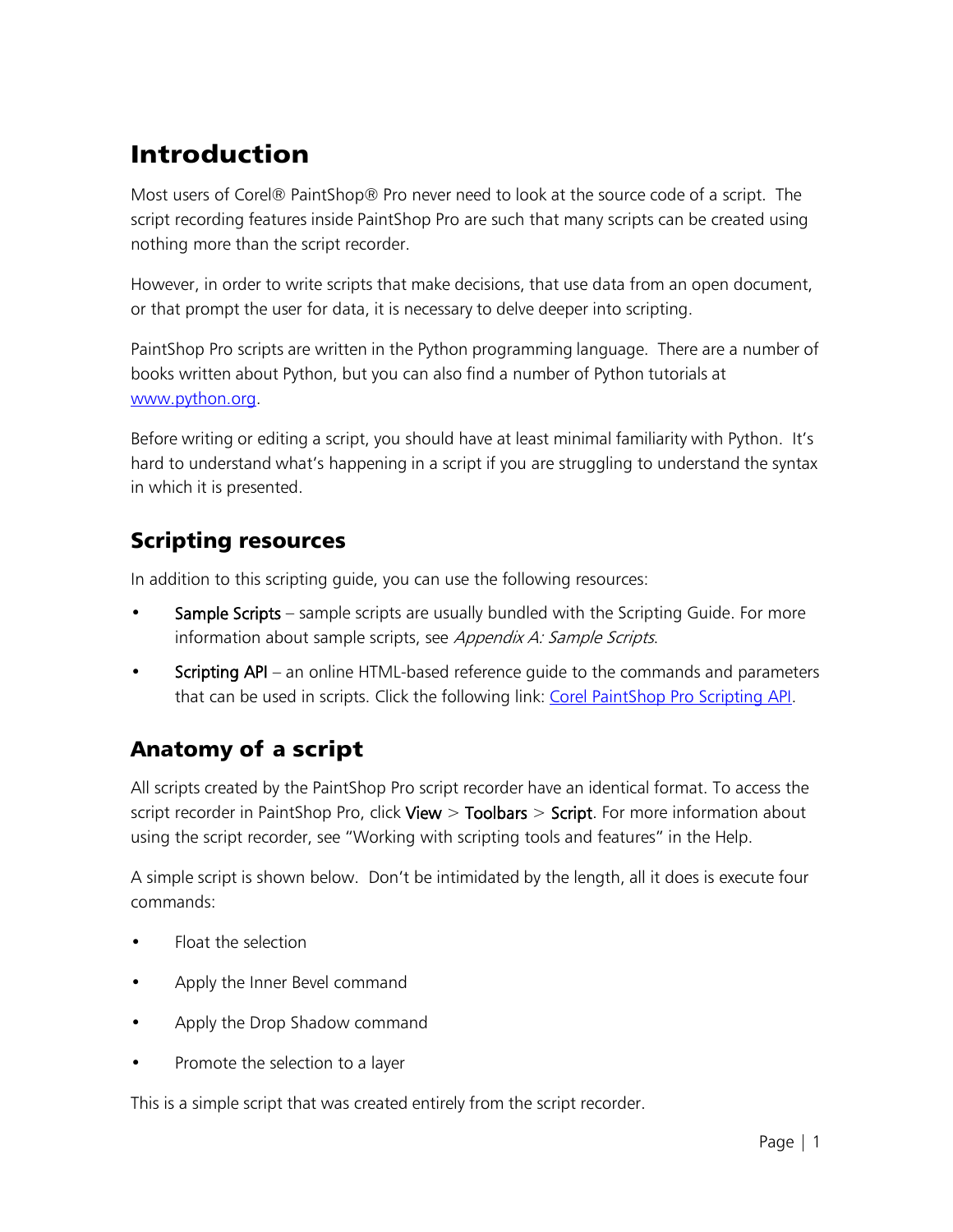```
from PSPApp import *
def ScriptProperties():
      return {
            'Author': u'Corel Corporation',
            'Copyright': u'Copyright (C) 2015, Corel Corporation, All Rights Reserved.',
            'Description': u'Bevel and cast a shadow from a selection',
            'Host': u'PaintShop Pro',
            'Host Version': u'18.00'
            }
def Do(Environment):
      # FloatSelection
      App.Do( Environment, 'FloatSelection', {
            'ClearSource': None,
            'BackupSelection': None,
            'GeneralSettings': {
                  'ExecutionMode': App.Constants.ExecutionMode.Default,
                  'AutoActionMode': App.Constants.AutoActionMode.Match,
                  'Version': ((18,0,0),1)
                 }
           })
      # Inner Bevel
      App.Do( Environment, 'InnerBevel', {
            'Ambience': 0,
            'Angle': 315,
            'Bevel': 0,
            'Color': (255,255,255),
            'Depth': 20,
            'Elevation': 30,
            'Intensity': 50,
            'Shininess': 0,
            'Smoothness': 0,
            'Width': 8,
            'GeneralSettings': {
                  'ExecutionMode': App.Constants.ExecutionMode.Default,
                  'AutoActionMode': App.Constants.AutoActionMode.Match,
                  'Version': ((18,0,0),1)
                  }
           })
      # Drop Shadow
      App.Do( Environment, 'DropShadow', {
            'Blur': 5,
            'Color': (0,0,0),
            'Horizontal': 10,
            'NewLayer': False,
            'Opacity': 50,
            'Vertical': 10,
            'GeneralSettings': {
                  'ExecutionMode': App.Constants.ExecutionMode.Default,
                  'AutoActionMode': App.Constants.AutoActionMode.Match,
                  'Version': ((18,0,0),1)
                  }
```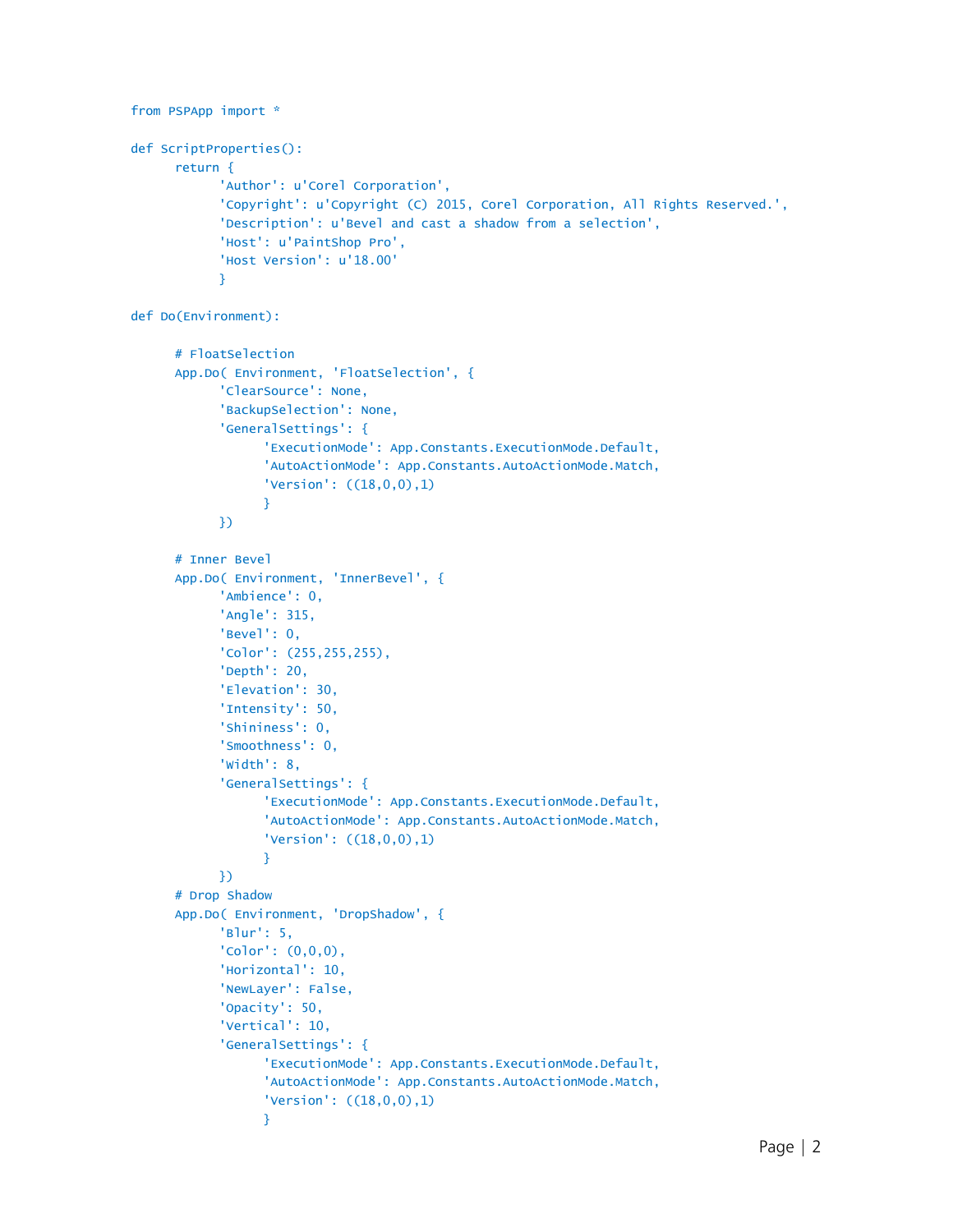```
})
# SelectPromote
App.Do( Environment, 'SelectPromote', {
      'KeepSelection': None,
      'LayerName': None,
      'GeneralSettings': {
           'ExecutionMode': App.Constants.ExecutionMode.Default,
            'AutoActionMode': App.Constants.AutoActionMode.Match,
           'Version': ((18,0,0),1)
           }
     })
```
The first line of the script says "from PSPApp import \*". PaintShop Pro implements the PSPApp module, and all communication from the script to PaintShop Pro is by means of methods and objects exposed by the PSPApp module. Though it is possible to write a script that does not make use of PSPApp, as a practical matter all scripts will import PSPApp.

Next, there is the ScriptProperties method. This serves as documentation for the script (author/copyright/description), as well as fields that PaintShop Pro can use to ensure that the version of the script is compatible with the version of PaintShop Pro (Host/Host Version). The ScriptProperties method can be omitted and the script will still run, but it should be included so that the data in it can be extracted by PaintShop Pro.

Next comes the Do method. When PaintShop Pro runs a script, it does so by loading the script into memory and invoking the Do method. The Do method takes a single parameter, by convention called Environment. This parameter exists to help coordination between the script and PaintShop Pro, and needs to be passed back to PaintShop Pro on all calls to App.Do. Do not modify the environment variable.

For all scripts created by the PaintShop Pro script recorder, the Do method is nothing more than a series of calls to App.Do. App is a member of the PSPApp module, and could also be written as PSPApp.App

The App.Do method is used to call a PaintShop Pro command (i.e. open a file, run an effect, create a layer, put down a paint stroke). The App.Do command takes four parameters, though the last two are optional:

- 1. The first parameter is the Environment variable passed to the script's Do method.
- 2. The second parameter is the name of the command to run (e.g. FloatSelection).
- 3. The third parameter is a dictionary that contains all the parameters needed by the command. This is frequently referred to as the parameter repository.
- 4. The fourth parameter (always omitted by the script recorder) is the document on which the command should be run. When omitted, commands are always run on the target document, which is the document that was active when the script was started.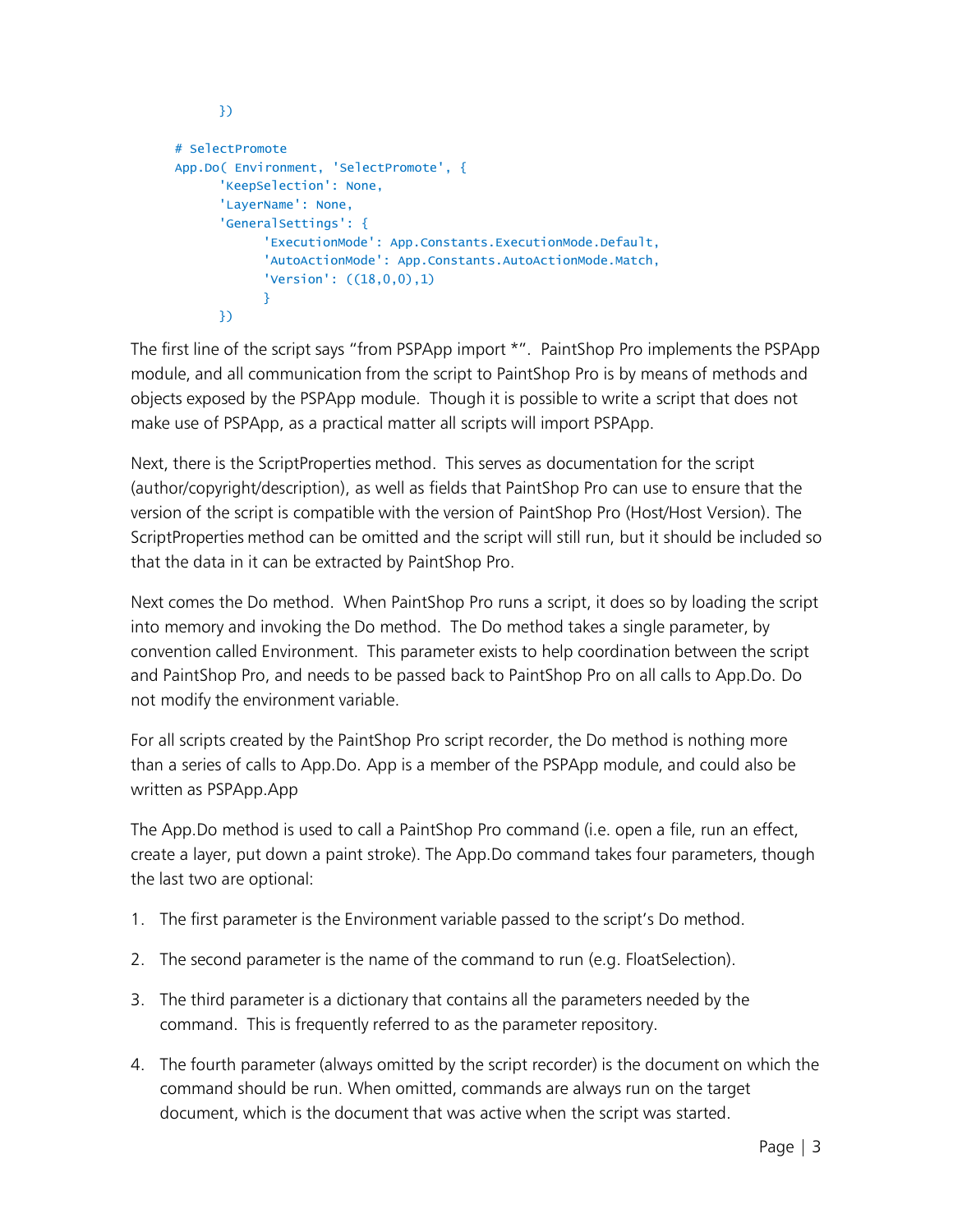The script shown above is 68 lines long, including whitespace. However, virtually all of it is the specification of the parameter repositories. Without the repositories it would only be 16 lines long:

```
from PSPApp import *
def ScriptProperties():
      return {
            'Author': u'Corel Corporation',
            'Copyright': u'Copyright (C) 2015, Corel Corporation, All Rights Reserved.',
            'Description': u'Bevel and cast a shadow from a selection',
           'Host': u'PaintShop Pro',
            'Host Version': u'18.00'
           }
def Do(Environment):
      App.Do( Environment, 'FloatSelection', {})
      App.Do( Environment, 'InnerBevel', {})
      App.Do( Environment, 'DropShadow', {})
      App.Do( Environment, 'SelectPromote', {})
```
Since the parameter repositories specify precisely how each command should behave, it is proper that they consume the majority of the script. It is also worth noting that the shorter script above is perfectly valid and would run without error – any parameters not specified default to the last used value.

All scripts recorded by PaintShop Pro follow the canonical format shown in the initial example– the single import statement, a script properties method, and a Do method containing calls to App.Do.

# <span id="page-6-0"></span>Anatomy of a preset

PaintShop Pro supports presets for just about every command. As shown below, these are just a specialized form of a script:

```
from PSPApp import *
def ScriptProperties():
      return {
            'Author': u'Corel Corporation',
            'Copyright': u'Copyright (C) 2015 Corel Corporation, All Rights Reserved.',
            'Description': u'800x600 greyscale, transparent, raster',
            'Host': u'PaintShop Pro',
           'Host Version': u'18.00'
           }
def Preset_NewFile():
      return {
            'Width': 800,
            'Height': 600,
           'ColorDepth': App.Constants.Colordepth.Greyscale,
            'DimensionUnits': App.Constants.DimensionType.Pixels,
```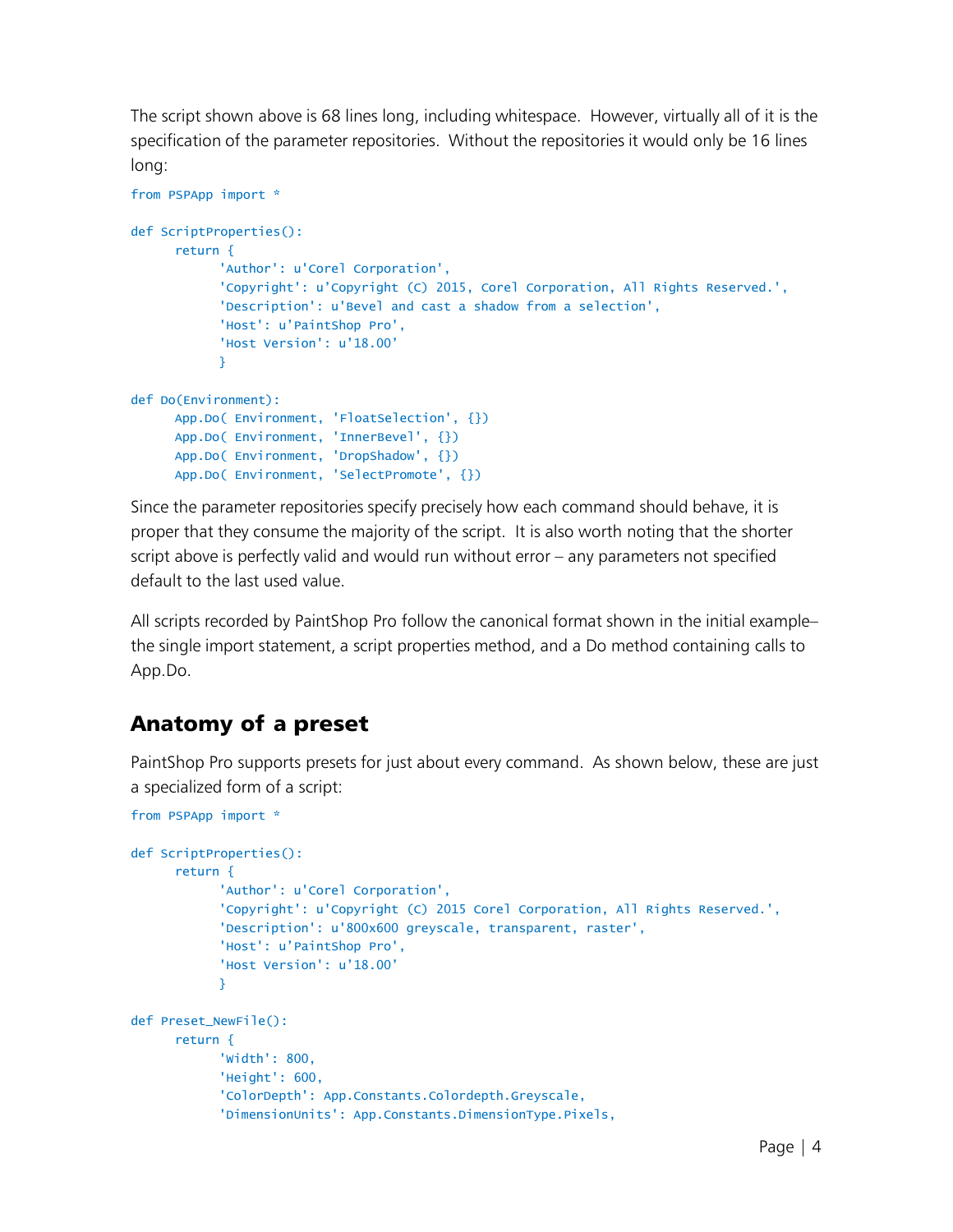```
'ResolutionUnits': App.Constants.ResolutionUnits.PixelsPerIn,
            'Resolution': 300,
            'FillMaterial': {
                 'Color': (0,0,0),
                 'Pattern': None,
                  'Gradient': None,
                  'Texture': None,
                  'Art': None
                 },
            'Transparent': True,
            'LayerType': App.Constants.NewLayerType.Raster,
            'ArtMediaTexture': {
                  'Category': u'Art Media',
                  'Name': u'Canvas coarse'.
                  'EnableFill': True,
                  'FillColor': (255,255,255)
                 },
            'GeneralSettings': {
                 'ExecutionMode': App.Constants.ExecutionMode.Default,
                  'AutoActionMode': App.Constants.AutoActionMode.Match,
                  'Version': ((18,0,0),1)
                 }
            }
def Do(Environment):
      # FileNew
      App.Do( Environment, 'NewFile', Preset_NewFile())
```
Looking at the sample shown above, you can see that the only difference between a script and a preset is that the preset has an additional method defined, in this case Preset NewFile().

Preset method names are defined by the command that creates them, but as a rule take the form Preset\_CommandName.

When the preset is loaded, the preset method is called instead of the Do method. The method returns the parameters for the command (in this case NewFile), which are then loaded without actually executing the command.

Note also that the preset includes a Do method as well. The Do method just calls App.Do with the associated command (NewFile), and for the third parameter, it passes the return value of the preset method. Since the third parameter to App.Do is the parameters of the command, the net result is that executing a preset as a script runs the proper command using the parameters specified in the preset.

# <span id="page-7-0"></span>The App Object

The App object is the core structure exposed by the PSPApp module. Although you will usually interact with it by calling commands with App.Do, other methods and members are useful to the script author.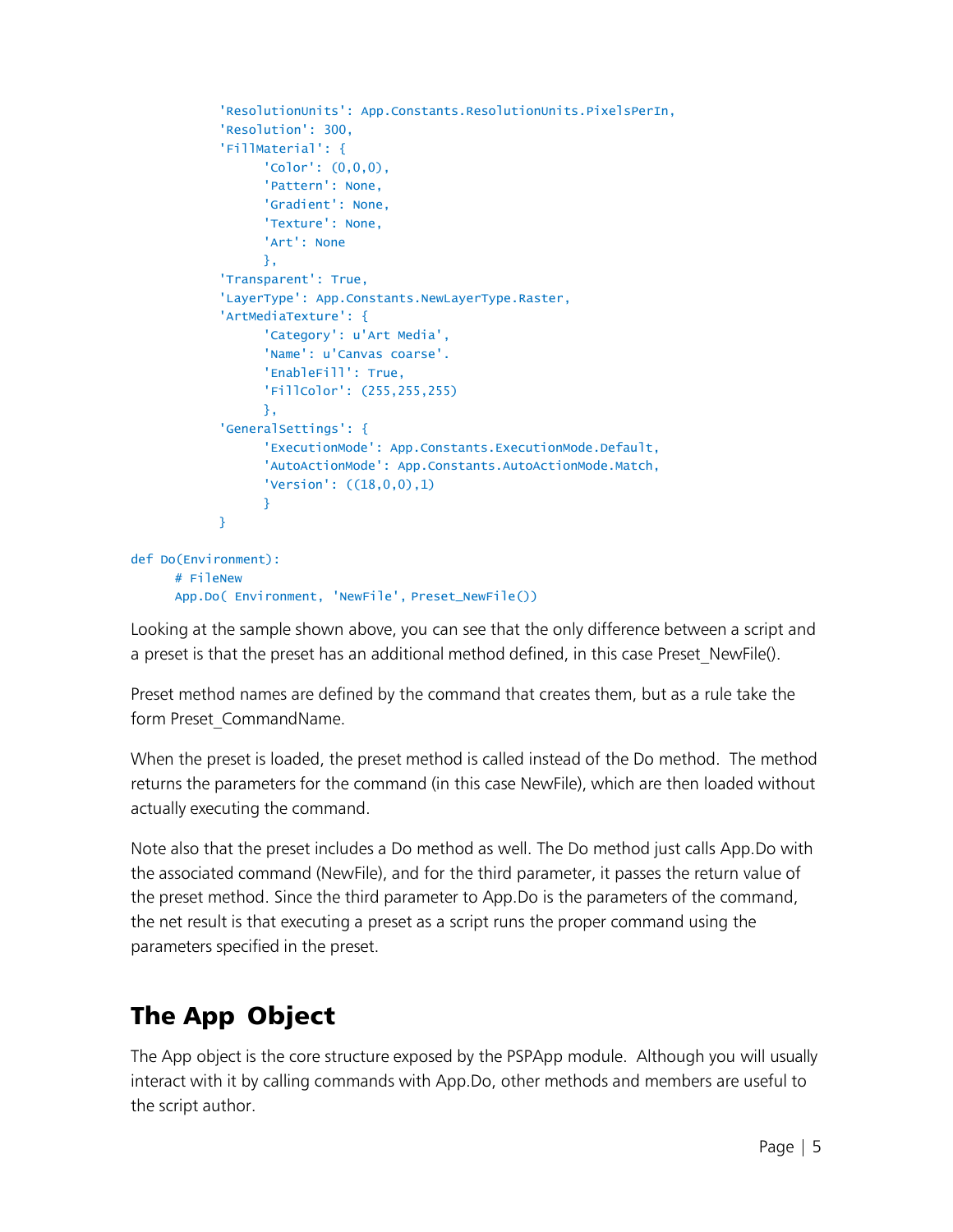# <span id="page-8-0"></span>The Do method

The Do method is the primary interface between a script and PaintShop Pro. The Do method can execute any of the more than 650 different commands that exist in PaintShop Pro.

The general form of the Do command is:

result = App.Do( Environment, command, parameter\_repository, TargetDocument )

The Environment parameter is required, and should always be the Environment parameter that was provided to the script as a parameter to the Do method of the script. This is used by PaintShop Pro to keep track of which script is executing a command, and does not contain any information that is useful to the script.

The command parameter is just what it implies–the name of the command you want to execute, such as 'FileClose' or 'SelectNone'. This is a required parameter.

The parameter repository parameter is a Python dictionary containing all of the parameters required by the command. With the exception of the general settings subrepository described below, the contents of this dictionary are different for each command. This is an optional parameter – if not specified, the last used parameters of the command are used.

The target document parameter controls which document the command is executed against. The script recorder always omits this parameter, and unless changed by executing a command that selects a different document, the target document is the document that was active when the script was invoked.

# <span id="page-8-1"></span>GeneralSettings

All commands support a sub repository called GeneralSettings. These parameters are common to many different commands. Not every command uses every value, but all commands support ExecutionMode and AutoActionMode at a minimum.

An example of a GeneralSettings repository is shown below:

```
'GeneralSettings': {
      'ExecutionMode': App.Constants.ExecutionMode.Default,
     'DialogPlacement': {
           'ShowMaximized': False,
           'Rect': ((639,417),634,517)
           },
      'PreviewVisible': True,
      'AutoProof': True,
      'RandomSeed': 55042743,
      'AutoActionMode': App.Constants.AutoActionMode.Match,
      'Version': ((18,0,0),1)
      }
```
The execution mode value controls whether or not the command displays a dialog. You can specify three different values in a script: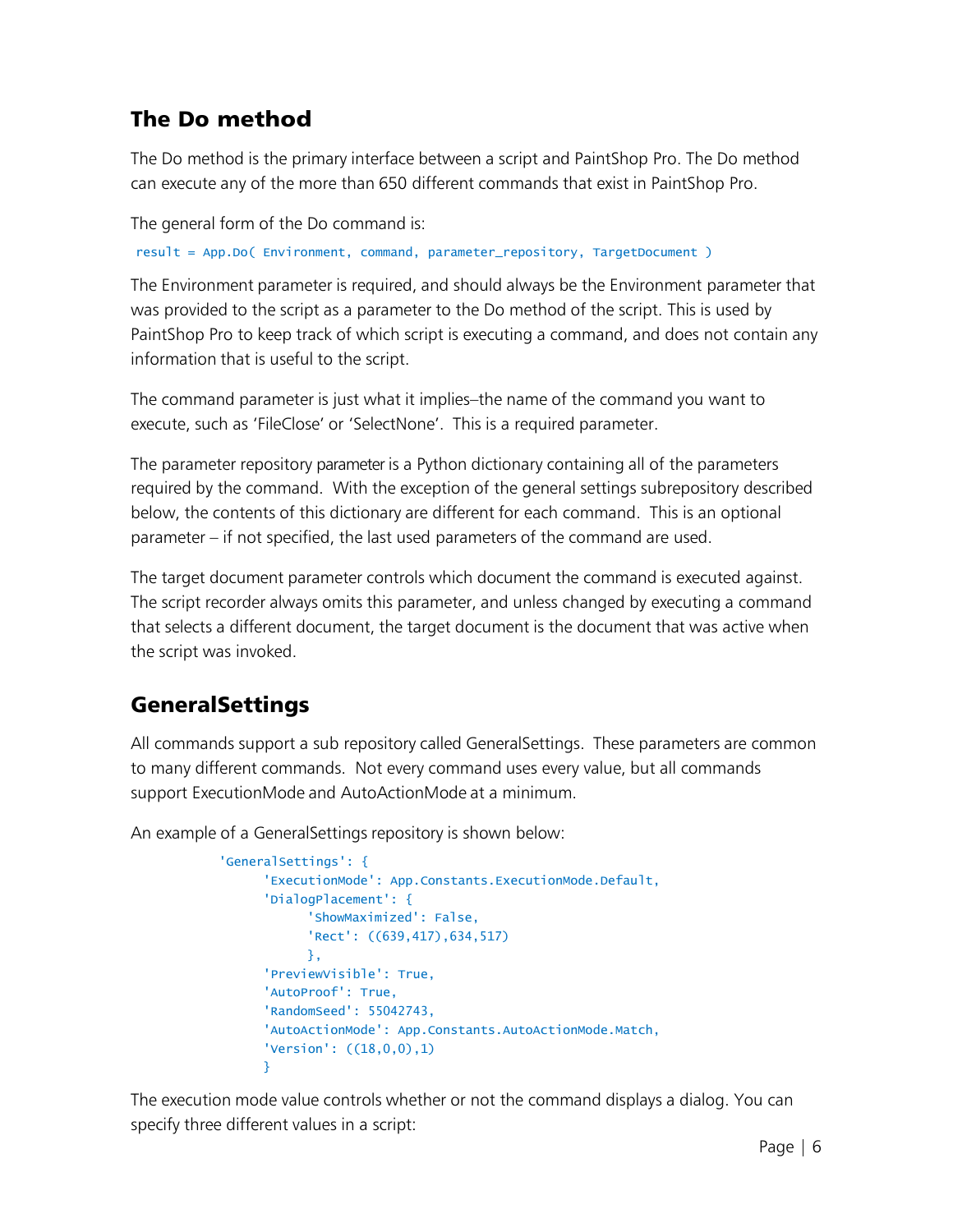- Silent the command is run without showing a dialog. Any errors cause a message to be written to the output window.
- Interactive the command loads the parameters from the script into its dialog, and allows the user to edit the parameters before continuing. Errors are shown in a message box. Specifying interactive mode on a command that has no dialog is not an error.
- **Default** use the execution mode of the calling command, or if there is no calling command, use the execution mode of PaintShop Pro itself. When a script runs from PaintShop Pro, the user can specify that the execution mode should be either silent or interactive, and any command with a default execution mode will use that mode.

An execution mode of Default is indeterminate–at the time the command is run it uses the execution mode of the parent command to determine an effective execution mode, which is always either Silent or Interactive.

The Version parameter indicates the version of the program that the script was recorded under, (major, minor, micro), followed by the command version.

The AutoActionMode value controls the behavior of auto actions (also known as fixups). Auto actions are actions that PaintShop Pro takes to enable a command to run. The simplest example is attempting to run an effect on a paletted image when the effect requires a truecolor image. When the command is run, PaintShop Pro executes the "Convert image to 16 million colors" auto action before running the effect.

Auto actions in turn have 3 different states:

- Always execute the action without prompting the user.
- Never execute the command (any command depending on this auto action is disabled).
- Ask the user for permission to execute the auto action.

Commands can override the default auto action behavior by setting the AutoActionMode value in the GeneralSettings.

There are six possible auto action modes:

- 1. Match if the effective execution mode is silent, equivalent to PromoteAsk. If the effective execution mode is interactive, equivalent to Default.
- 2. AllNever assume all auto actions are set to "Never"
- 3. DemoteAsk all auto actions set to "Ask" are demoted to "Never"
- 4. Default use the auto actions as specified in the preferences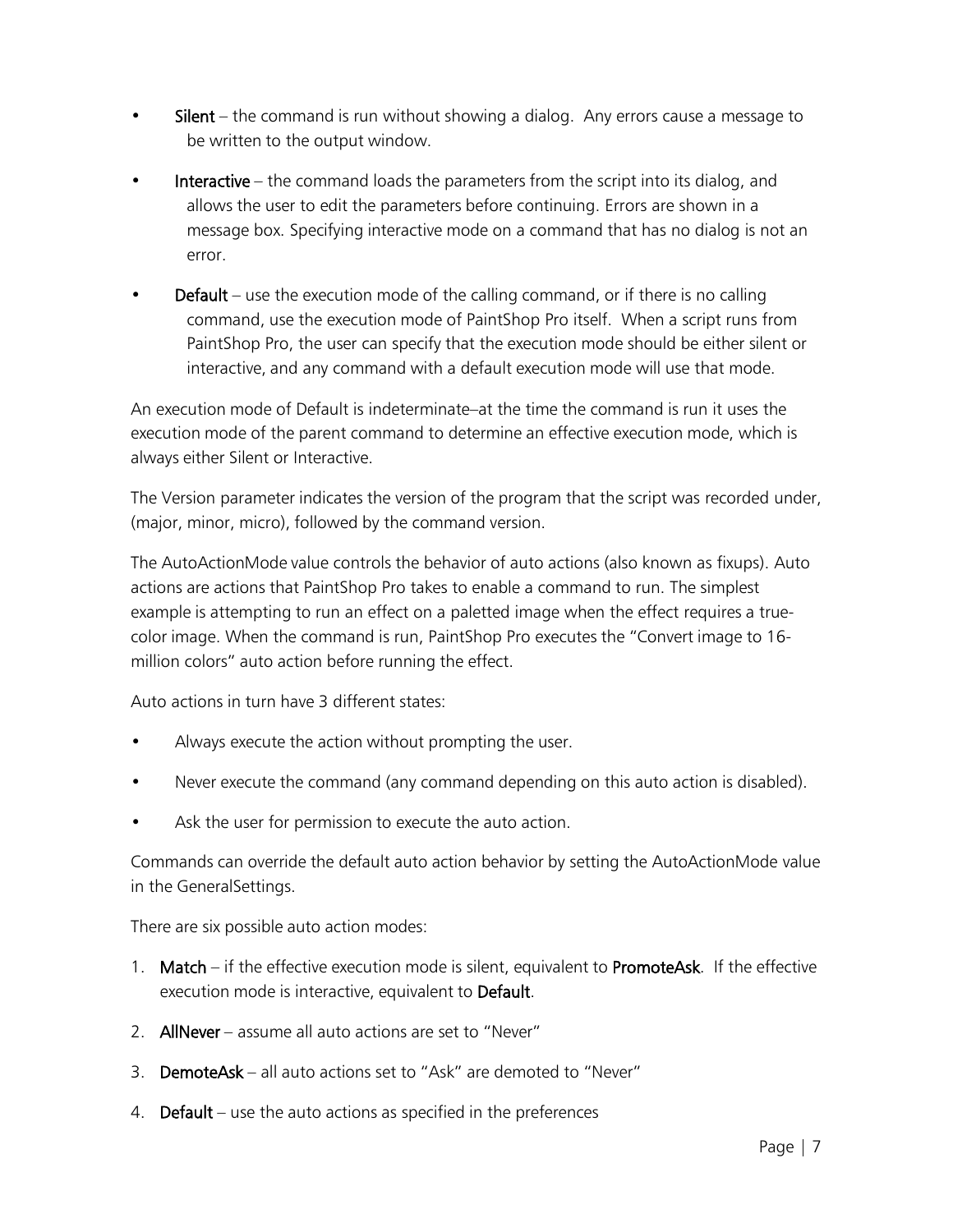- 5. PromoteAsk all auto actions set to "Ask" are promoted to "Always"
- 6. AllAlways all auto actions are set to "Always"

Many commands in PaintShop Pro execute other commands as subcommands, and frequently set the AutoActionMode to control fixup behavior. The parameter is available to a script, but you should err on the side of respecting the user's preferences.

The DialogPlacement dictionary (as this illustrates, dictionaries can be nested) contains information about the size and placement of the dialog on screen. It is written only to a recorded script if the "save dialog positions" box is checked when a script is recorded, and is present only for commands that use a dialog. The Rect tuple contains the size and position of the dialog on screen. PaintShop Pro always encodes rectangles as ((x,y), dx, dy).

The PreviewVisible and AutoProof flags are present only for effect dialogs, and capture whether the preview windows are shown or hidden, and the state of the auto-proof toggle. Like DialogPlacement, these members are only written if dialog positions are being saved.

The RandomSeed parameter is only present for commands that make use of random numbers, such as the Add Noise dialog or the Brush Strokes effect. If a random seed is specified, repeated runs of the command on the same input would produce exactly the same output. If the random seed is omitted, a new seed value is generated for each run of the command, leading to different results for each run.

# <span id="page-10-0"></span>The Documents collection

PaintShop Pro maintains a list of all the currently open documents. This order of the list is the order in which the documents were opened.

Note that the list returned by App.Documents is a snapshot of the current state of PaintShop Pro, not a pointer to the internal state of PaintShop Pro – operations done on the list have no effect on PaintShop Pro.

In addition to the Documents collections, PaintShop Pro exposes two other document objects:

- App. Active Document is the document active in the GUI. This will have the active title bar, and be represented in the layer palette and overview window.
- App. Target Document is the document that commands will be applied to. In most cases, it is the document that was active when the script was launched, though opening or closing documents changes the target document, as does the SelectDocument command.

Be very careful in using App.ActiveDocument. This is completely dynamic, and can change while your script is running. For instance, the following code tries to blur the active image 5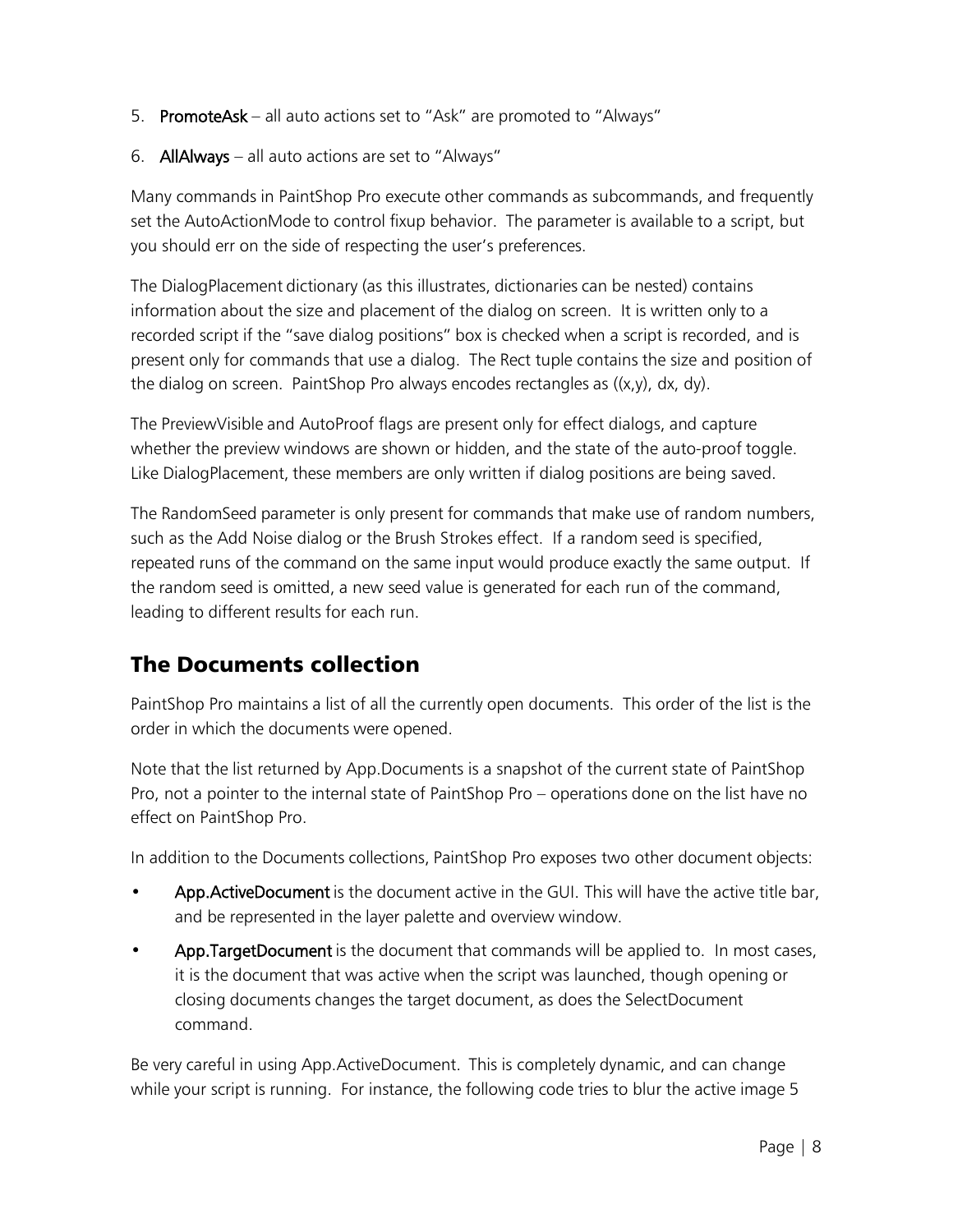times – if the user switches documents while the script is running, the script will follow the currently active document.

```
for x in range(5):
      App.Do( Environment, 'Blur', {}, App.ActiveDocument )
```
The simplest alternative is to use App.TargetDocument rather than App.ActiveDocument. However, if you want to use App.ActiveDocument, capture its current value before entering the loop:

```
DocToBlur = App.ActiveDcoument
for x in range(5):
      App.Do( Environment, 'Blur', {}, DocToBlur )
```
# <span id="page-11-0"></span>The Document object

The objects in the documents collection are document objects. Document objects expose the following members:

- **Height** height of the image in pixels
- **Width** width of the image in pixels
- Size tuple of (width, height)
- Title title of the document. For an unsaved image, this will be something like "Image1". For a saved document, it will be the filename and extension, without the path.
- Name the complete pathname of the document. If the document is unsaved this will be an empty string.

```
def Do(Environment):
      print App.ActiveDocument.Width
      print App.ActiveDocument.Height
      print App.ActiveDocument.Size
      print App.ActiveDocument.Title
      print App.ActiveDocument.Name
```
The members of the Document object are simply present for convenience and are not intended to be a comprehensive list of all of the properties of an image. For more in- depth information you need to use the ReturnImageInfo and ReturnLayerProperties commands.

If no document is opened the Active and Target documents are "None". If you try to access an attribute on a "None" object you will receive an error. You can check for the existence of a document by checking for the "None" value. Example:

```
if App.TargetDocument is None:
     print 'No document'
else:
     print 'We have a document'
```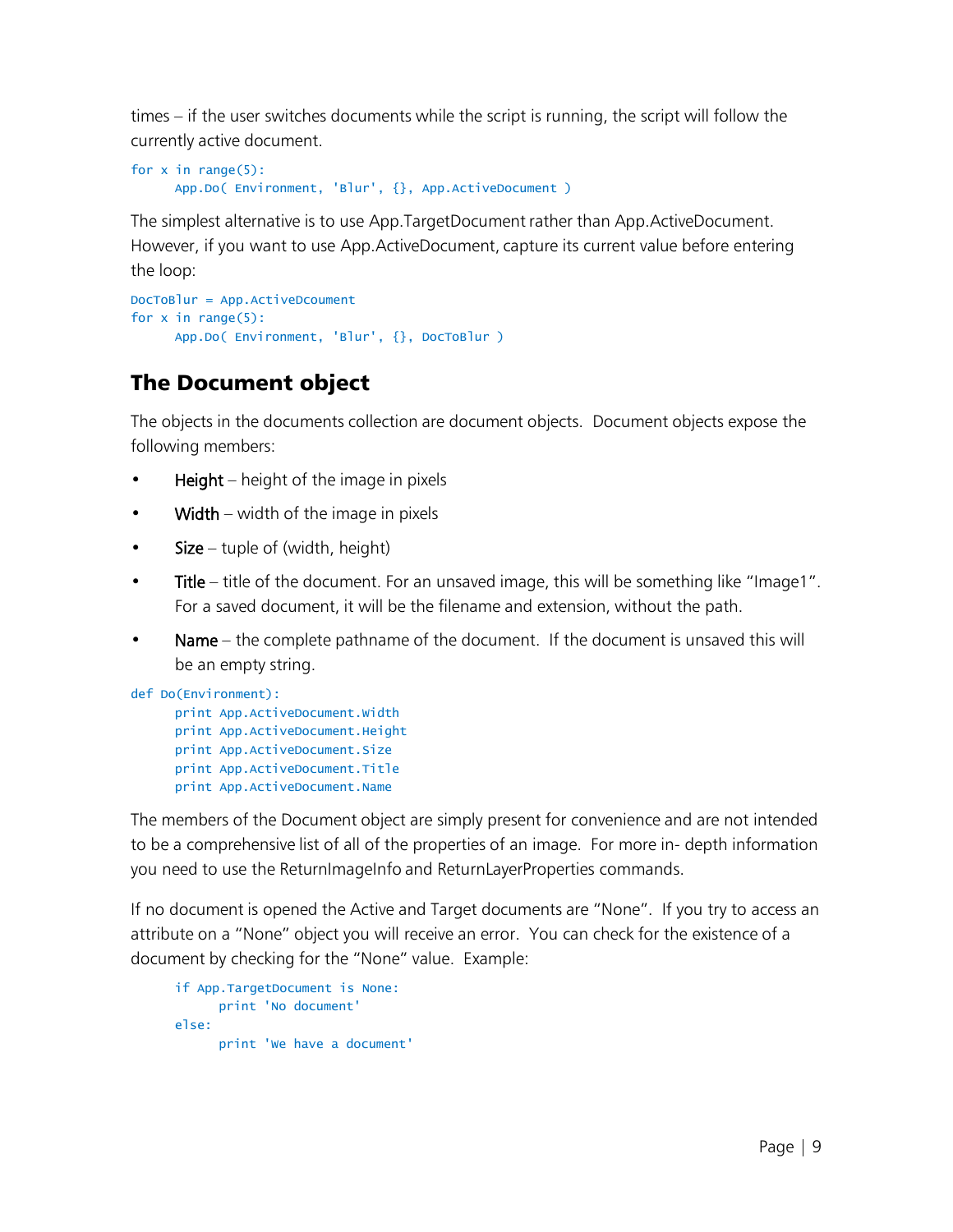# <span id="page-12-0"></span>The Constants object

In the few snippets of sample code given, you have probably noticed such torturous constructs as App.Constants.ExecutionMode.Silent.

These are simply constants that are defined by the PSPApp module. Though to Python they are simply integers, using the symbolic names serves two purposes:

- 1. They make the script easier to read App.Constants.Blendmode.Normal makes more sense for defining a blend mode than a value of 0.
- 2. They improve portability across versions. While we won't guarantee that App.Constants.Blendmode.Normal always has a value of zero, we can guarantee that so long as we have a normal blend mode, App.Constants.Blendmode.Normal will be a valid identifier for it.

The biggest problem with constants is to know which constants exist and what the symbolic names are. The simplest way to get information on a constant is to run the ExploreConstants script that is included with the script samples material. This tells you all of the names and values for any constant in the system. The blend mode is shown below.

| <b>Constant Explorer</b>                                                      | ıш<br>$\equiv$                                                                                                                                  | x |  |
|-------------------------------------------------------------------------------|-------------------------------------------------------------------------------------------------------------------------------------------------|---|--|
| Double click a constant in the box on the left to see what values it supports |                                                                                                                                                 |   |  |
| BackgroundEraserLimits<br>BackgroundEraserSamplingMode<br><b>BatchMode</b>    | A Controls how two layers are blended together. The upper layer<br>merges itself with the lower layer using the blend mode.                     | 틔 |  |
| <b>BlackAndWhiteFilterColor</b><br>BlendMode                                  | Normal - Pixels on the current layer are blended with the underlying<br>layer based on opacity.                                                 |   |  |
| <b>BmpFormat</b><br><b>Boolean</b>                                            | Darken - Each pixel is the darkest of the two layers<br>Lighten - The lighter pixel of the two layers is displayed                              |   |  |
| BordersType<br>BrushShape<br><b>IBubbleCreateMethod</b>                       | LegacyHue - Applies the hue of the upper layer to the lower layer<br>(legacy)<br>- LegacySaturation - Applies the saturation value of the upper |   |  |

#### Figure 1

This script is possible because PaintShop Pro exposes information about constants through the App object. App.Constants is the complete pool of all constants, and it has a method called All(), which returns a list of all the constants in the system.

Each constant object has further methods for extracting the name, description, and values defined by that constant.

- Name() returns the name of the constant, such as BlendMode
- **Description**() returns the description string associated with the constant. This is purely for documentation purposes and has no meaning to PaintShop Pro.
- Values() returns a list of tuples describing the possible values of the constant. Each tuple has 3 elements: (name, integer value, description).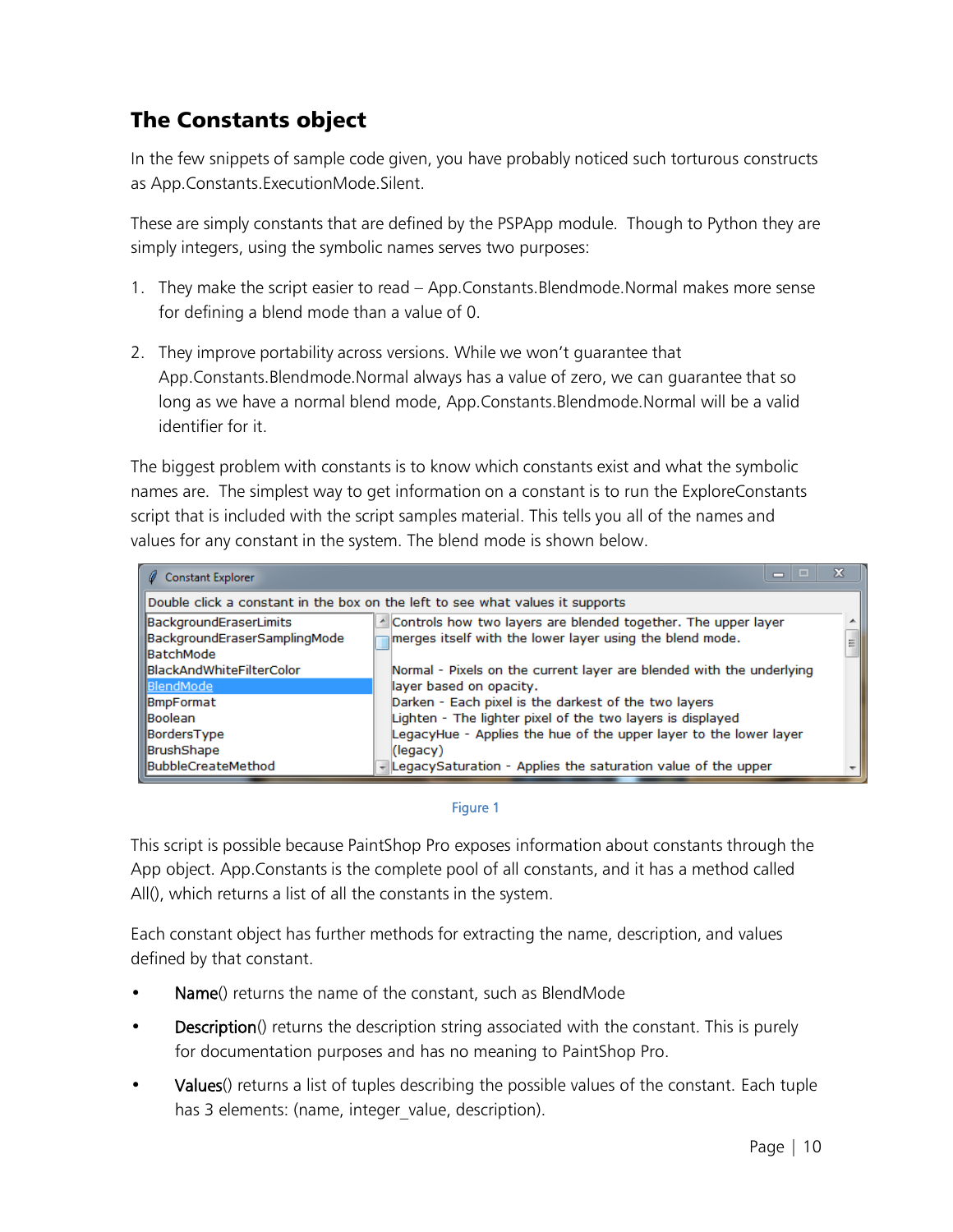The methods described above are what the ExploreConstants script uses to fill in the list box it shows the user. A simpler example is shown below:

```
# iterate over the constants collection
for EachConstant in App.Constants.All():
     # print the constant name and description
     print '%s - %s' % ( EachConstant.Name(), EachConstant.Description() )
     # now print the values of the constant
     # Values returns a list of tuples of the form (name, integer value, description)
     for Value in EachConstant.Values():
           print ' %s (%d) - %s' % Value
     # put a blank line at the end
     print
```
For Boolean values you can use either the Python values True and False or the constants App.Constants.Boolean.true and App.Constants.Boolean.false.

# <span id="page-13-0"></span>The Commands collection

App.Commands returns a list of all the command names that are known to PaintShop Pro.

This has little utility in and of itself, but when combined with the GetCommandInfo command makes it possible to write scripts that report information for all of the commands in PaintShop Pro itself. The fragment shown below prints the command name and associated description for all of the commands in PaintShop Pro:

```
def Do(Environment):
     for cmdName in App.Commands:
           try:
                 Info = App.Do(Environment, 'GetCommandInfo', { 'TargetCmd': cmdName } )
                 # print command name and descriptions
                 print '%s: %s' % (cmdName, Info[ 'Description' ] )
           except:
                 print >> sys.stderr, 'Error getting info on command ', cmdName
                 pass
```
# <span id="page-13-1"></span>**Tips**

Writing a PaintShop Pro script is really nothing more than writing a program in Python, and everyone has their favorite tricks and methods. However, if you are new to the game, consider the following pearls of wisdom.

### Start by recording

In almost every case, it is simplest to start by recording a script that does some or all of what you want. PaintShop Pro records a command using the proper syntax and specifies all members of the parameter repository.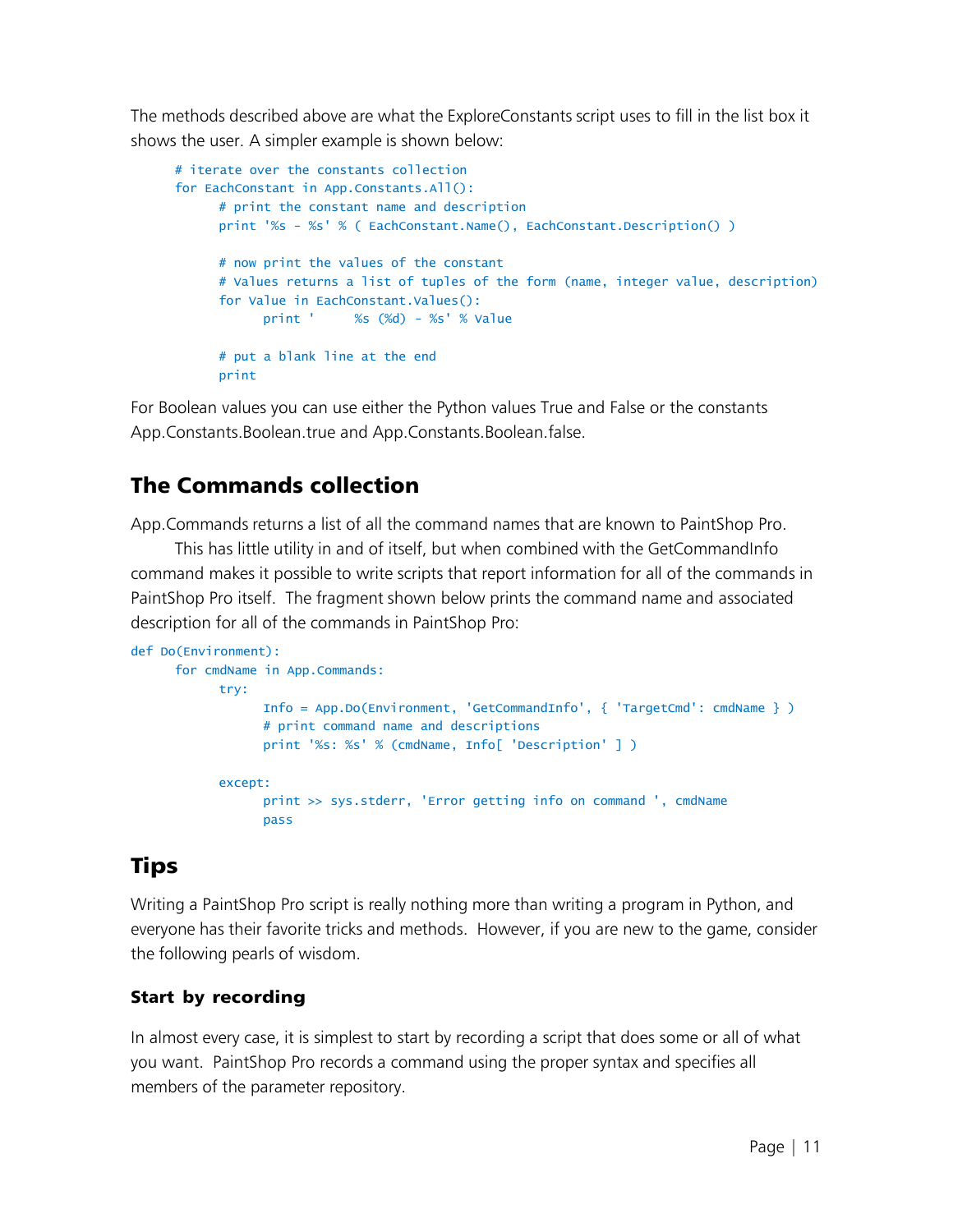Even when working on an existing script you should make things easier for yourself – as you need to add a command to an existing script, just record something close to what you want and cut and paste the App.Do calls into your script.

#### Think in terms of PaintShop Pro operations

If you are not a programmer then this tip is likely obvious; if you are a programmer it may require a different mindset.

Remember that scripting in PaintShop Pro is intended as a way to drive PaintShop Pro from a program. It is not intended as a graphics API or toolkit. When trying to script something, think in terms of how you would accomplish the same task by using PaintShop Pro interactively. The commands available in a script are all things that are available using the menus and tools present in PaintShop Pro.

For example, if you want to paint on a given area of the canvas, think in terms of making a selection and using the flood fill tool, not looking for a command that fills a rectangle.

#### Use a Python editor

Python source code can be edited with any text editor you like, but you will find it much easier to use a Python-aware editor. Python editors offer syntax coloring, smart indenting, access to Python manuals, and usually an interactive window so that you can try out code as you are writing it. Some even check your code for syntax errors. Python editors can be downloaded from [www.python.org.](http://www.python.org/)

#### Use the output window for debugging

You can't use a debugger inside PaintShop Pro, so the output window is your friend. When working on scripts, use print statements to send text to the script output window in PaintShop Pro.

If you send text to the error stream it shows up in red in the output window – this is an easy way to draw attention to any errors. Unless you override it, PaintShop Pro automatically displays the script output window whenever any text is written to the error stream.

To write to the normal output stream just use a regular print statement:

#### print 'Hello world'

To write to the error stream use the redirect form (you need to import the sys module as well) print >> sys.stderr, 'Hello world'

Just don't forget to clean up your print statements when you are done and everything is working properly.

### Use stepping for debugging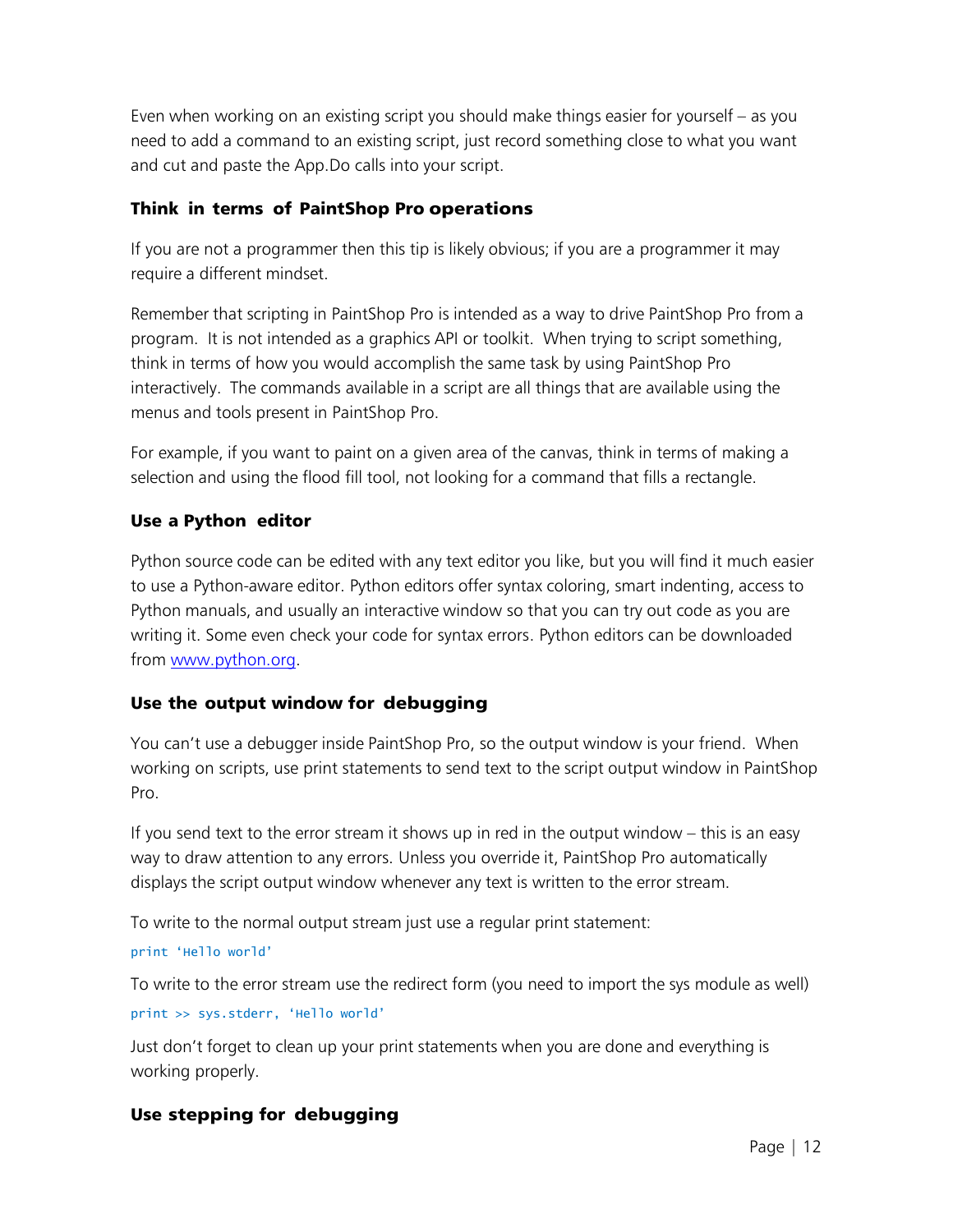PaintShop Pro has the added ability to single step scripts. This option can be found in the script menu under the File menu. When enabled, you are prompted just before the script executes its next PaintShop Pro command. You have the option to "Continue", "Skip the Command", or "Stop Scripts".

#### Use exception handlers if a command might fail

If a command can't run, it throws an exception. If not caught, the exception will abort the script. In many cases this is appropriate – if any of the commands in the script fail you may not be able to continue. However, in some cases you should be prepared for failures, and for that you need an exception handler. In Python, exceptions are done with try/except. You put the command that might fail in the try block, and on any error you end up in the exception handler.

A simple example is shown below:

```
def Do(Environment):
     try:
           for x in range( 10 ): # zoom in 10 steps
                 App.Do( Environment, 'ZoomIn1', {
                       'GeneralSettings': {
                             'ExecutionMode': App.Constants.ExecutionMode.Silent,
                             'AutoActionMode': App.Constants.AutoActionMode.Match,
                             'Version': ((18,0,0),1)
                             }
                       })
     except:
           print 'Max zoom reached'
```
One thing you do have to be aware of is that execution mode affects error handling. If a command fails in interactive mode, PaintShop Pro displays a message box with the failure text, as well as writing the error information to the output window. If a command fails in silent mode, it sends the message to the output window only, without using a message box.

#### Omit parameters you don't care about

All parameters of the parameter repository are optional. You can leave out any parameter you want and the last used value will be substituted. Because of this, it is generally not a good idea to omit parameters from the parameter repository, since you can't predict what values will be used. However, unless you can control the system your script will run on, you should always omit the DialogPlacement section of the GeneralSettings repository. You can't make any assumptions about the screen layout used by the person running the script, so it is better to leave DialogPlacement unspecified and let windows come up where they want them.

#### Use ExecutionMode sensibly

The execution mode parameter controls whether a command is done interactively (i.e. with a dialog) or silently (with no UI). There are three relevant values for execution mode: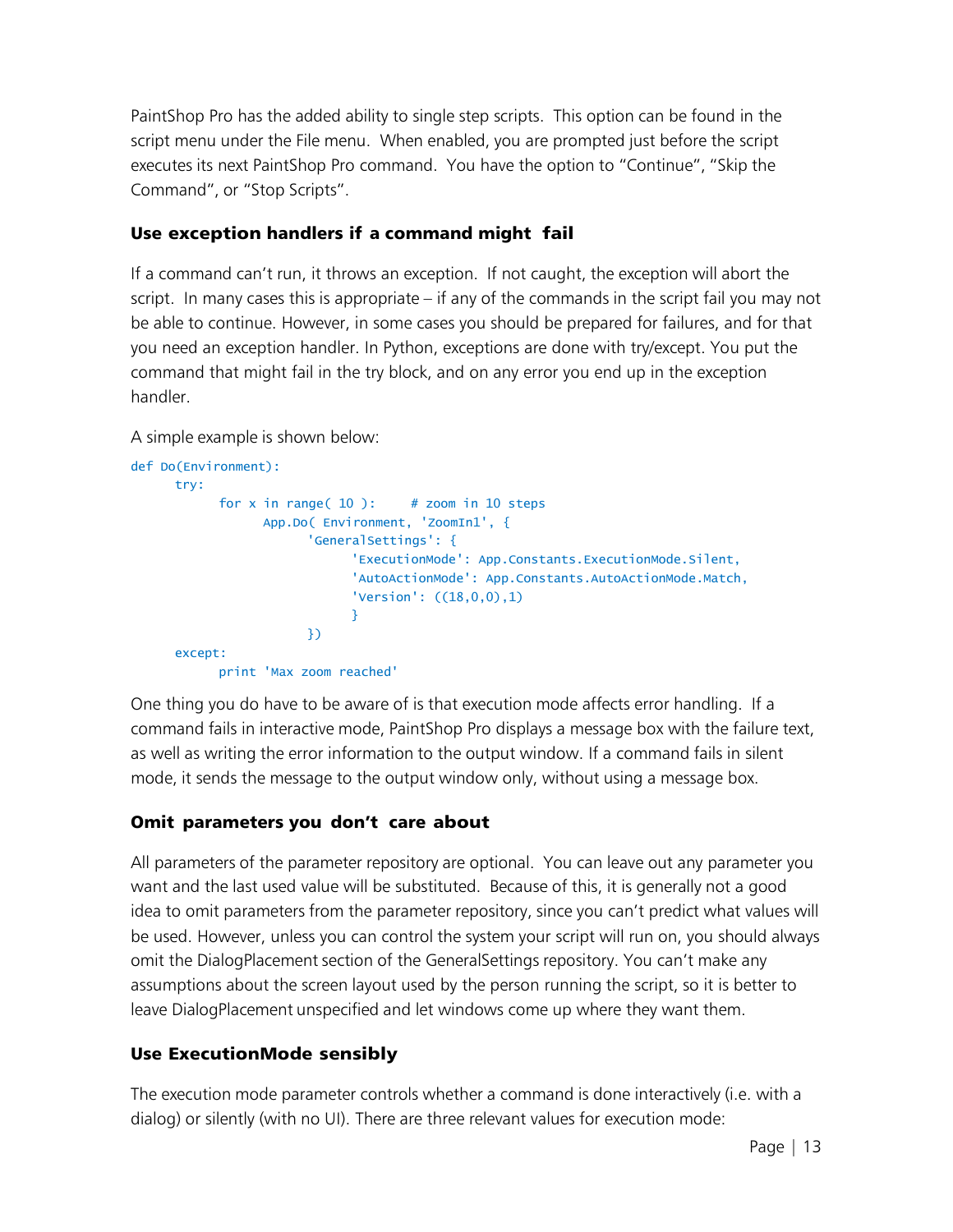- Default use whatever mode was specified in the run script command
- Interactive display a dialog even if the script is run silently.
- Silent  $-$  do not display a dialog, even if the script is run interactively.

PaintShop Pro records all commands as Default, and in many cases this is a good choice–it gives the user the ability to run it quickly and silently, or to run it interactively and fine-tune the settings.

However, in many cases you will find that a number of commands are needed just to get the script working, and the user shouldn't or has no interest in changing the parameters of these commands. Set these commands to silent so that the user is not bothered by dialogs that add nothing to your script.

#### Script save option – Save Dialog Positions

When a script is saved, one of the checkboxes on the save dialog is called "Save Dialog Positions". If you are writing a script that you intend to share with others, you should not check this option.

PaintShop Pro saves the on-screen position of virtually all dialogs, and displays them in that position on the next run. For standard effect dialogs this also includes whether the window was maximized, the setting of auto-proof, and whether previews were hidden.

All of these settings can be represented in a script, and will be if "Save Dialog Positions" is checked. While on your system you may not notice any difference because of this setting, anyone who runs your script gets the dialog positions from your system. In some cases there may be a reason to do that, but in the absence of a specific reason you should not include dialog positions in a script. Since anything not specified in a script defaults to the last used values, windows always appear in the correct position on the local system.

The dialog position data is stored in the GeneralSettings repository, as shown below:

```
'GeneralSettings': {
            'ExecutionMode': App.Constants.ExecutionMode.Default,
            'DialogPlacement': {
                   'ShowMaximized': False,
                   'Rect': ((1154.000,108.000),402.000,534.000)
                   },
                   'PreviewVisible': True,
                   'AutoProof': True,
                   'AutoActionMode': App.Constants.AutoActionMode.Match,
                   'Version': ((18,0,0),1)
            }
```
#### Script save option – Save Materials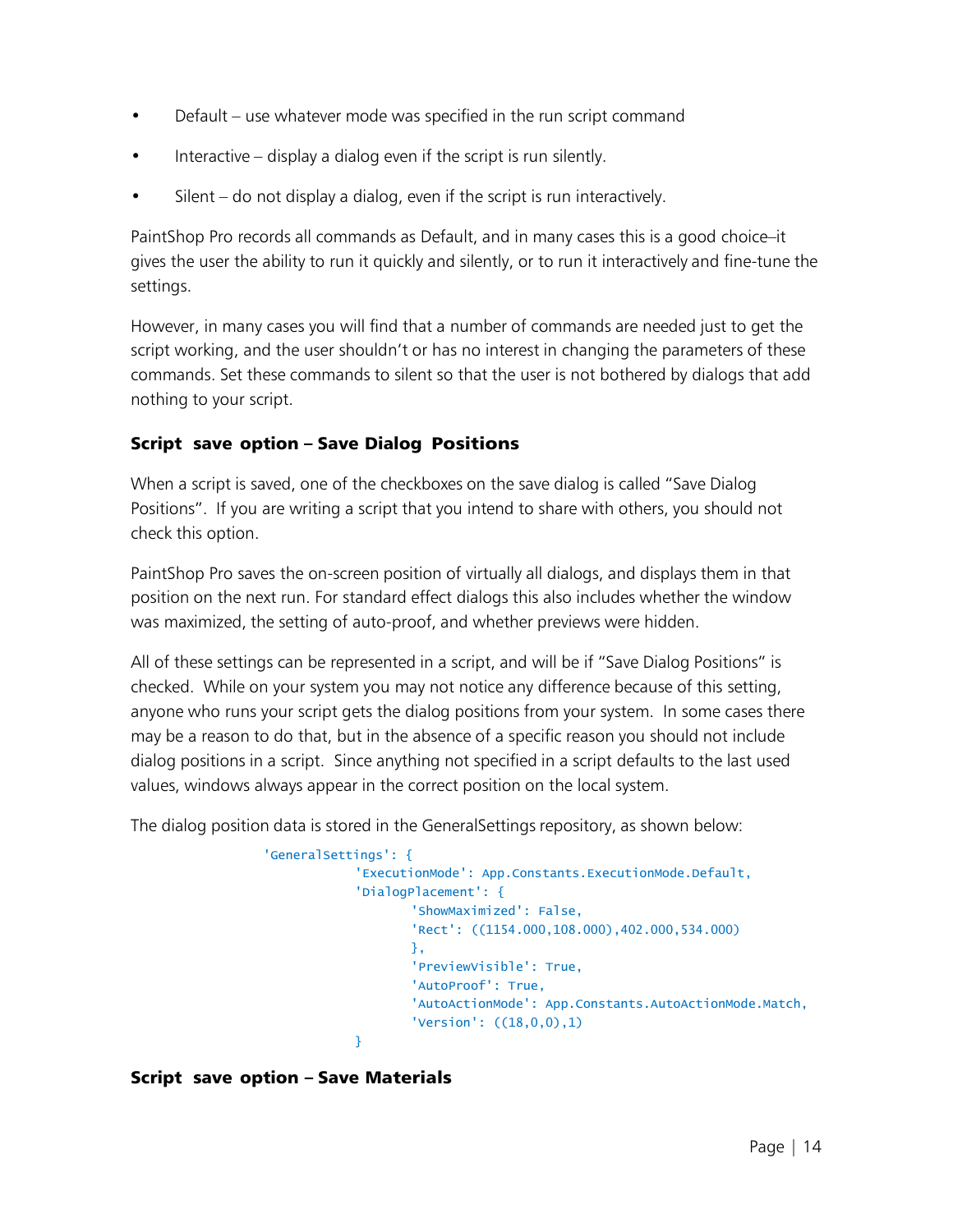Another checkbox on the save script dialog is the "Save materials" setting. Materials refer to the settings on the materials palette.

This affects how tools (and only tools) are recorded. Consider a paintbrush. As a paint stroke is made, it uses either or both of the foreground and background materials set in the materials palette. Changes to the materials palette are not recorded; instead the tool records the materials that were used.

Materials have a special attribute however. If a material repository is None (which is a special object in Python), it is replaced with the material currently set on the materials palette.

If "Save materials" is checked when a script is saved, the tool commands include the materials used, and the playback of the script is independent of the materials palette.

If the box is not checked, the tool commands will be recorded with all material repositories set to None.

Consider the following sequence:

- 1. Select a blue foreground on the materials palette
- 2. Paint with the left mouse button
- 3. Select a red foreground on the materials palette
- 4. Paint with the left mouse button

When you record this operation, the output is 2 paint strokes, one red and one blue.

If recorded with materials saved, when the script is played back it draws one red and one blue stroke, just as it was recorded.

If recorded without materials, when the script is played back it draws two strokes, both in the current foreground material.

By not including materials in a script you can let the user control the behavior by setting the materials palette before the script is run, but you need to ensure that the same set of materials can be used everywhere.

As a script author you can mix the modes – use explicit materials for commands where the user has no need to select the precise material, but set the material to None for anything that you want the user to be able to override. By making judicious use of both foreground and background materials, you can effectively parameterize your script with two different materials.

#### Script save option – Remove Undone Commands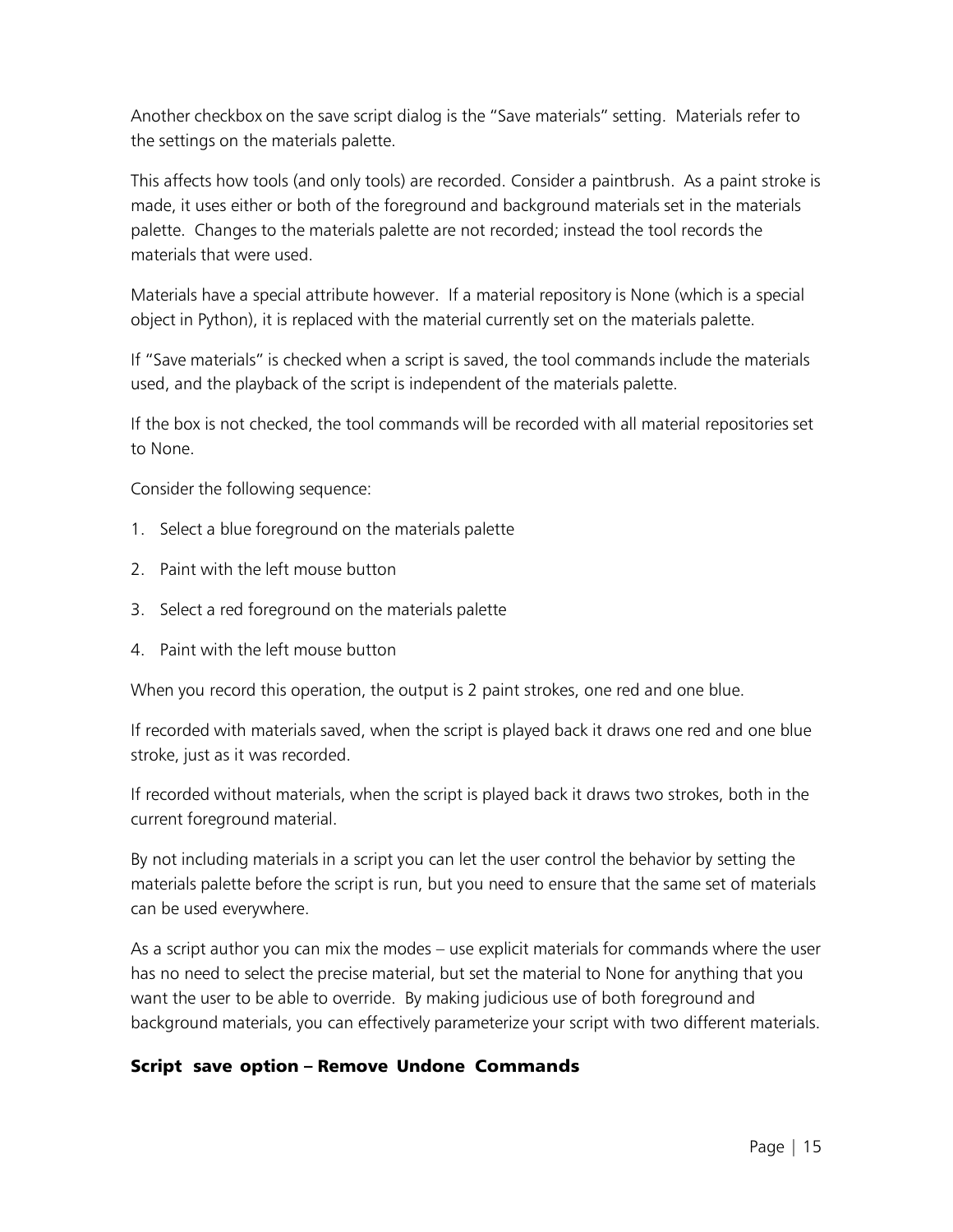If you chose to undo any actions while recording a script, you can choose to retain (by not marking) or remove (by marking) the undone commands via the Remove Undone Commands check box located toward the bottom of the Save As dialog. Allowing the script recorder to remove the undone commands can greatly simplify the script. It also allows the script recorder to insert the EnableOptimizedScriptUndo command into the script, which can make the script run much more efficiently. For more info, see Improving [Script Performance.](#page-20-0)

#### Scripts and Threads

Python supports creation of threads, but PaintShop Pro itself is not thread safe. Though a script can use multiple threads, only the first thread in a script is allowed to communicate with PaintShop Pro. This includes accessing anything exposed from PSPApp (certainly including the App.Do method), and also access to stdout and stderr. Since PaintShop Pro captures these streams and redirects them to its own windows, only the initial thread in a script is allowed to use a print statement.

Though threads are nominally supported, the restrictions are severe enough that Corel recommends that you not make use of threads in script files.

#### Scripts with Dialogs

One of the more powerful features of scripts is that they can contain their own GUI. This makes it possible to write scripts that gather complex data from the user. However, the interaction of a script dialog and PaintShop Pro is rather problematic.

- 1. Since the dialog is not properly a child of PaintShop Pro, PaintShop Pro is perfectly happy if the dialog ends up behind PaintShop Pro.
- 2. While the dialog is up the PaintShop Pro UI is not running, so menu items and toolbars don't update properly.
- 3. If PaintShop Pro attempts to start a new script while a dialog window is running, the Python interpreter will be in an undefined state and the program will crash.

To deal with these issues, PaintShop Pro implements a command called StartForeignWindow. This takes a parameter, which is the window handle of the dialog window. For a Tkinter dialog, the window handle is obtained by calling winfo\_id() on the dialog window or one of its parents. In the sample below, assume that ExploreConstants is a class that implements a dialog—the definition for ExploreConstants has also been omitted (available in sample scripts, ExploreConstants.pspscript).

```
# just show the dialog
Wnd = ExploreConstants()
     App.Do( Environment, 'StartForeignWindow', { 'WindowHandle': int(Wnd.winfo_id()) 
\} ) Wnd.mainloop()
App.Do( Environment, 'StartForeignWindow', { 'WindowHandle': 0 } )
```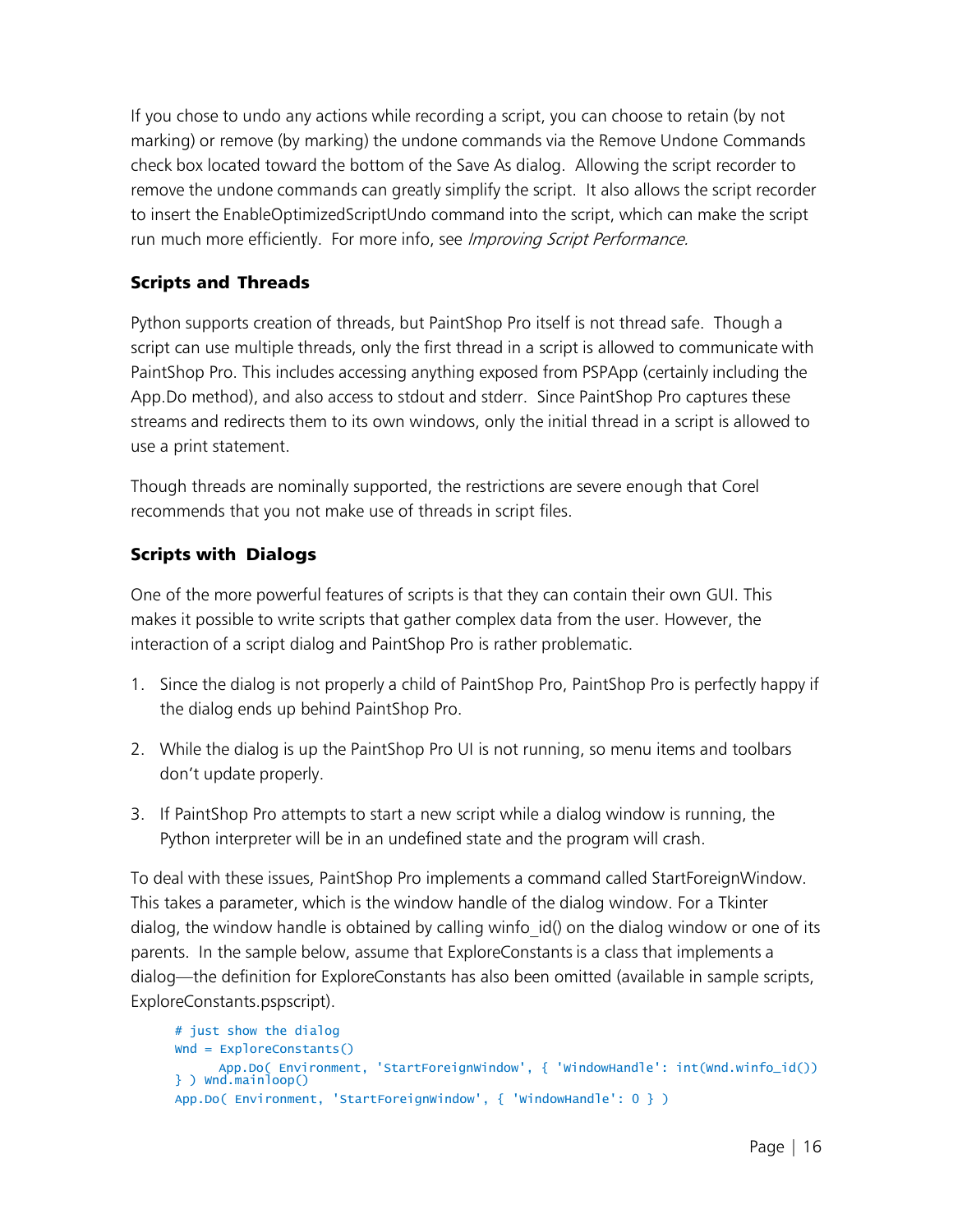So long as the window identified in the call to StartForeignWindow exists, PaintShop Pro will ensure that it remains on top of the application, and it will keep the PaintShop Pro UI updating. While a foreign window is running, PaintShop Pro will disable running scripts, loading presets, and loading brush tips.

PaintShop Pro will automatically terminate the foreign window state as soon as the identified window is destroyed. You can also manually terminate the state by calling StartForeignWindow again with a window handle of zero.

#### Scripts and Batch Processing

The batch processing command in PaintShop Pro gives the ability to apply a script to an arbitrary set of images.

For performance reasons, opening an image in batch processing is not the same as opening an image interactively. No window is created (so the image is never visible), and the script being run does not have access to any other currently open documents.

When run from batch processing, the App.Documents collection will consist only of the document currently being processed, and App.ActiveDocument and App.TargetDocument will be the same.

Most users will never be aware of these restrictions, but if there is a need to access multiple files during a batch operation, the logic to open and save the files will need to be moved from the batch process dialog to the script.

See the section on *[Processing all the files in a directory](#page-31-1)* for more information.

#### Using Scriptlets

The command line for PaintShop Pro supports the ability to drop images onto a shortcut (referred to as a "Scriptlet") that calls PaintShop Pro and a script to be applied to the dropped images.

The procedure for making a PaintShop Pro Scriptlet is:

- 1. Create a desktop shortcut.
- 2. Right-click the shortcut icon, and choose Properties.
- 3. In the Shortcut tab's Target field (shown below), enter the path for PaintShop Pro, followed by the switch /Script, and then enter the path for the desired script you want executed against the image(s) you drop onto the shortcut.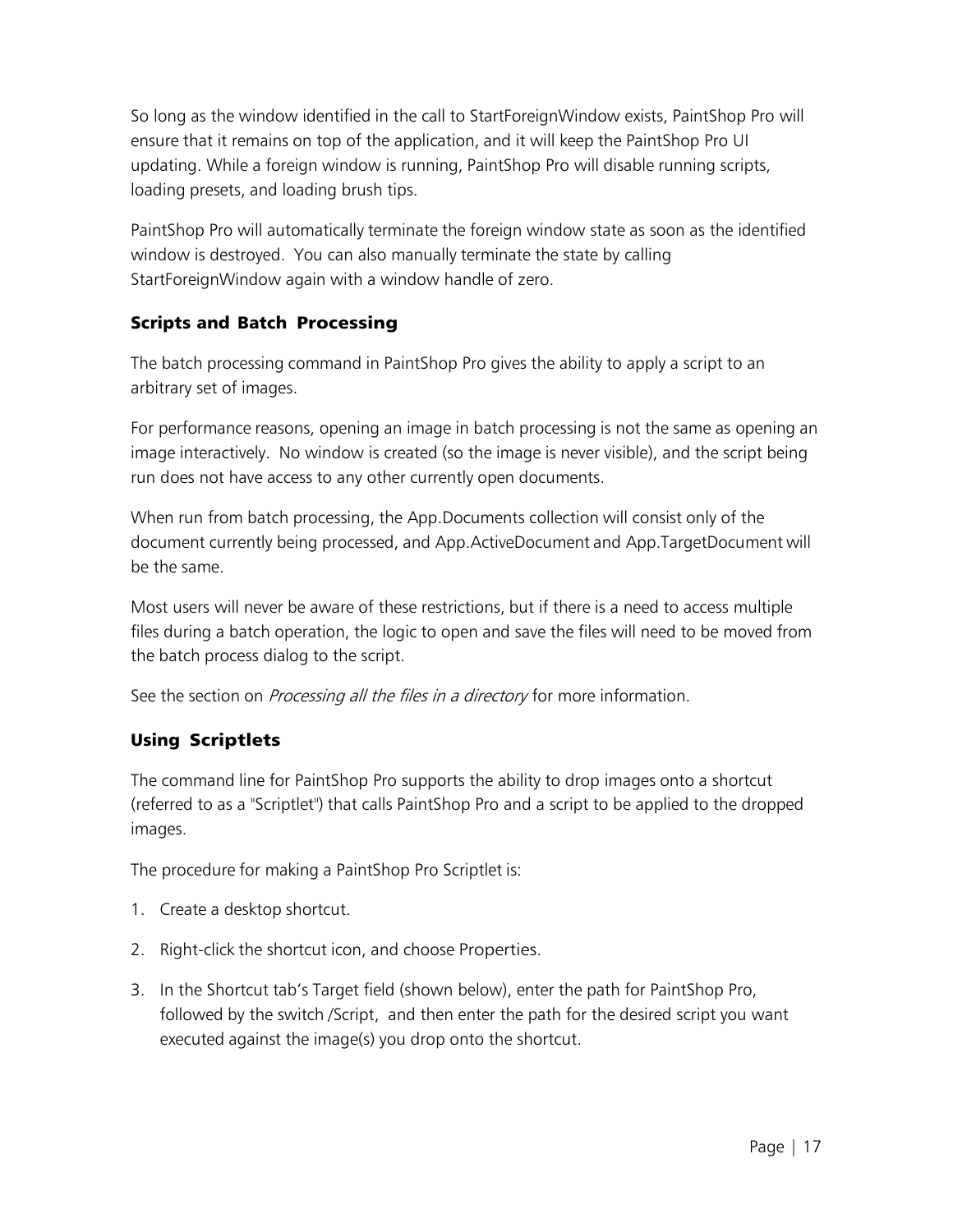| ×<br>Corel PaintShop Pro X8 (64-bit) Properties                    |                                                  |  |  |  |
|--------------------------------------------------------------------|--------------------------------------------------|--|--|--|
| Shortcut<br>General<br>Compatibility<br>Security<br><b>Details</b> |                                                  |  |  |  |
| Corel Paint Shop Pro X8 (64-bit)                                   |                                                  |  |  |  |
| Target type:<br>Application                                        |                                                  |  |  |  |
| Target location: Corel Paint Shop Pro X8 (64-bit)                  |                                                  |  |  |  |
| pintShop Pro X8 (64-bit)\Corel PaintShop Pro.exe<br>Target:        |                                                  |  |  |  |
| Start in:                                                          | "C:\Program Files\Corel\Corel PaintShop Pro X8 ( |  |  |  |
| Shortcut key:                                                      | None                                             |  |  |  |
| Runt                                                               | Normal window                                    |  |  |  |

#### Figure 2

Here is an example of what you could enter into the Target field:

"C:\Program Files\Corel\Corel PaintShop Pro X8 (64-bit)\Corel PaintShop Pro.exe" /Script. "C:\Users\<InsertYourNameHere>\My Documents\Corel PaintShop Pro\18.0\Scripts-Restricted\<ScriptName>.PSPScript"

(where <InsertYourNameHere> represents your login name, and <ScriptName> represents the name of the script you want the shortcut to run.)

When you drop image files on the shortcut, PaintShop Pro opens and runs the specified script on the files.

#### Scriptlet Limitations

Be aware of the following limitations when using Scriptlets:

- Due to Microsoft Windows command line length limitations, there is a limit to the number of files you can drop on the Scriptlet. The limit is approximately 22 files if they have 8.3 format filenames, less if they have long file names.
- A workaround to this limitation is to drop a folder of files onto the Scriptlet, which will open and process all of the files in the folder. Be aware, however, that PaintShop Pro will open all the files at once, and then process them. Thus if you do not want a large number of files opened all at once in PaintShop Pro, don't drop a folder containing many images onto a Scriptlet.
- Folders are only processed one level deep. Folders within folders will not be processed.
- The script is responsible for saving and closing the files or you can do it manually after they've all been processed.

#### <span id="page-20-0"></span>Improving Script Performance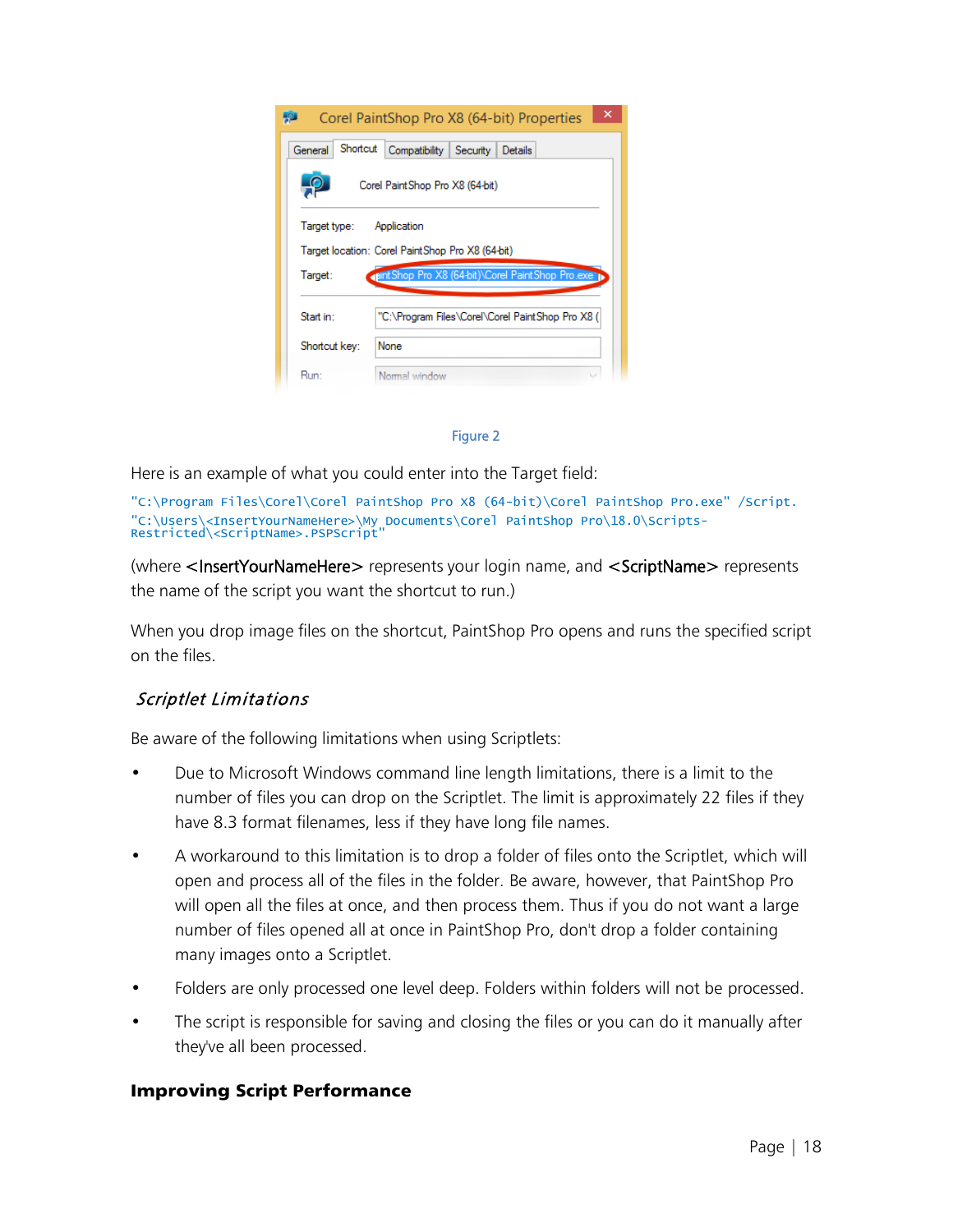From an undo perspective, PaintShop Pro treats a script as an atomic operation (all script commands are consolidated) – a single undo will undo all of the operations done by the script.

Internally however, a script is a sequence of commands, each of which manages its own undo data. For example, a blur command has to save the state of the data before it is blurred, so it saves a copy of the data it is about to modify. If a script does 10 operations, each of those operations might save a copy of the active layer for undo purposes.

But when the script is undone it is always undone as a whole, so only the initial state of the image is significant. Hence the undo data of all the intervening commands is irrelevant and needn't be saved.

But like just about everything else in PaintShop Pro, undo is a scriptable operation. If a script includes undo commands as part of its processing, all of the intermediate undo data must be preserved.

When a script is recorded, PaintShop Pro will check to see if the script contains any embedded

undo operations. If it does not, it will insert a call to 'EnableOptimizedScriptUndo' at the start of the script.

With optimized undo on, the amount of data that has to be saved during the execution of the script can be (possibly dramatically) reduced, improving the performance and decreasing the footprint of the script.

When hand writing a script, you can add the call to EnableOptimizedScriptUndo so long as your script does not perform any undo commands, (UndoLastCmd or SelectiveUndo).

```
# EnableOptimizedScriptUndo
App.Do( Environment, 'EnableOptimizedScriptUndo' )
```
Optimized script undo can be turned on at any point, but you should do it at the beginning of the script. Optimized script undo is automatically turned off at the end of the script.

# <span id="page-21-0"></span>Common operations

A number of operations come up over and over, and are worthy of dedicated descriptions. For any given task there are likely to be a number of possible solutions; if you don't care for the methods described here feel free to roll your own.

# <span id="page-21-1"></span>Selecting a layer

Many operations in PaintShop Pro will involve selecting a layer. When you do this task interactively it is simple – see the layer you want and click on it in the layer palette.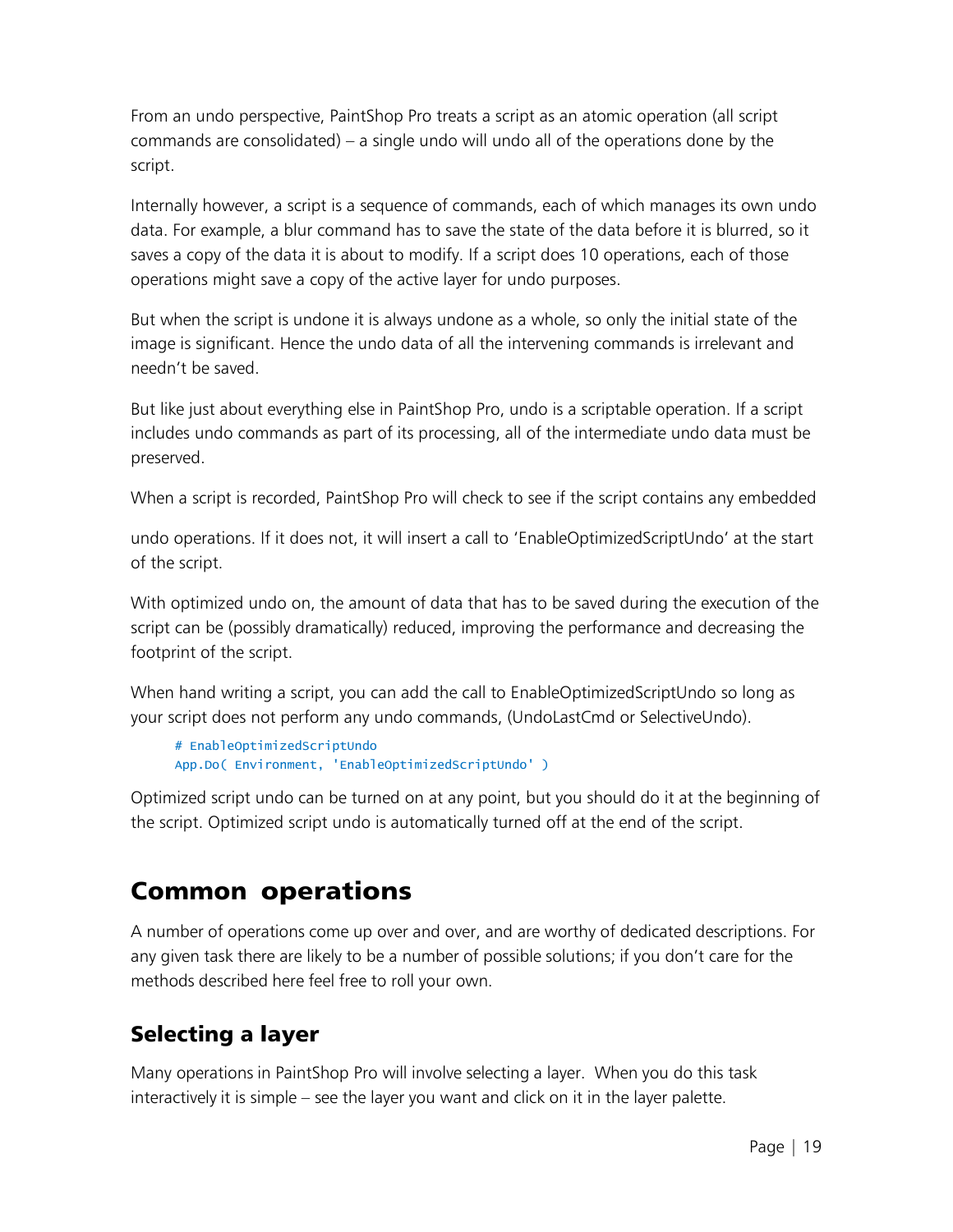From a script this is a more complicated operation, since the script needs to define the layer to be selected in a logical way, one that is portable across different documents.

Most commands operate on the active layer so do not need to specify the target layer in any way. However, commands that operate on an arbitrary layer need a means of specifying the target. Layer selection is the most obvious example of this – to select a new layer we have to have a means of specifying which layer to select.

Layer names are both useless and undesirable – useless because they do not have to be unique, and undesirable since it should be possible to run a script that selects a layer without having a dependency on the layer names in the image.

The answer is a layer select tuple. A Python tuple is simply an ordered set of values. Syntactically it is represented by a set of values separated by commas and enclosed in parentheses.

The layer select tuple describes how to get from the current layer to any other layer in the document.

- The first element is how many levels to go out in the layer hierarchy. A value of 1 means to go to the parent's level, a value of 2 to the grandparent level, etc.
- The second element is the number of siblings to traverse. Positive numbers go up in the z-order, negative numbers go down in the z-order
- The third element is a list of children to traverse. A list is a variable length set of ordered elements separated by commas and enclosed in brackets.
- The fourth element is a boolean that specifies whether strict or loose interpretation of the tuple should be used. If true, the tuple must be specified exactly or an error will result. If false, the tuple will be followed as closely as possible, and an error will be returned only if a non-empty tuple resulted in navigating to the active layer.

Everything is numbered with the bottom of the z-order as 0, and counts up in the Layers palette. This means that selecting the first thing in a group actually selects the bottommost element.

The logic is rather torturous, so perhaps some examples will help. Consider the following layer arrangement: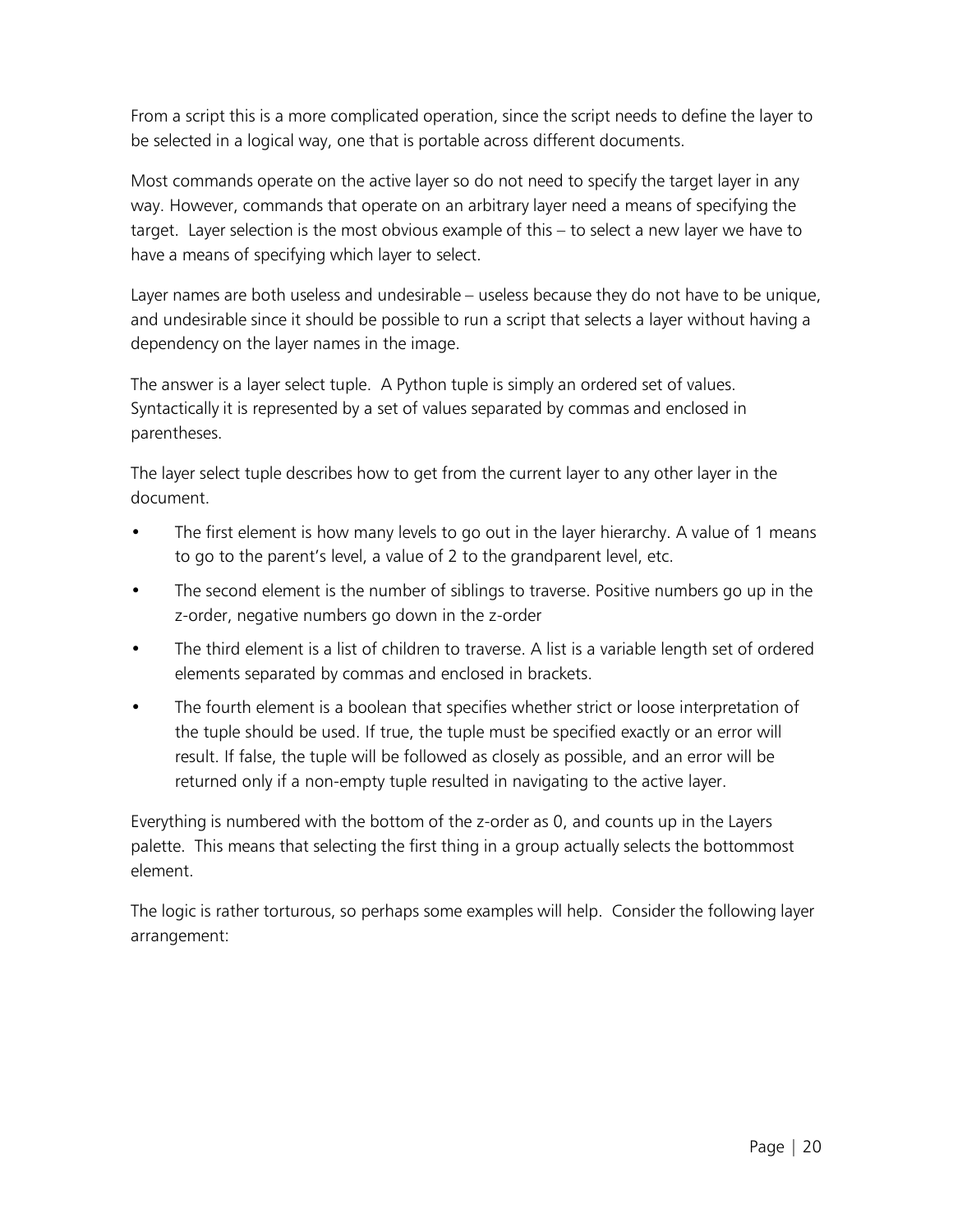Using this arrangement, how do we navigate from the active layer (Vector 1) to the layer named 'Top'?



Think of layer navigation in terms of out/in, and up/down. The current layer of 'Vector 1' is at

<span id="page-23-0"></span>

the same level as the layer group named 'Group containing nested mask', so the first element of the tuple is zero. Now we must go down to 'Group containing nested mask'. This is one layer below 'Vector 1', so the second parameter is -1.

Now we need to go in to find layer 'Top'. First, we have to get to 'Nested Group', which is the first (bottommost) child of 'Group containing nested mask'. From there, we need to get to its first child, 'Top'. Therefore the third element of the tuple is [1,1].

In this particular case, the strict parameter doesn't matter because we have defined the precise path we want. When recording scripts, PaintShop Pro always sets the strict parameter to false, so we will assume that. The resulting layer select tuple is then (0, -1, [1,1], False).

Now assume that the active layer is 'Top' and that we want to navigate to the layer named 'Bottom'.

To get from 'Top' to 'Bottom', we have to first find a parent of 'Top' that is a sibling of 'Bottom' (or a sibling to one of Bottom's ancestors). That is the graphic, so we go out 2 levels. Now we are at 'Group containing nested mask', which is two layers above 'Bottom', so the up/down parameter is -2. We don't need to go into any group, so the in parameter is empty. The resulting layer select tuple is then (2, -2, [], False).

The strict parameter is useful in creating a select tuple that should always select a logical element, regardless of what the layer configuration of the document is. It also permits a script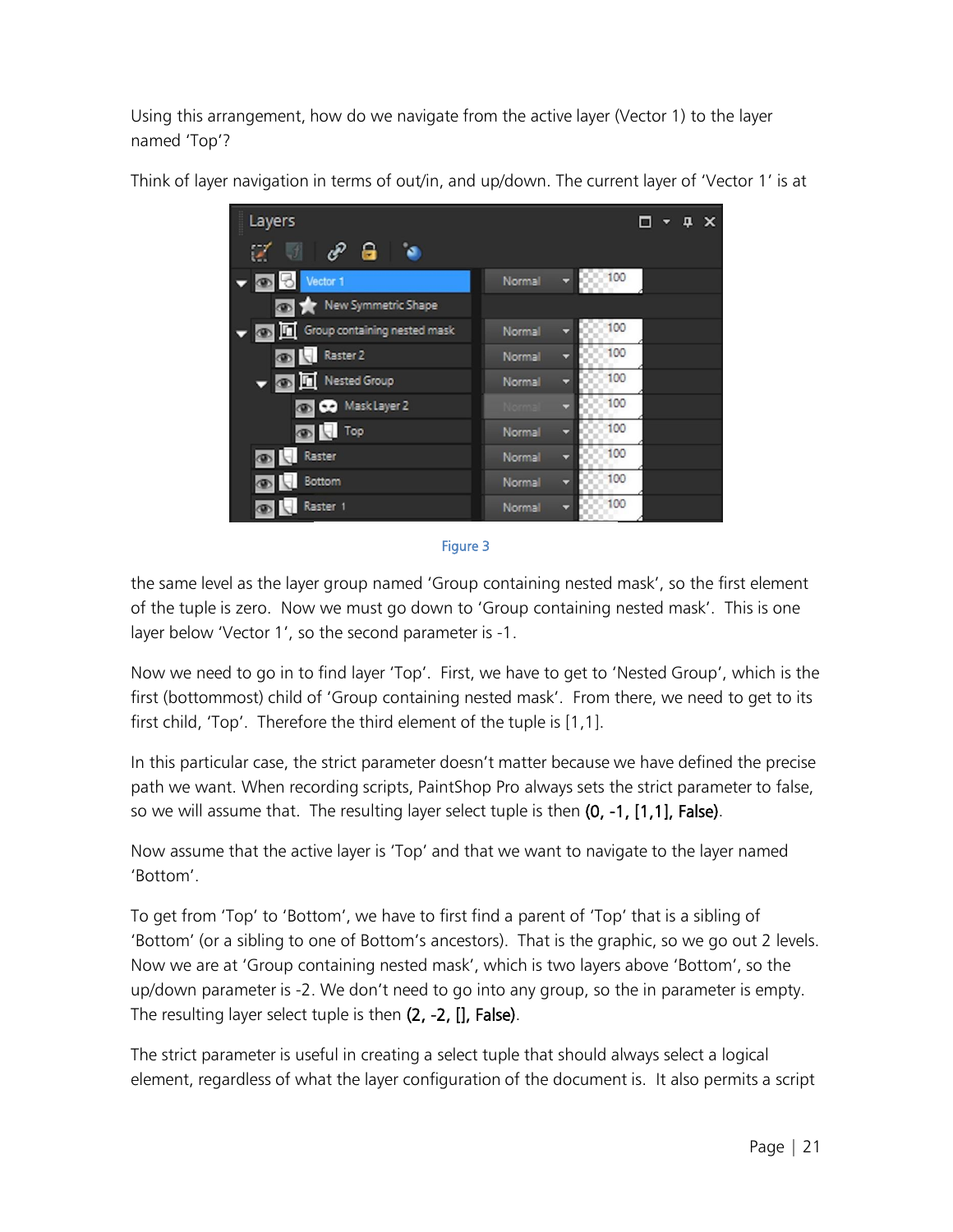to run without error even if the layer configuration is not an exact match of the configuration that existed when the script was recorded.

| To select the bottommost layer                        | $(9999, -9999, []$ , False) |
|-------------------------------------------------------|-----------------------------|
| To select the topmost layer                           | $(9999, 9999, []$ , False)  |
| To select the topmost element of the<br>current group | $(0, 9999, []$ , False)     |
| To select the topmost child of the current<br>layer   | (0, 0, [9999], False)       |
| To select the next layer up                           | $(0, 1, []$ , False)        |
| To select the next layer down                         | $(0, -1, []$ , False)       |
| To select the parent layer                            | $(1, 0, []$ , False)        |

In non-strict mode, it will process as much of the tuple as it can. Attempting to go out 9999 levels in the layer hierarchy will reach the graphic (the container of all the layers). PaintShop Pro can't go any further in that direction and moves on to the next element.

Processing an over element of 9999 will reach either the top or the bottom of the group, so again it stops and moves on to the next element.

# <span id="page-24-0"></span>Select multiple layers and objects

As of PaintShop Pro X4, you can select and apply actions to multiple layers and objects. The existing command "VectorSelectionUpdate" has been extended to support this scenario. Here is the command syntax:

```
# Vector Selection Update
App.Do( Environment, 'VectorSelectionUpdate', {
      'Path': (0,1,[],False), 
      'Type': App.Constants.ObjectSelection.AddToSelection, 
      'GeneralSettings': {
            'ExecutionMode': App.Constants.ExecutionMode.Silent, 
            'AutoActionMode': App.Constants.AutoActionMode.Default, 
            'Version': ((18,0,0),1)
            }
      })
```
The "Path" field, which serves as a layer select tuple, has the same definition as it has in the "SelectLayer" command. The "Type" field has two kinds of values:

 "App.Constants.ObjectSelection.Select": discard all layer/object selection, and select the specified layer/object.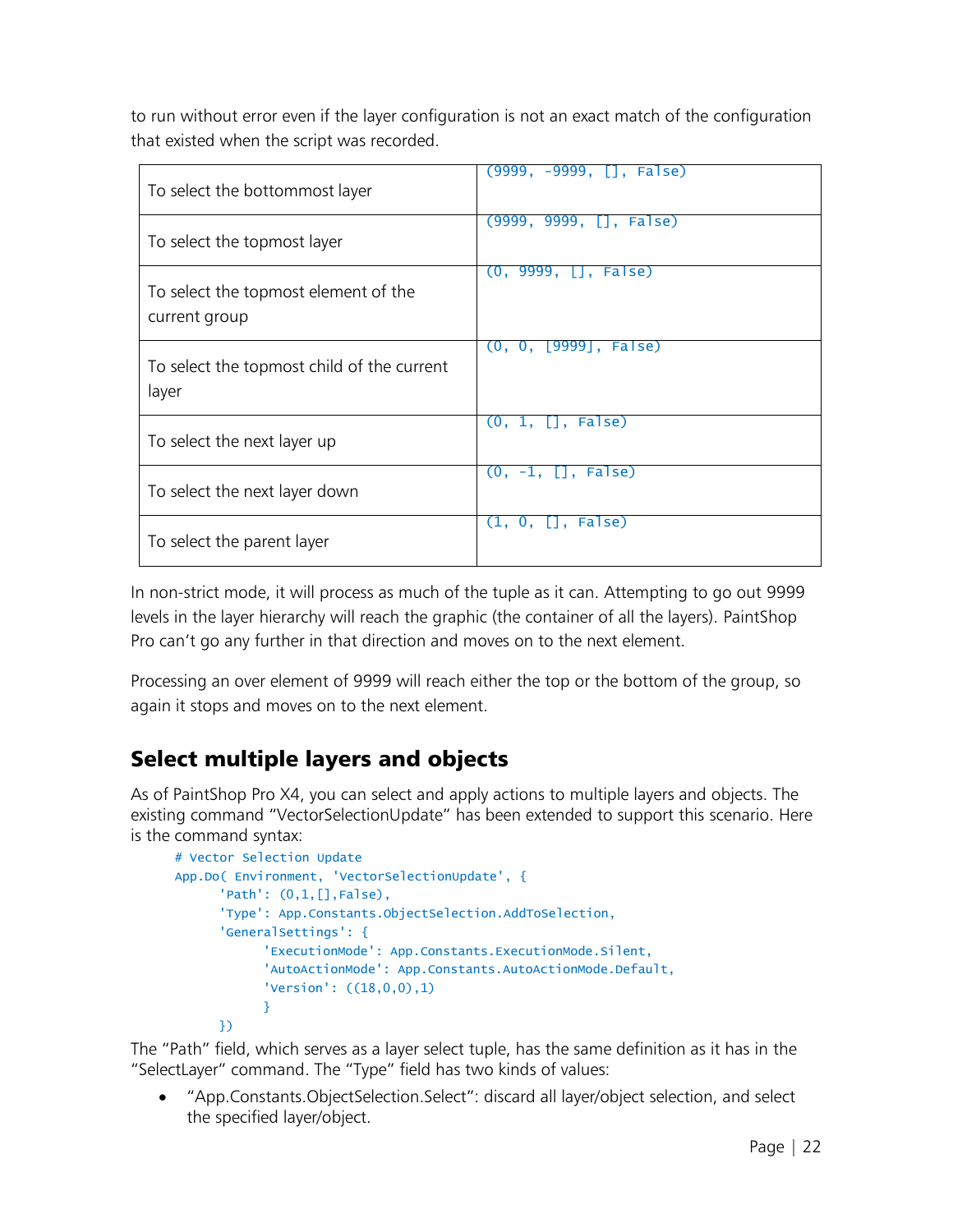"App.Constants.ObjectSelection.AddToSelection": add specified layer/object to current selection.

Take [Figure 3](#page-23-0) as an example. If the currently selected layer is "Vector 1", and we want to select multiple layers, "Bottom", "Mask Layer 2" and "Raster 2", the script would be:

```
# Vector Selection Update
App.Do( Environment, 'VectorSelectionUpdate', {
      'Path': (0,-3,[],False), 
      'Type': App.Constants.ObjectSelection.Select, 
      'GeneralSettings': {
            'ExecutionMode': App.Constants.ExecutionMode.Silent, 
            'AutoActionMode': App.Constants.AutoActionMode.Default, 
            'Version': ((18,0,0),1)
            }
     })
# Vector Selection Update
App.Do( Environment, 'VectorSelectionUpdate', {
      'Path': (0,-1,[2],False), 
      'Type': App.Constants.ObjectSelection.AddToSelection, 
      'GeneralSettings': {
            'ExecutionMode': App.Constants.ExecutionMode.Silent, 
            'AutoActionMode': App.Constants.AutoActionMode.Default, 
            'Version': ((18,0,0),1)
            }
     })
# Vector Selection Update
App.Do( Environment, 'VectorSelectionUpdate', {
      'Path': (0, 2, [2],False),
      'Type': App.Constants.ObjectSelection.AddToSelection, 
      'GeneralSettings': {
            'ExecutionMode': App.Constants.ExecutionMode.Silent, 
            'AutoActionMode': App.Constants.AutoActionMode.Default, 
            'Version': ((18,0,0),1)
            }
     })
```
The first command clears the selection and adds a new layer. The two commands that follow add two more layers to this selection.

And, if current layer is "Vector 1", and we want to select "New Symmetric Shape", "Raster", and "Raster 1", the script would be:

```
# Vector Selection Update
App.Do( Environment, 'VectorSelectionUpdate', {
      'Path': (0,0,[1],False), 
      'Type': App.Constants.ObjectSelection.Select, 
      'GeneralSettings': {
            'ExecutionMode': App.Constants.ExecutionMode.Silent, 
            'AutoActionMode': App.Constants.AutoActionMode.Default,
```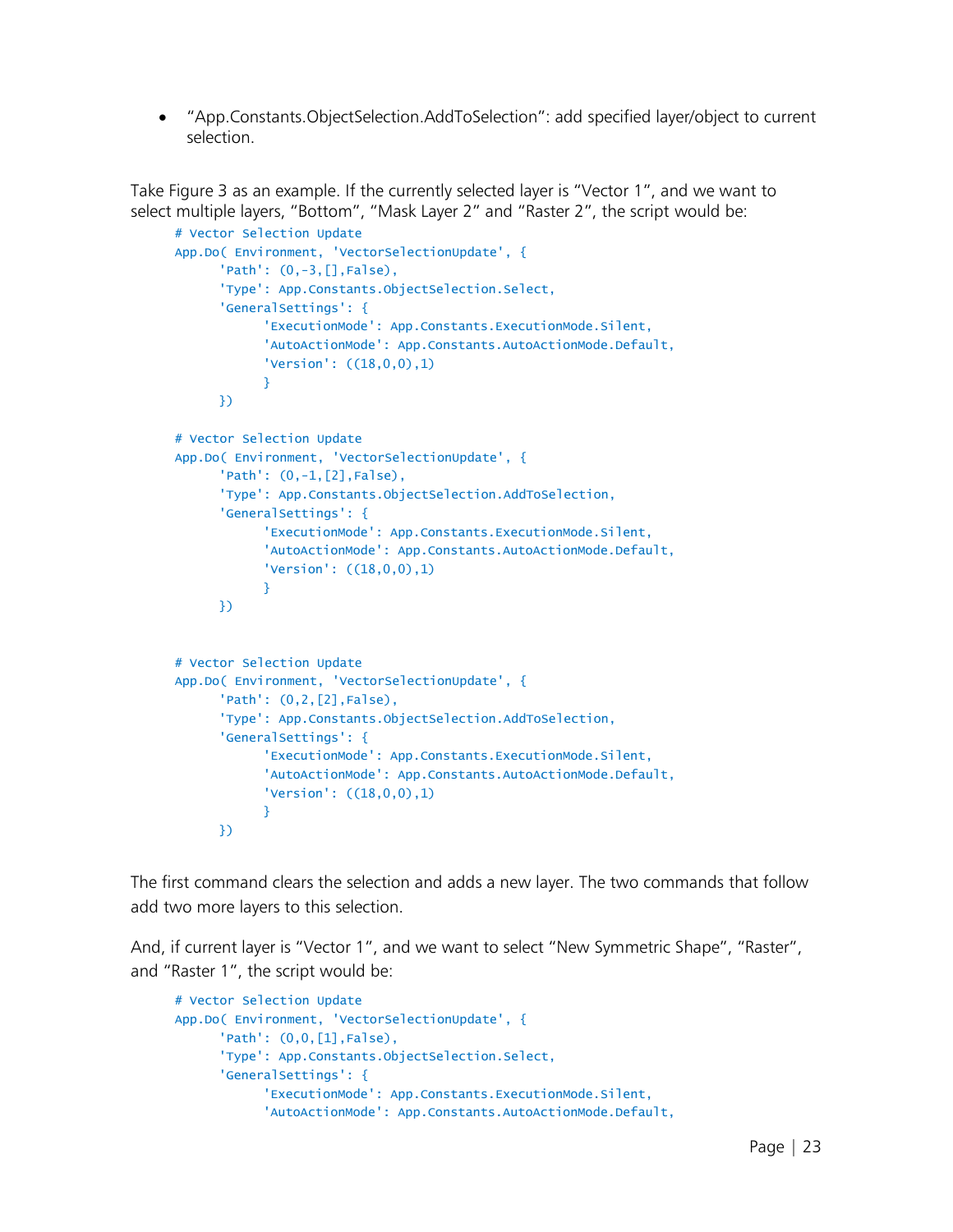```
'Version': ((18,0,0),1)
            }
     })
# Vector Selection Update
App.Do( Environment, 'VectorSelectionUpdate', {
      'Path': (0,-2,[],False), 
      'Type': App.Constants.ObjectSelection.AddToSelection, 
      'GeneralSettings': {
            'ExecutionMode': App.Constants.ExecutionMode.Silent, 
            'AutoActionMode': App.Constants.AutoActionMode.Default, 
            'Version': ((18,0,0),1)
           }
     })
# Vector Selection Update
App.Do( Environment, 'VectorSelectionUpdate', {
      'Path': (0,-2,[],False), 
      'Type': App.Constants.ObjectSelection.AddToSelection, 
      'GeneralSettings': {
            'ExecutionMode': App.Constants.ExecutionMode.Silent, 
            'AutoActionMode': App.Constants.AutoActionMode.Default, 
            'Version': ((18,0,0),1)
            }
      })
```
The first command clears the selection and selects the only child of "Vector Layer 1". The other two commands select two more raster layers.

Note: Even in multiple selection scenarios, there is still an "active layer" concept. This is to allow for backward compatibility. When multiple layers/objects are selected, the last selected layer, or the parent layer containing the last selected object, is treated as the "active layer". With this definition, all legacy scripts depend on a "single selected layer" or they need an "anchor" layer to work.

# <span id="page-26-0"></span>Iterating layers

The layer select tuple provides a means of selecting any layer in an image, but it does not help much with the problem of doing something to every layer of a document.

For scripts, two dedicated commands are provided for iterating the layers:

- SelectNextLayer goes up in the z-order (towards the top of the layer palette).
- SelectPreviousLayer goes down in the z-order (towards the bottom of the layer palette).

These commands return a Boolean value–true if they successfully selected a new layer, false if there are no more layers in the indicated direction.

Layer groups are also layers, and are included in the traversal by SelectNextLayer and SelectPreviousLayer. When traversing groups, the group layer itself is visited first, then its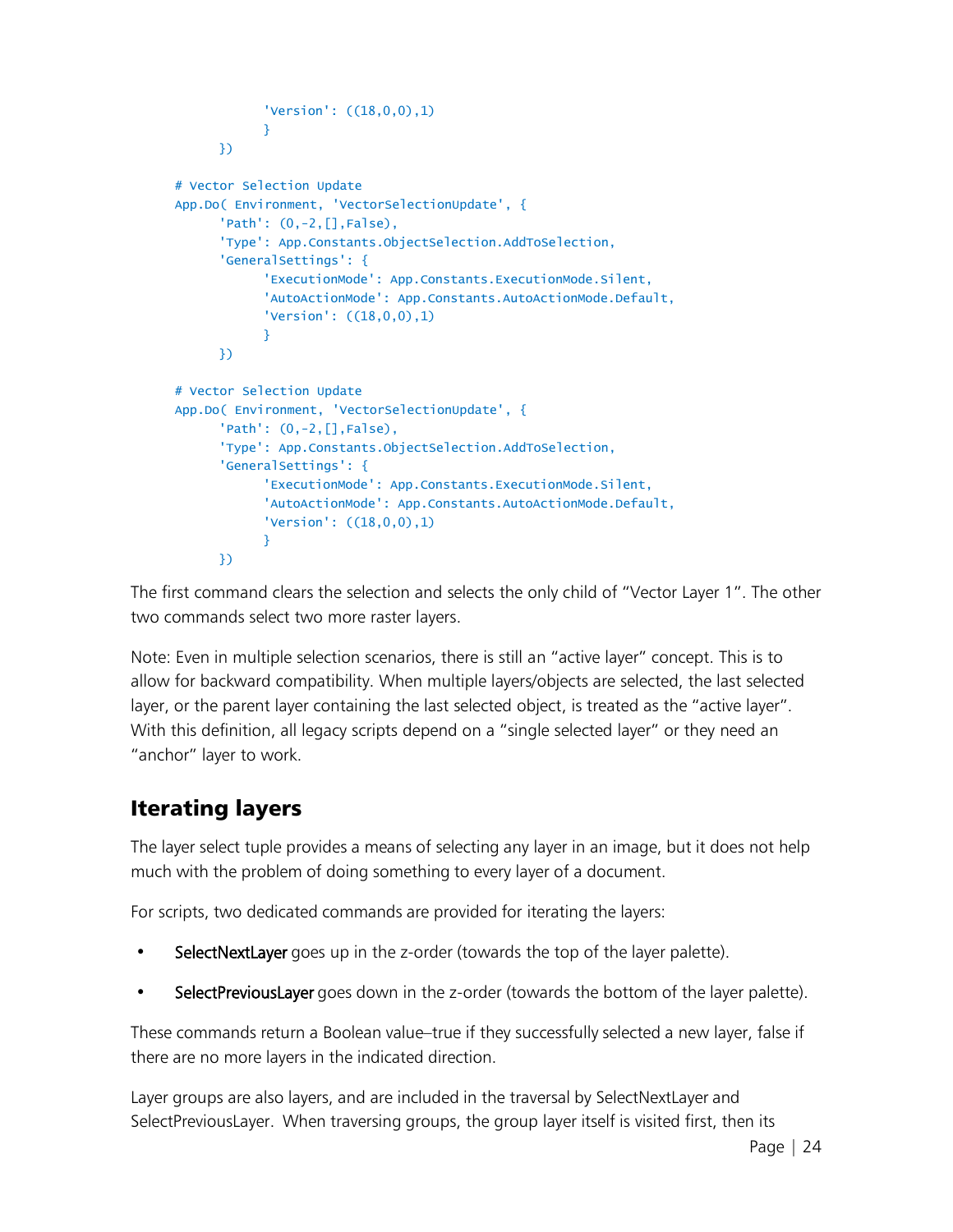lowest child next. So for the layer arrangement shown below, the numbers to the right list the order visited (assuming SelectNextLayer).

| Vector 1   | 10 |
|------------|----|
| Group 1    | 4  |
| Raster 1   | 9  |
| Group 2    | 6  |
| Mask 1     | 8  |
| Raster 2   |    |
| Vector 2   | 5  |
| Mask 1     | 3  |
| Raster 3   | 2  |
| Background |    |

The following code fragment will save the current layer position, then iterate all layers from the bottom up, and finally restore the active layer.

```
def Do(Environment):
     # get the path from the bottom from the active layer so we can restore it when done
     Props = App.Do( Environment, 'ReturnLayerProperties' )
     PathBack = Props[ 'Path' ]
     # start by selecting the bottommost layer in the image.
     App.Do( Environment, 'SelectLayer',
           { 'Path': (9999,-9999, [], False ) } )
     FoundLayer = True
     while FoundLayer == True:
           # *** Insert useful code here
           # go to the next layer
           FoundLayer = App.Do( Environment, 'SelectNextLayer' )
     # now that the loop is done, select the bottom layer and then
     # use the pathback to restore the layer that was active when we started
     App.Do( Environment, 'SelectLayer',
           { 'Path': (9999,-9999, [], False ) } )
     App.Do( Environment, 'SelectLayer',
           { 'Path': PathBack } )
```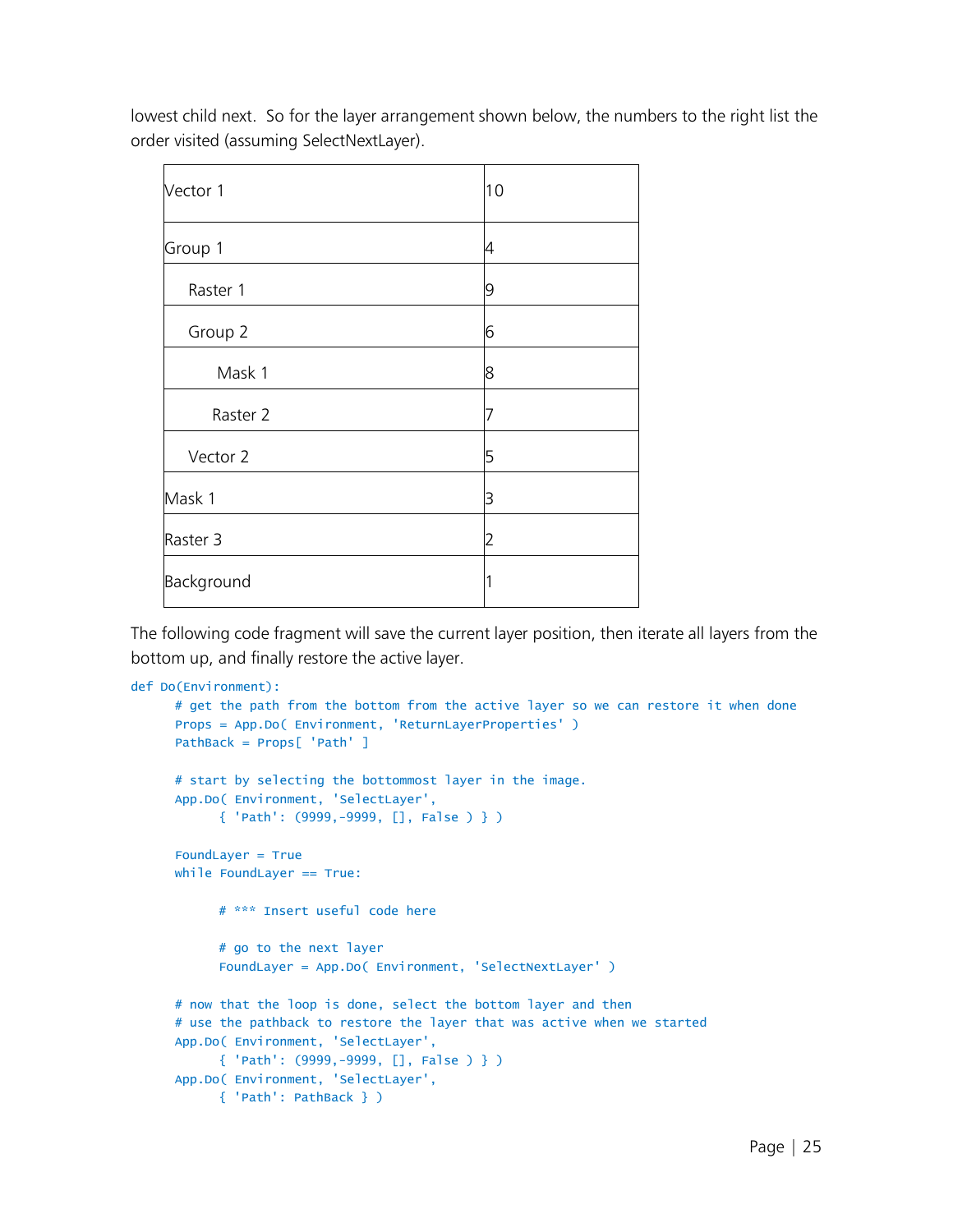# <span id="page-28-0"></span>Selecting a different document

The select document command is used to switch between documents. It takes a parameter that selects a document relative to the target document.

Documents are referenced in the order in which they were opened. Suppose you have four opened documents, which were opened in the order A, B, C, D. Assume that the target document is C.

To get to document B we need to select the previously opened document. This is always document -1 (remember that document selection is relative):

```
App.Do( Environment, 'SelectDocument', {
      'SelectedImage': -1,
      'Strict': False,
      'GeneralSettings': {
            'ExecutionMode': App.Constants.ExecutionMode.Default,
            'AutoActionMode': App.Constants.AutoActionMode.Match,
           'Version': ((18,0,0),1)
           }
      })
```
Likewise document C to D would be 1, and C to A would be -2.

Like layer selection, document selection supports a strict parameter, and it is interpreted the same way – if strict is false the SelectedImage parameter can be out of range and the command will stop when it reaches the first or last document.

Scripts in PaintShop Pro have the notion of a target document (always available as App.TargetDocument). The target document is set when the script starts, and won't change unless a call to SelectDocument is used.

When recording a script, PaintShop Pro will include calls to SelectDocument with a 'SelectedImage' parameter of 0. This simply sets the target document to match the currently active document.

# <span id="page-28-1"></span>Iterating documents

PaintShop Pro maintains a collection of all the open documents, called App.Documents. This is a Python list object, and can be iterated like any list. To do something to all open documents is as simple as:

```
for Doc in App.Documents:
     App.Do( Environment, 'Flip', {}, Doc )
```
This makes use of the fact that the fourth parameter to App.Do is the target document to use for the command.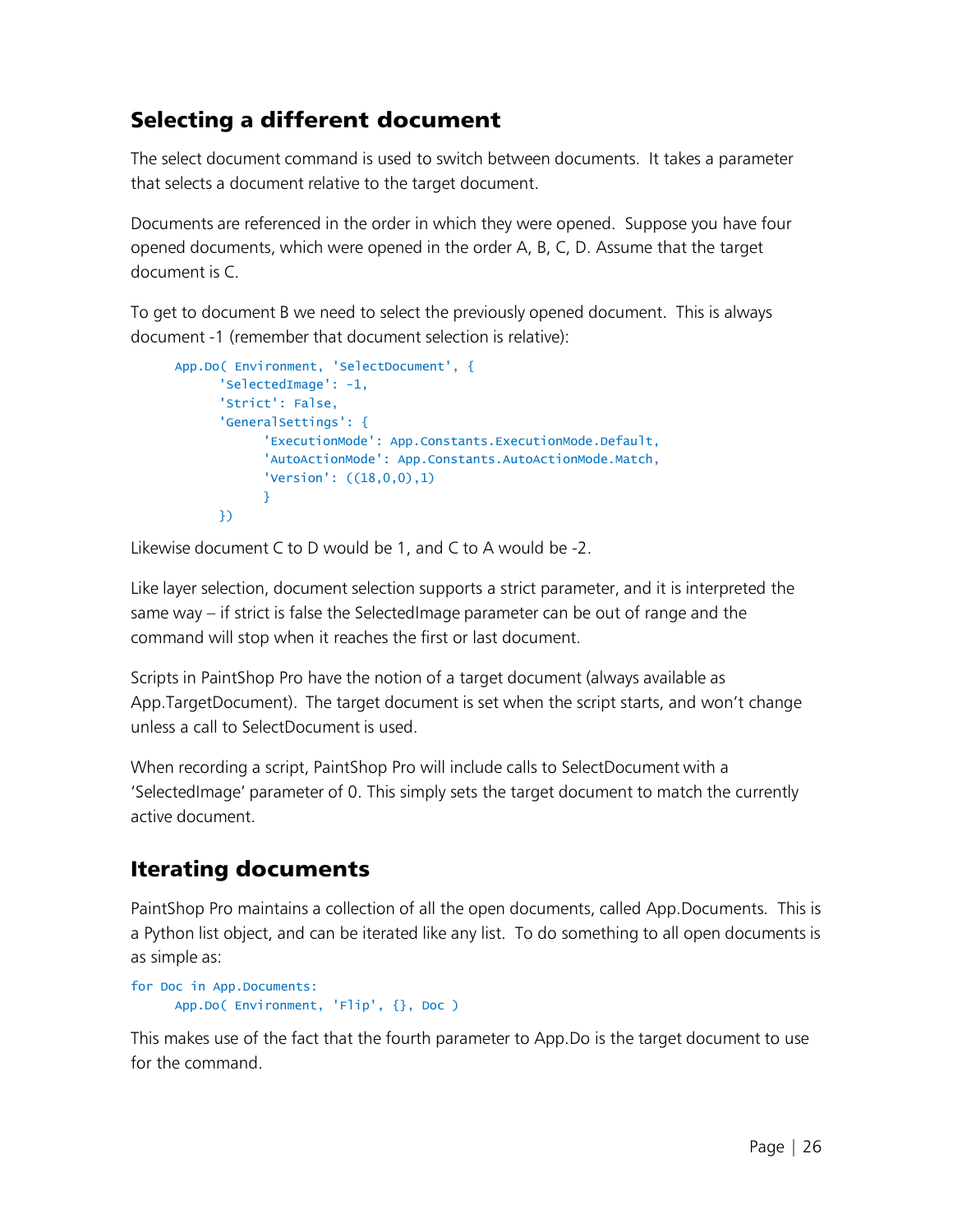### <span id="page-29-0"></span>Saving/Restoring a selection

There is a class in PSPUtils.py that can be used to save a selection to disk and restore it later. Using it is quite simple:

import PSPUtils # backup a selection if one exists SelSaver = PSPUtils.SaveSelection( Environment, App.TargetDocument )

# do something

```
SelSaver.RestoreSelection()
```
PSPUtils can be used in restricted scripts.

The SaveSelection class just saves the current selection to disk and does a select none. When RestoreSelection is called, it just checks to see SaveSelection actually did a save operation, and if so restores it.

The save selection class uses a fixed filename (  $$TempSavedSelection$$  ), so you can't have multiple selections saved in this manner. The document whose selection will be saved is specified in the call to SaveSelection.

If given a floating selection, the SaveSelection function will promote it to a layer before removing the selection.

# <span id="page-29-1"></span>Checking for a selection

Some scripts won't work properly with a selection, and may not be able to use the SaveSelection class to back it up (for instance doing a deform or a resize makes saving a selection rather pointless).

The GetRasterSelectionRect command will return information on the position type of selection. The following fragment tests for the presence of a raster selection and gives the user the opportunity to cancel the script if one is present.

```
# We use a selection, meaning that any existing selection will be destroyed.
# ask the user if this is OK to do.
SelectionInfo = App.Do( Environment, 'GetRasterSelectionRect' )
if SelectionInfo[ 'Type' ] != App.Constants.SelectionType.None:
     Result = App.Do(Environment, 'MsgBox', {
           'Buttons': App.Constants.MsgButtons.YesNo,
            'Icon': App.Constants.MsgIcons.Question,
            'Text': 'This script will remove any existing selection. OK?',
           })
     if Result == 0: # they pressed no in the message box, so abort
           return
     else:
           App.Do( Environment, 'SelectNone' ) # get the selection out of the way now
```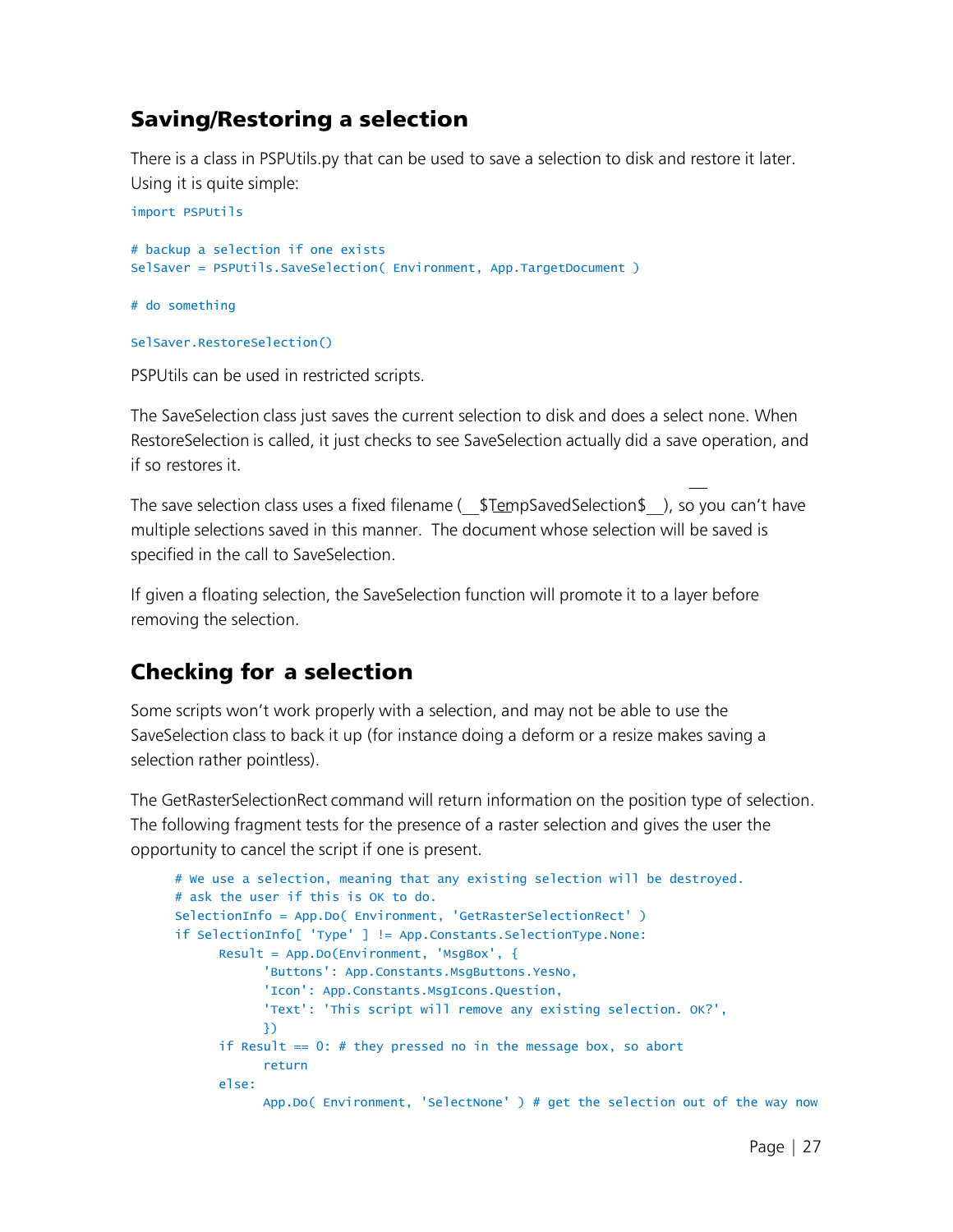# <span id="page-30-0"></span>Testing Image/Layer Attributes

The module PSPUtils.py implements a number of utility functions for checking the type of layer or image. These are:

| Utility function                          | Information returned                                                                                                                                                                                    |
|-------------------------------------------|---------------------------------------------------------------------------------------------------------------------------------------------------------------------------------------------------------|
| IsFlatImage(Environment, Doc)             | Returns true if image consists of a single<br>background layer.                                                                                                                                         |
| IsPaletted (Environment, Doc)             | Returns true if image is a paletted format. This<br>function does not consider greyscale to be<br>paletted.                                                                                             |
| IsTrueColor(Environment, Doc)             | Returns true if the image is 16 million colors.                                                                                                                                                         |
| IsGreyScale(Environment, Doc)             | Returns true if the image is greyscale.                                                                                                                                                                 |
| LayerIsArtMedia(Environment, Doc)         | Returns true if the active layer is an Art media<br>layer.                                                                                                                                              |
| LayerIsRaster(Environment, Doc)           | Returns true if the active layer is a raster layer.<br>This is a strict test. Even though adjustment<br>layers, floating selections and mask layers<br>contain raster data, they are not raster layers. |
| LayerIsVector(Environment, Doc)           | Returns true if the active layer is a vector layer.                                                                                                                                                     |
| LayerIsBackground(Environment,<br>Doc)    | Returns true if the current layer is the<br>background layer.                                                                                                                                           |
| GetLayerCount(Environment, Doc)           | Returns the number of layers in the image.                                                                                                                                                              |
| GetCurrentLayerName(<br>Environment, Doc) | Returns the name of the current layer.                                                                                                                                                                  |

All of these functions are passed a document parameter. To use the target document simply pass App.TargetDocument as the second parameter.

# <span id="page-30-1"></span>Requiring a Document

Most scripts will require that a document be open when they are run. Since this is such a common requirement, a test for it is implemented in PSPUtils.

```
import PSPUtils
```

```
if PSPUtils.RequireADoc( Environment ) == False:
     return
```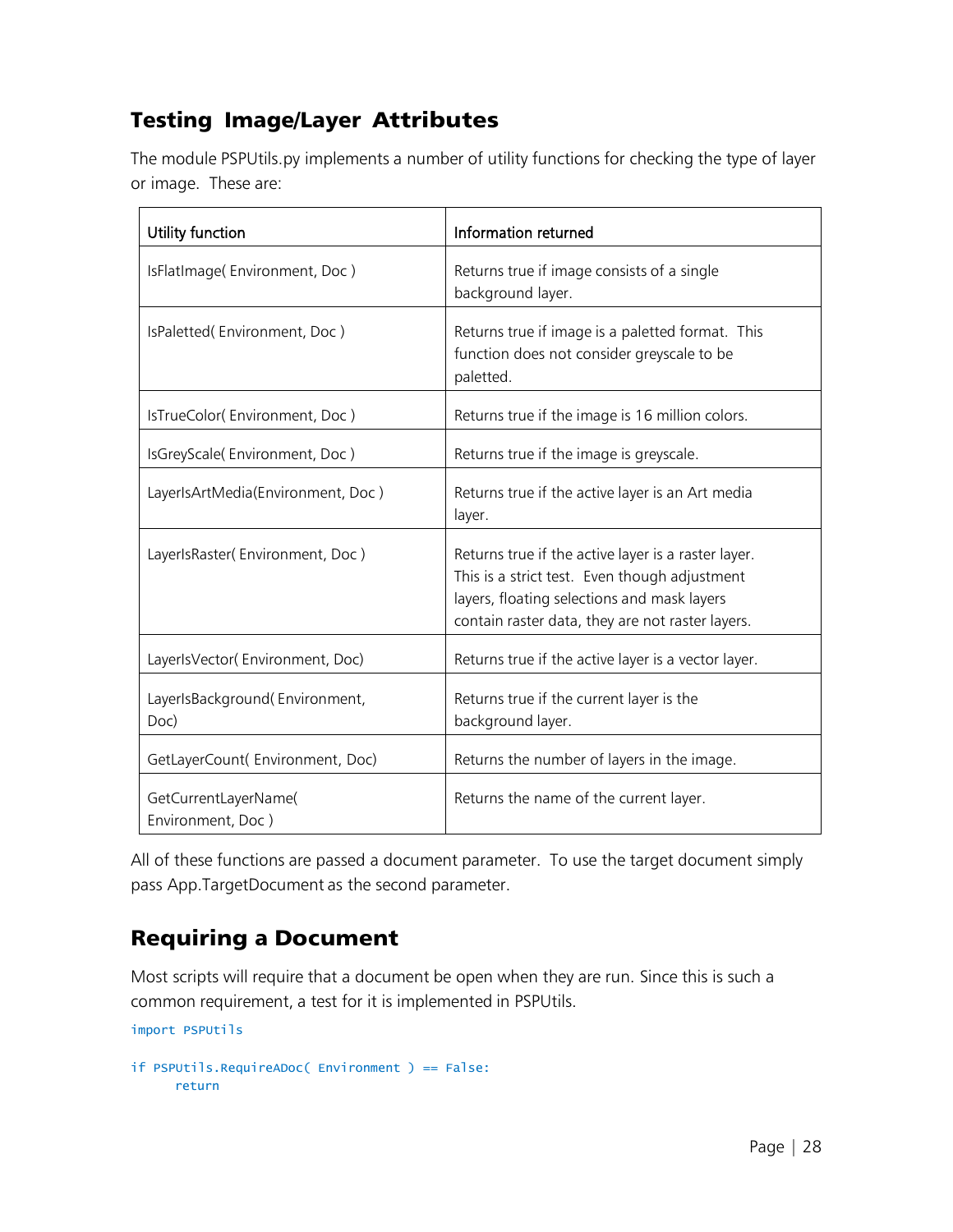If no document is open when RequireADoc is called, it will display a message box telling the user that a document is required, and will return false. Otherwise it will just return true.

### <span id="page-31-0"></span>Promoting To True Color

Many scripts are going to need to work with true color images. PSPUtils implements a method for testing the image type and automatically doing a promotion if necessary. True color and greyscale images are left alone, paletted images are promoted to true color. Calling it is simple:

import PSPUtils

```
PSPUtils.PromoteToTrueColor( Environment, App.TargetDocument )
```
### <span id="page-31-1"></span>Processing all the files in a directory

The short answer on this is to use the batch conversion functions on the file menu – that dialog lets you select an arbitrary collection of images, and run a script before saving them.

However, there may be cases where you want to do operations on multiple files inside of a single script. Beware that this will not work from a restricted path, and since PaintShop Pro has to actually open each document and create a window for it this will likely run slower than the batch conversion method.

Iterating a directory is just straight Python code, but it comes up often enough that it is worth a quick sample. The following script iterates all files matching a particular pattern, opens each one, and then calls a function that you can change to do whatever processing you like. The following example is available in the collection of sample scripts:

```
from PSPApp import *
import os.path
import fnmatch
import sys
import glob
# Template script to process files in a given directory tree. You can specify
# the tree to search, the files to open, and whether they should be saved or not.
# The ProcessFile method is called for each file opened, and then the file is
# optionally saved
#
# Areas you are expected to modify are marked with ***
# *** Set this to the directory tree you want to process
DirectoryToUse = 'C:\\WorkFiles'
# *** Include all of the extensions or patterns you care about - or just make it *.* 
DirectorySearchString = [ '*.jpg', '*.pspimage', '*.png' ]
# *** Set this to true to search subdirectories of DirectoryToUse
```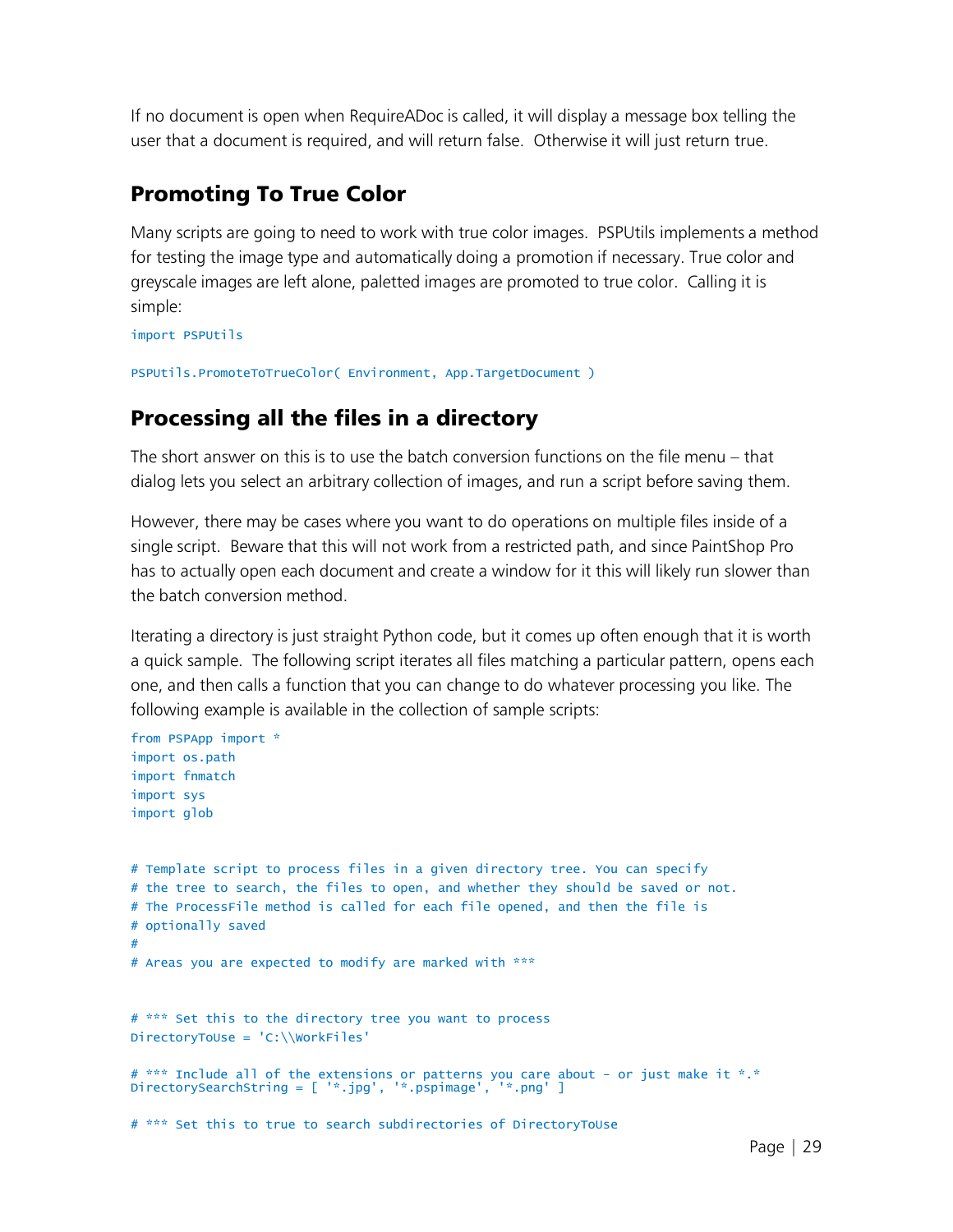```
# set it to false to search only in the specified directory
#SearchSubDirectories = False
SearchSubDirectories = True
# *** Set this value to true to save the file before closing it. If false, the file
# is not saved, meaning that the ProcessFile method is responsible for doing something
# with the files
#SaveFileAfterProcessing = False
SaveFilesAfterProcessing = True
def ScriptProperties():
      return {
            'Author': 'Corel Corporation',
            'Copyright': 'Copyright 2015 Corel Corporation, all rights reserved.',
            'Description': 'Open and process an entire directory of files.',
            'Host': 'PaintShop Pro'
            'Host Version': '18.00'
           }
def ProcessFile( Environment, FileName ):
      ' *** Process a single file - put your code here'
      print 'Processing File %s' % FileName
      App.Do( Environment, 'Flip' )
def SearchDir( OutList, CurrentDir, FilesInDir ):
      ''' Called by os.path.walk for each directory we encounter. Gets passed the 
            list of files we are building up (OutList), the directory we are visiting
            (CurrentDir), and a list of all the filenames (without path) in the current
            directory. We need to strip out anything that is a directory or doesn't
           match our search string.
      '''for File in FilesInDir:
            for SearchPattern in DirectorySearchString:
                  if fnmatch.fnmatch( File, SearchPattern ):
                       FullPath = os.path.join( CurrentDir, File )
                       # make sure what we have is a file and not a subdirectory
                       if not os.path.isdir( FullPath ):
                             OutList.append( FullPath )
def Do(Environment):
      # iterate through the search strings and glob all the results into one big list
      CandidateFiles = [1 + this with the <math>al</math> is a list of all the files we findif SearchSubDirectories == True:
            # walk the directory tree, calling SearchDir on each directory visited.
           os.path.walk( DirectoryToUse, SearchDir, CandidateFiles )
      else:
            # just glob the path provided rather than walk a tree
            for Search in DirectorySearchString:
                 # concatenate the dir and file spec together
                 SearchPath = os.path.join( DirectoryToUse, Search )
                 GlobbedFiles = qlob.qlob( SearchPath ) # qlob will return a list of files
                  for File in GlobbedFiles: # now iterate the list
```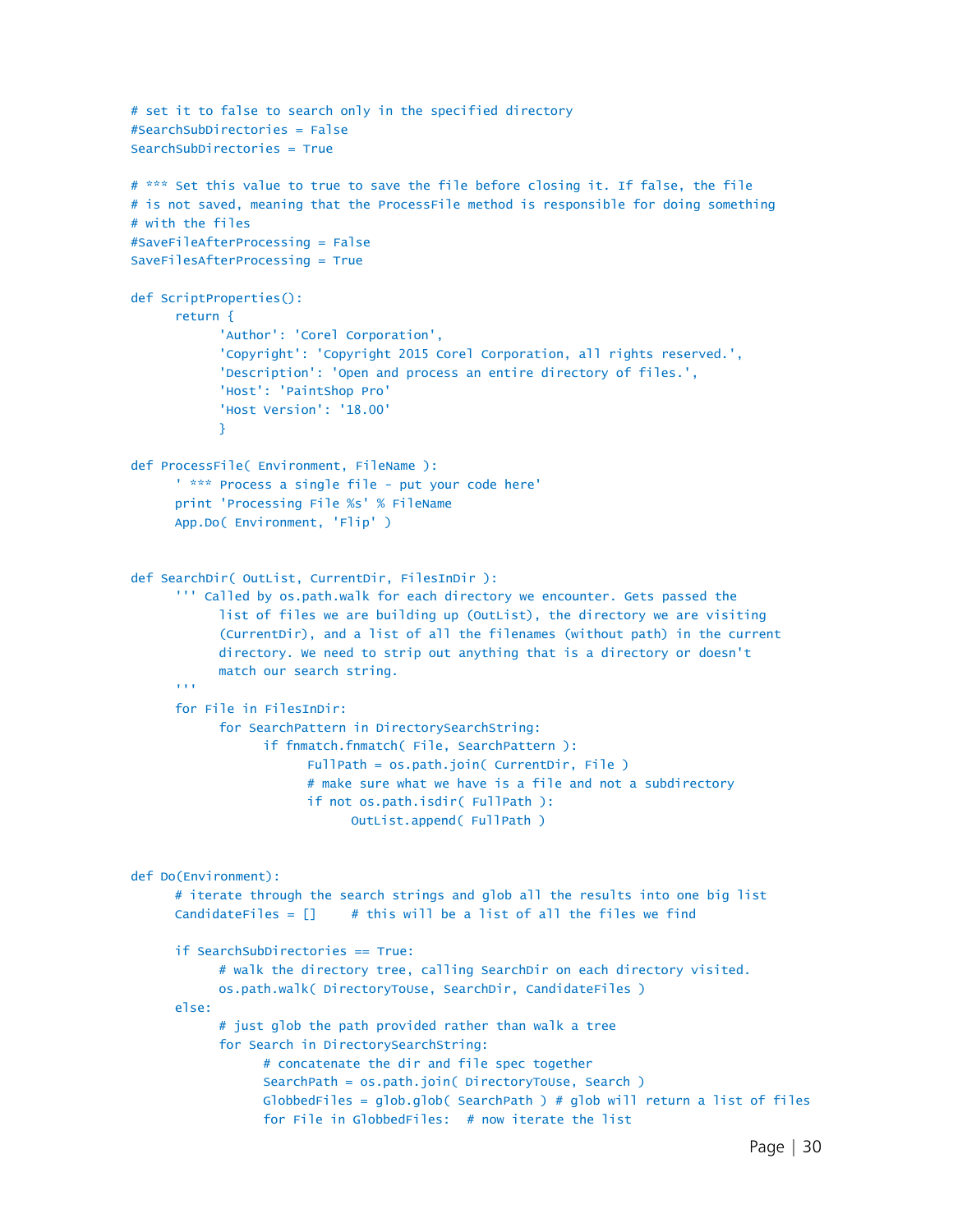```
# going to have a problem if there aren't any files.
if len(CandidateFiles) == 0:
      print >>sys.stderr, "No files found to process"
      return
# now process the list of files
for File in CandidateFiles:
      print 'Opening file ', File
      # open the file
      try:
           App.Do( Environment, 'FileOpen', {
                  'FileList': [ File ],
                  'GeneralSettings': {
                        'ExecutionMode': App.Constants.ExecutionMode.Silent,
                        'AutoActionMode': App.Constants.AutoActionMode.Match,
                        'Version': ((18,0,0),1)
                       }
                 })
            # set the newly opened doc as the TargetDocument
            App.Do( Environment, 'SelectDocument', {
                  'SelectedImage': 0,
                  'Strict': True,
                  'GeneralSettings': {
                        'ExecutionMode': App.Constants.ExecutionMode.Default,
                       'AutoActionMode': App.Constants.AutoActionMode.Match
                       }
                 })
      except:
           print >>sys.stderr, 'Error opening file %s - skipping' % File
      # for simplicity, place your code in the ProcessFile method
      ProcessFile( Environment, File )
      # save the file
      try:
           if SaveFilesAfterProcessing == True:
                 App.Do( Environment, 'FileSave' )
           # close the file before going on to the next
           App.Do( Environment, 'FileClose' )
      except:
           print >>sys.stderr, 'Error on save/close of file %s - aborting' % File
```
# <span id="page-33-0"></span>Getting information from PaintShop Pro

Scripts that do nothing but execute an unconditional sequence of commands can be done with the script recorder. However, many operations are going to require that a script have access to the current data in a document – color depth, presence of a selection, number of layers, type of layers, etc.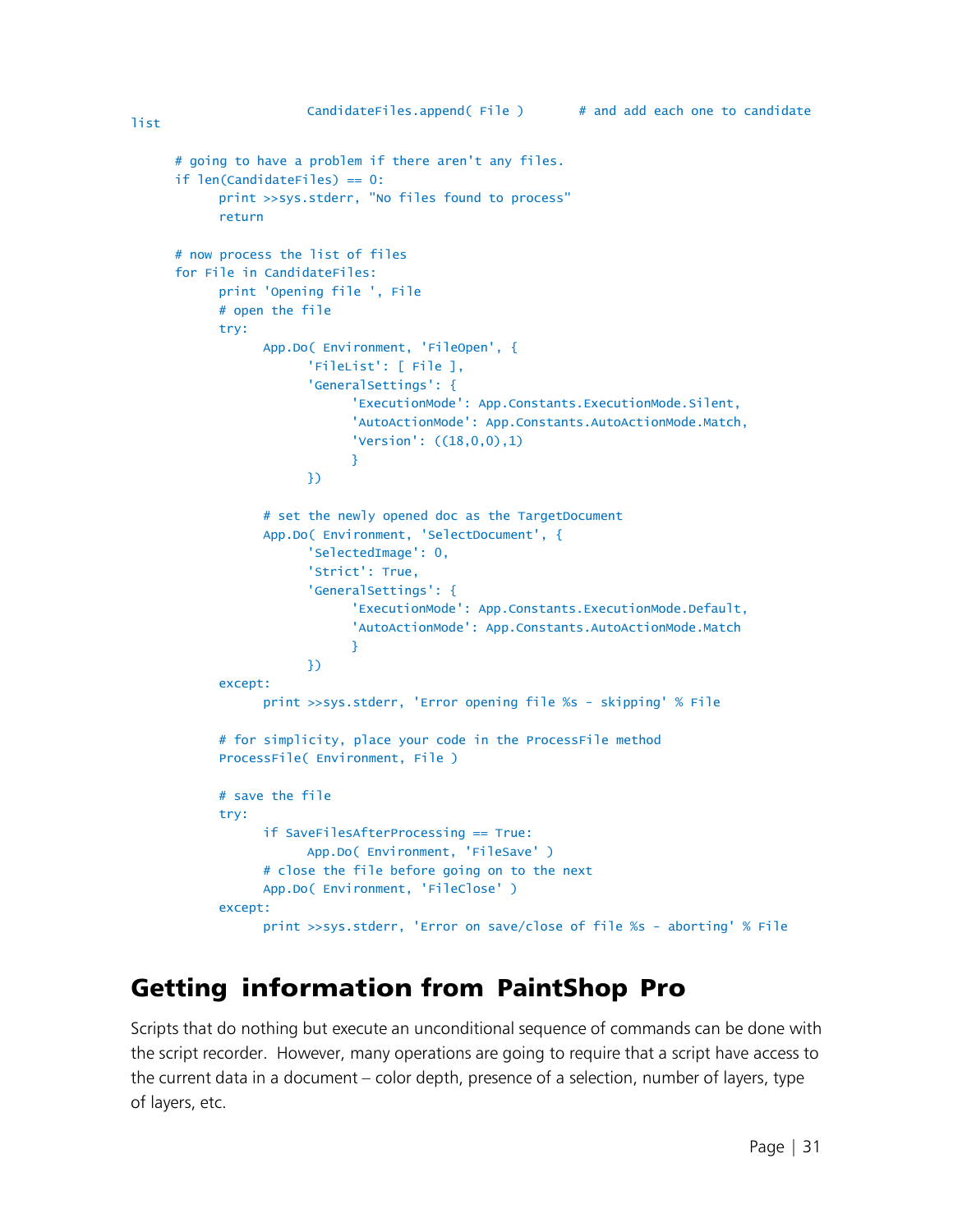The members of the Python document object such as Width and Height only scratch the surface of this information, but there are dedicated commands for returning data from the application or a document.

The following commands can be used to return data about an image to a script. This allows scripts to make decisions based on data found in the document. These commands are all described in the "Commands for Scripting" section:

- ReturnImageInfo
- ReturnLayerProperties
- GetRasterSelectionRect
- ReturnGeneralPreferences
- ReturnFileLocations
- ReturnVectorObjectProperties

# <span id="page-34-0"></span>Commands for Scripting

The script recorder captures most everything done interactively to PaintShop Pro, and the simplest method to create scripts is to record something close to what you want and then modify it as needed.

In addition to the commands that are accessible through the script recorder, there are a number of commands that are only available via a script, and exist to make scripts easier to write. These are detailed below.

### <span id="page-34-1"></span>Command: SelectNextLayer

#### Parameters: None

This command returns a Boolean value. If a new layer is selected, it returns true. If there is no next layer it returns false.

```
# iterate all layers of the current document and print out their layer
# name and opacity
def Do(Environment):
     # start by selecting the bottommost layer in the image. This needs to be
     # in a try block because if we are already on the bottomost layer we will
     # throw an error
     try:
           App.Do( Environment, 'SelectLayer',
                 { 'Path': (9999,-9999, [], False ) } )
     except:
```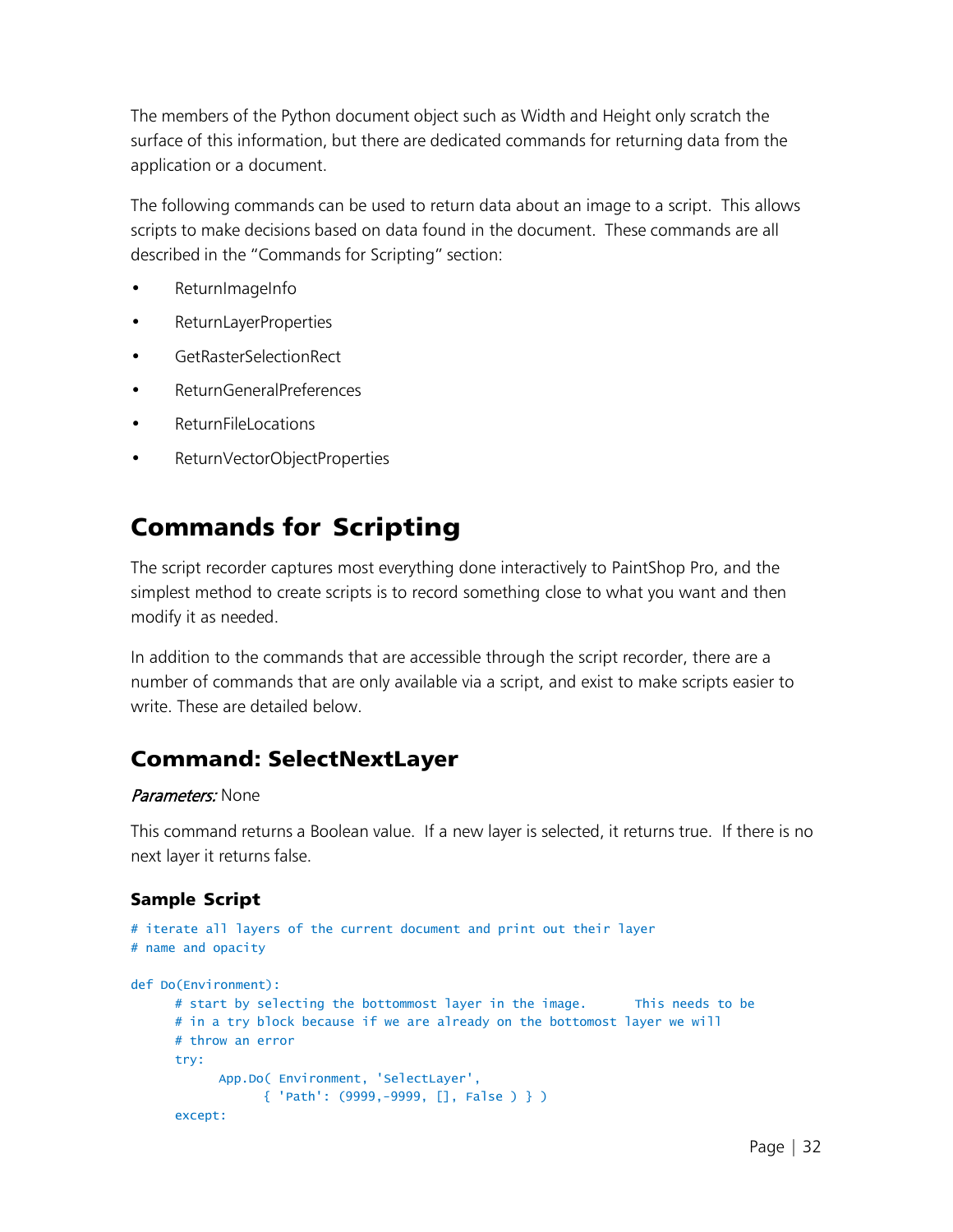```
pass # error is OK - just ignore and keep going
LayerNum = 1# now iterate all of the layers in the document with SelectNextLAyer
FoundLayer = True
while FoundLayer == True:
     Props = App.Do( Environment, 'ReturnLayerProperties' )
     print '%3d: %s (%d%% Opacity)' % (LayerNum,
           Props[ 'General' ][ 'Name' ],
           Props[ 'General' ][ 'Opacity' ])
     LayerNum += 1
     FoundLayer = App.Do( Environment, 'SelectNextLayer' )
```
Select the next layer up in the z-order. This command treats the layer hierarchy as if it were flat, so that all layers can be traversed in a single loop.

When traversing groups, the group layer itself is visited first, then its lowest child next. So for the layer arrangement shown below, the numbers to the right list the order visited

| Vector Layer 1 | 10 |
|----------------|----|
| Group Layer 1  | 4  |
| Raster Layer 1 | 9  |
| Group Layer 2  | 6  |
| Mask Layer 1   | 8  |
| Raster Layer 2 |    |
| Vector Layer 2 | 5  |
| Mask Layer 1   | 3  |
| Raster Layer 3 | 2  |
| Background     |    |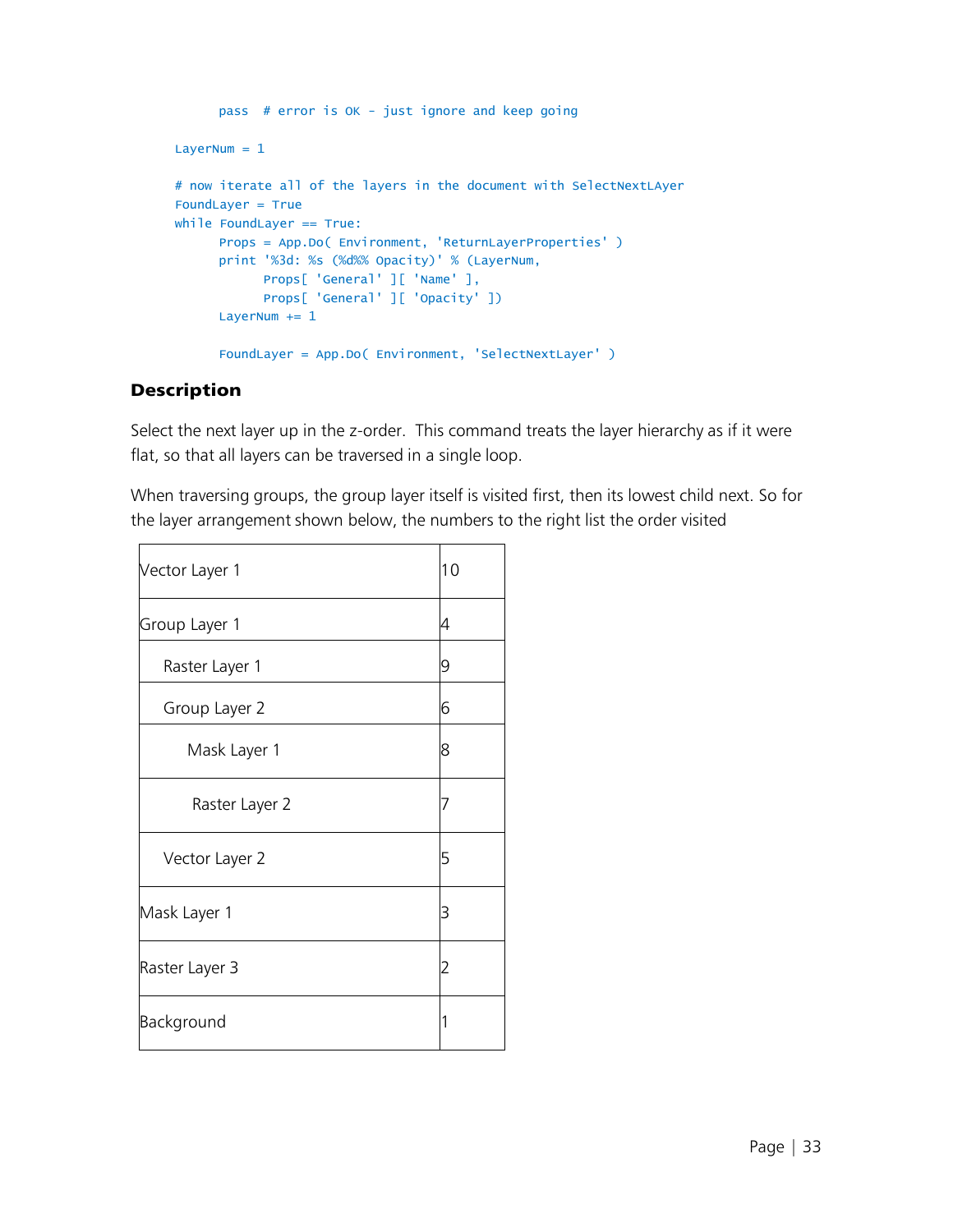### <span id="page-36-0"></span>Command: SelectPreviousLayer

#### Parameters: None

This command returns a Boolean value. If a new layer is selected, it returns true. If there is no previous layer, it returns false.

#### Sample Script

FoundLayer = App.Do( Environment, 'SelectPreviousLayer' )

#### Description

This command is identical to SelectNextLayer except that it hunts down in the z-order instead of up.

# <span id="page-36-1"></span>Command: GetNextObject

Parameters: None

#### Sample Script

```
Result = App.Do( Environment, 'GetNextObject' )
if Result['HaveObject'] == 0 :
     print 'We do not have a next object'
```
#### **Description**

Used to get the next selection object on a vector layer. If there is no object selected on the vector layer it will get the first object created on the layer.

# <span id="page-36-2"></span>Command: GetPrevObject

Parameters: None

#### Sample Script

```
Result = App.Do( Environment, 'GetPrevObject' )
if Result['HaveObject'] == 1 :
     print 'We have a prev object'
```
#### Description

Gets the previous object on the vector layer. If there is no object selected on the vector layer it will get the most recently added object.

### <span id="page-36-3"></span>Command: HasVectorSelection

Parameters: None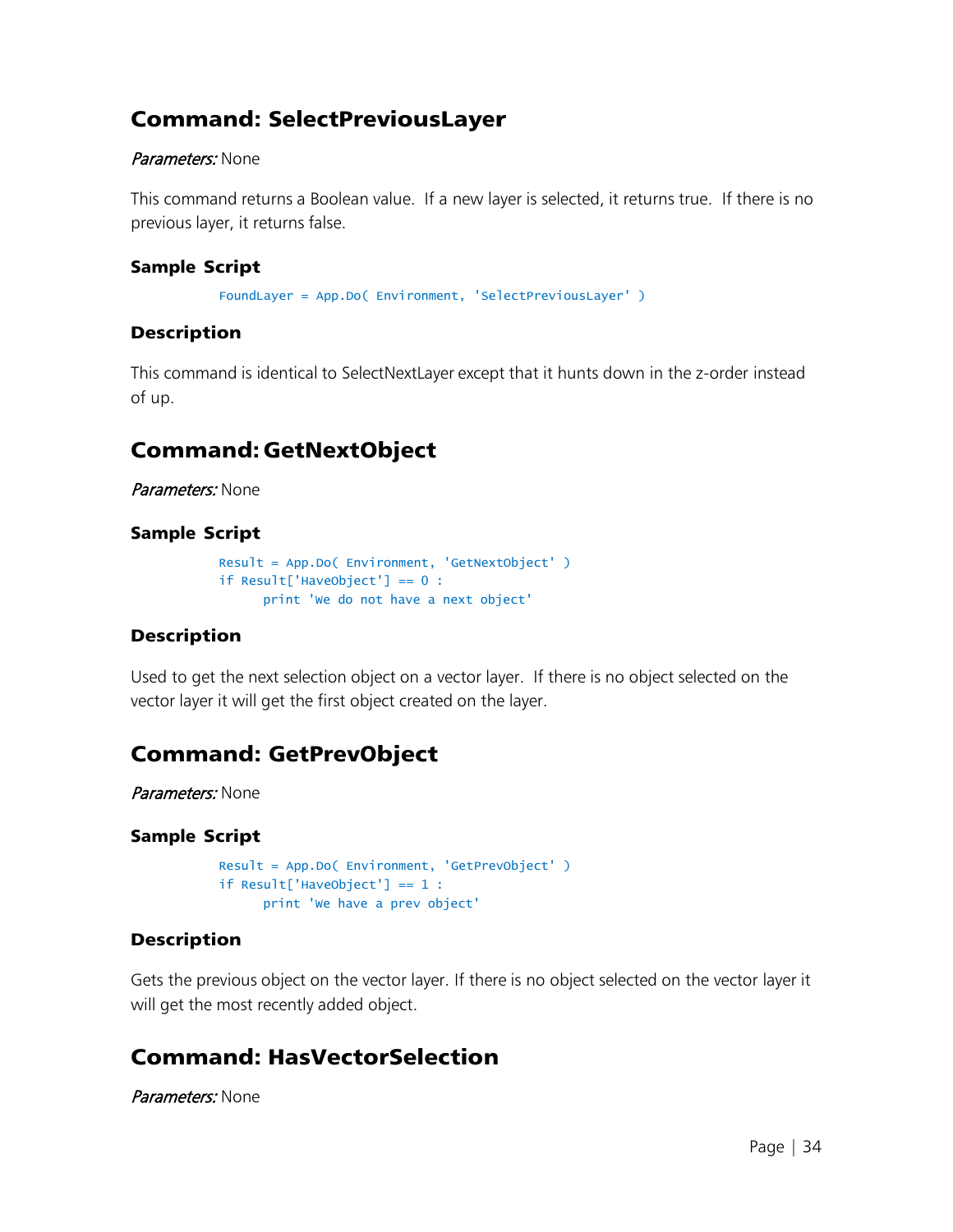The return value is a Boolean – true if a vector selection exists, false otherwise.

#### Sample Script

```
Result = App.Do( Environment, 'HasVectorSelection' )
if Result == True:
      print 'Found a vector selection'
```
#### **Description**

Returns whether or not a vector selection exists.

### <span id="page-37-0"></span>Command: GetVectorSelectionRect

#### Parameters: None

#### Sample Script

```
Result = App.Do( Environment, 'GetVectorSelectionRect' )
if Result['HasVectorRect'] :
     print 'Selection rect is ', Result[ 'VectorRect' ]
```
#### Description

Gets the current vector selection rectangle if one exists.

### <span id="page-37-1"></span>Command: GetRasterSelectionRect

#### Parameters: None

The return value of the command is a dictionary with two elements:

- Type the type of the selection
- Rect if a selection exists, the bounding box of the selection in document coordinates

#### Sample Script

```
Result = App.Do( Environment, 'GetRasterSelectionRect', {} )
if Result['Type'] == App.Constants.SelectionType.Floating:
     print 'Document has a floating selection'
     print 'Selection rect is ', Result['Rect']
elif Result['Type'] == App.Constants.SelectionType.NonFloating:
     print 'Document has a non-floating selection'
     print 'Selection rect is ', Result['Rect']
else: # Result == App.Constants.SelectionType.None:
     print 'Document has no selection'
```
#### Description

This command retrieves information about the type of raster selection (floating, non- floating or none), and if a selection exists it returns the bounding box of the selection.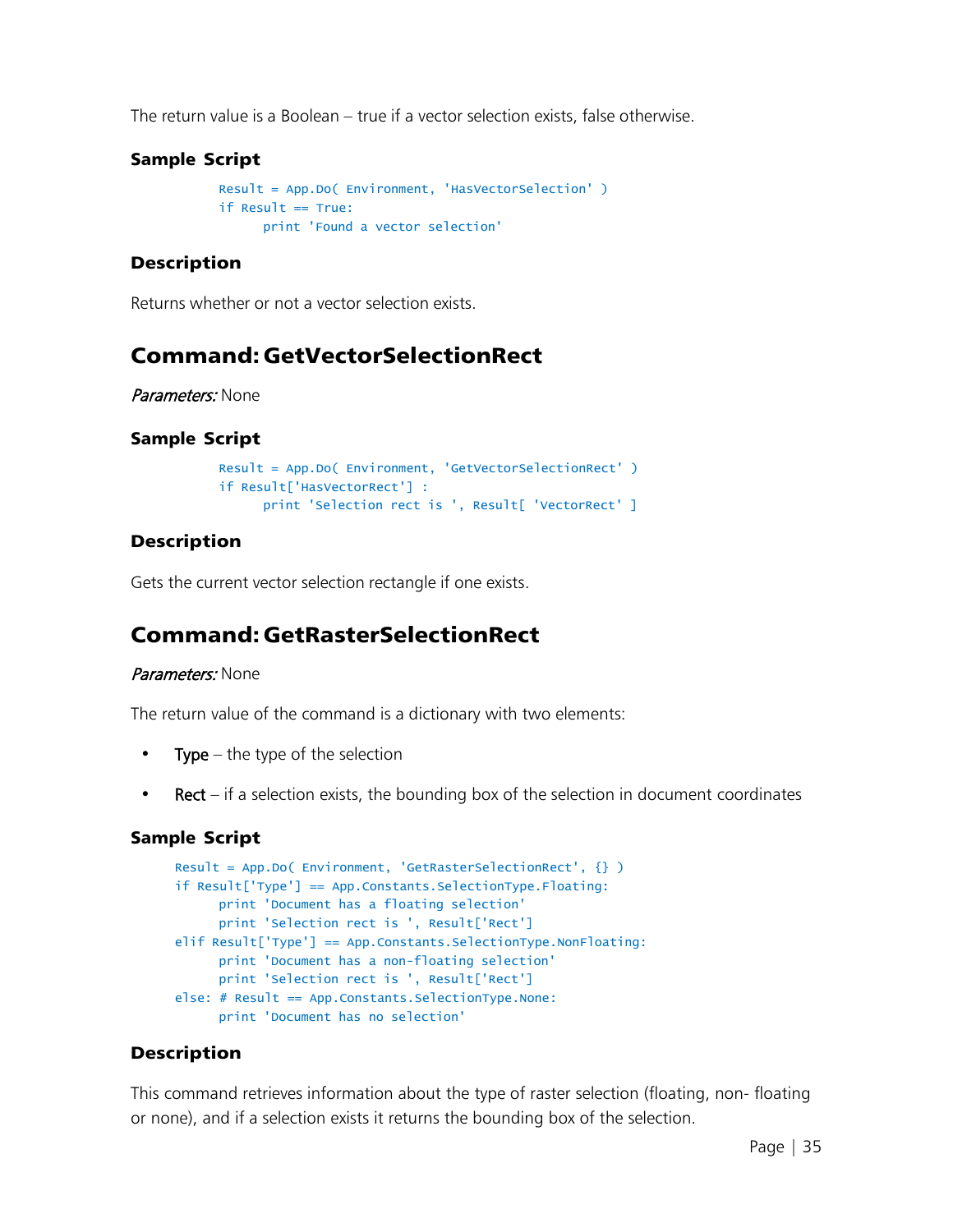If there is no selection an empty rectangle is returned.

The rectangle is defined as a tuple consisting of ((top, left), width, height).

### <span id="page-38-0"></span>Command: SaveMaterialSwatch

#### Parameters:

- SwatchMaterial the material to use for the swatch
- **SwatchName** a string to use for the swatch name

#### Sample Script

```
App.Do( Environment, 'SaveMaterialSwatch', {
      'SwatchMaterial': {
            'Color': (0,0,0),
            'Pattern': None,
            'Gradient': None,
           'Texture': None
           },
      'SwatchName': 'foo'
      })
```
#### Description

This command saves a material to a swatch file. If no material is supplied, the current foreground material is used. If executed interactively, the user is prompted for a swatch name. The above script will create a swatch file named "foo" that contains a black solid color.

# <span id="page-38-1"></span>Command: SetMaterial

#### Parameters:

- IsPrimary Boolean that determines if we are setting the foreground/stroke material, or the background/fill material.
- NewMaterial Material to be used

#### Sample Script

```
App.Do( Environment, 'SetMaterial', {
      'IsPrimary': True,
      'NewMaterial': {
           'Color': (0,0,0),
           'Pattern': None,
            'Gradient': None,
           'Texture': None
           }
     })
```
#### Description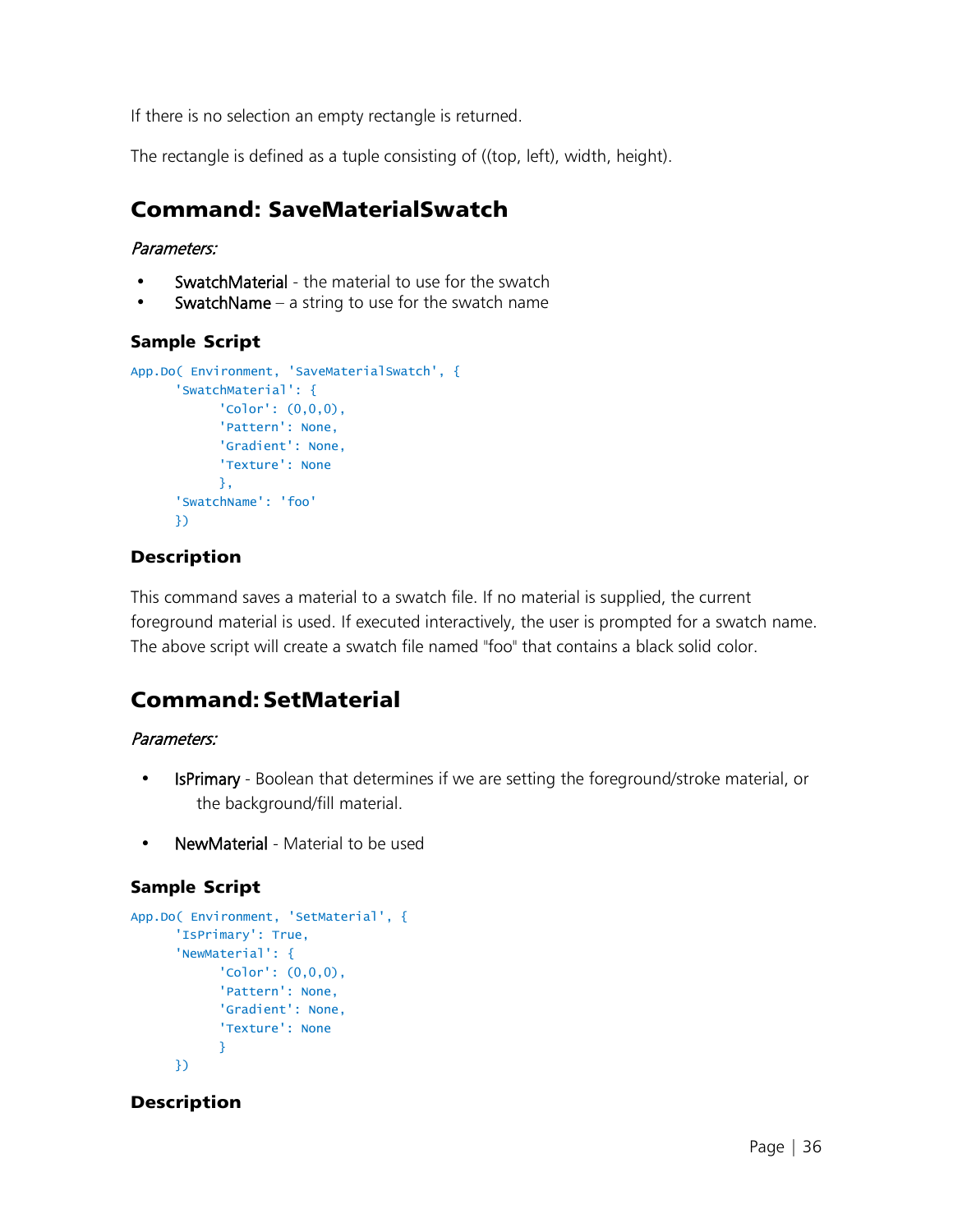Set the specified material into the material palette. In the above example, the foreground/stroke material would get set to solid black.

# <span id="page-39-0"></span>Command: SetMaterialStyle

#### Parameters:

- Style an enumeration that specifies the material style to use, can currently be Color, Pattern or Gradient
- **IsPrimary** a boolean value that determines if the command is to be applied to the foreground/stroke material or the background/fill material

#### Sample Script

```
App.Do( Environment, 'SetMaterialStyle', {
      'Style': App.Constants.MaterialStyle.Color,
      'IsPrimary': True
     })
```
#### Description

Set the style type of the specified material in the material palette. The material palette uses the values that were previously used for that particular style.

# <span id="page-39-1"></span>Command: ShowSwatchView

#### Parameters:

• Show - Boolean value, if true, the swatch view is shown on the material palette, otherwise the rainbow tab is shown

### Sample Script

```
App.Do( Environment, 'ShowSwatchView', {
       'Show': True
       })
```
### **Description**

Simple command that toggles the visibility of the swatch tab on the material palette.

# <span id="page-39-2"></span>Command:EnableMaterialTexture

#### Parameters:

- IsEnabled Boolean that determines if the texture is on or off
- IsPrimary Boolean that determines if this command is to operate on the primary (foreground/stroke) material or the secondary (background/fill)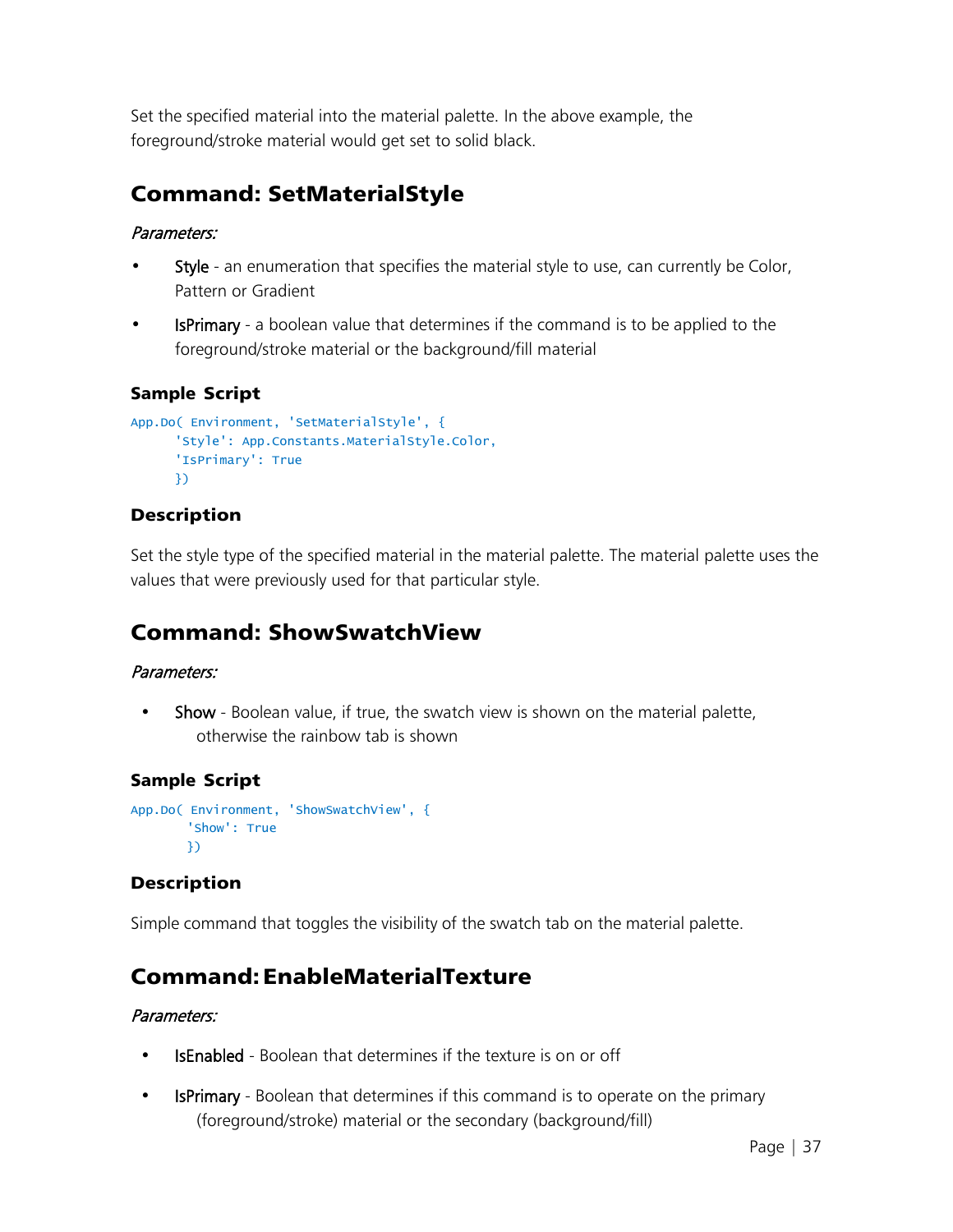#### Sample Script

```
App.Do( Environment, 'EnableMaterialTexture', {
      'IsEnabled': True,
      'IsPrimary': True
     })
```
#### Description

Simple command that turns the texture on or off for the primary or secondary material in the material palette.

### <span id="page-40-0"></span>Command: GetMaterial

#### Parameters:

• IsPrimary - Boolean that determines which material is to be retrieved; the primary (foreground/stroke) or the secondary (background/fill).

#### Sample Script

```
Material = App.Do( Environment, 'GetMaterial', {
      'IsPrimary': True
     })
```
#### Description

This command retrieves the current primary or secondary material from the material palette.

If the execution mode is silent, the current material is retrieved. If the execution mode is interactive then the material picker is brought up, and the user can select a new material to use.

# <span id="page-40-1"></span>Command: GetVersionInfo

#### Parameters: None

#### Sample Script

```
def Do(Environment):
     Version = App.Do(Environment, 'GetVersionInfo')
     for key in Version:
           print '%s - %s' % (key, Version[key])
```
#### Description

This command returns a dictionary containing version information from the program.

The version is given both as a string that contains the version, build type, and build number, as well as individual components. The version number is given in 3 components, the major, minor and micro version. For a version of 18.01, the major number is 18, the minor version is 0, and the micro version is 1.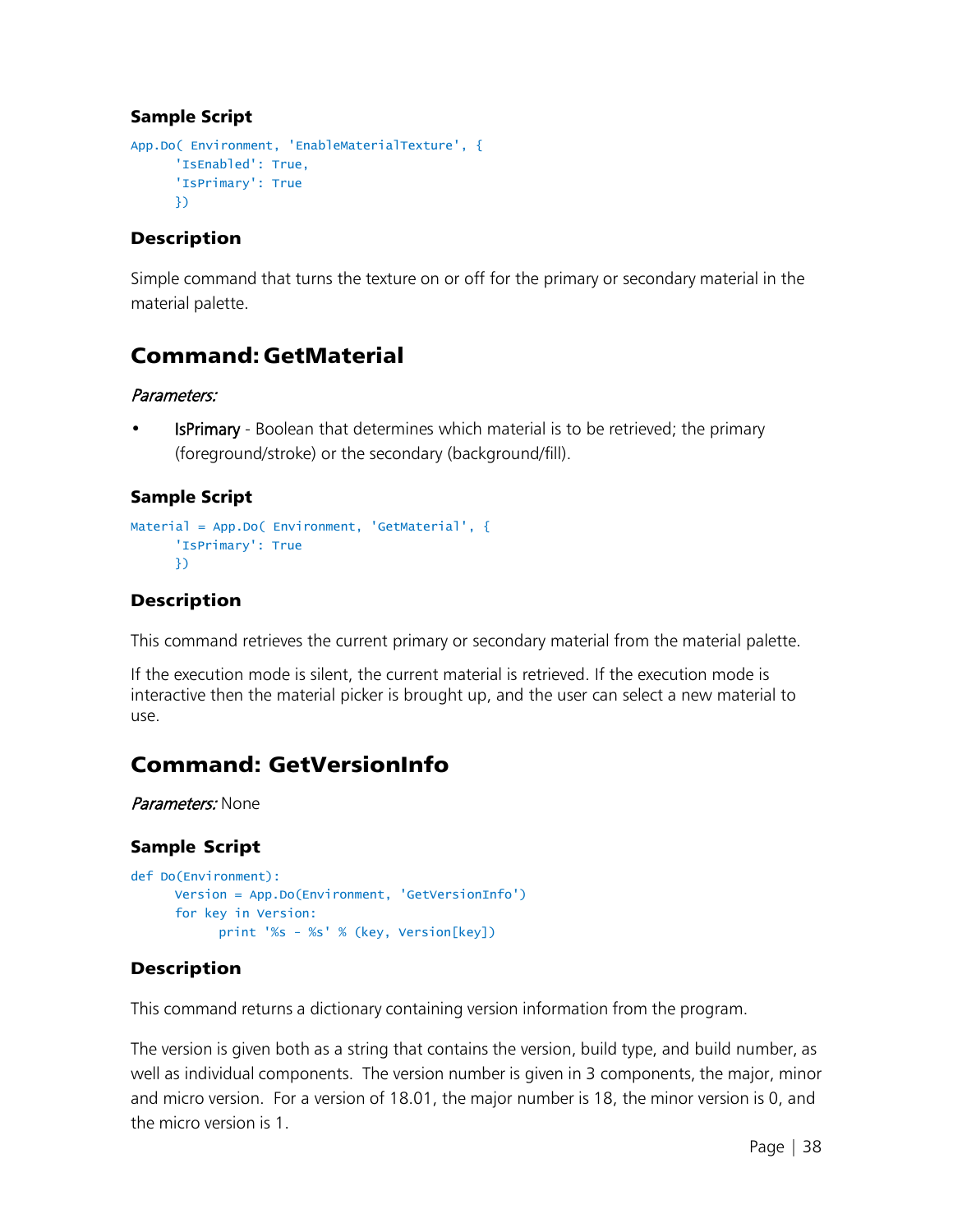### <span id="page-41-0"></span>Command: ReturnImageInfo

Parameters: None

#### Sample Script

```
def Do(Environment):
     ImageInfo = App.Do( Environment, 'ReturnImageInfo',)
     for key in ImageInfo:
           print '%-30s: %s' % (key, ImageInfo[key])
```
#### Description

This command will return the same information about the current image that is displayed in the "Current Image Information" dialog inside the application. This includes both basic image information such as file name, width, height, and EXIF data. The following keys/data will be returned:

```
'FileName', 'Width', 'Height', 'PixelsPerUnit', 'Unit', 'BitDepth', 'Modified',
'Selection', 'LayerNum', 'AlphaNum', 'UndoMem', 'UndoDisk', 'MemoryUsage', 'Title',
'ArtistName', 'CopyrightHolder', 'Description', 'CreatedDate', 'ModifedDate', 'ExifMake',
'ExifModel', 'ExifSoftware', 'ExifVersion', 'ExifFlashVersion', 'ExifCameraNotes',
'ExifDateTime', 'ExifSubSecond', 'ExifOriginalDate', 'ExifOriginalSubSecond',
'ExifDigitizedDate', 'ExifDigitizedSubSecond', 'ExifExposureProgram', 'ExifSceneType',
'ExifExposureIndex', 'ExifExposureBias', 'ExifBrightness', 'ExifExposureTime',
'ExifFNumber', 'ExifLensAperture', 'ExifMaxAperture', 'ExifShutterSpeed',
'ExifFocalLength', 'ExifFlash', 'ExifFlashEnergy', 'ExifFocalPlaneWidth',
'ExifFocalPlaneHeight', 'ExifISOSpeed', 'ExifOECF', 'ExifSpectralFrequencyTable',
'ExifLightSource', 'ExifMeterMode', 'ExifSensorType', 'ExifImageSource',
'ExifCFAPattern', 'ExifArtistName', 'ExifCopyright', 'ExifComments', 'ExifTitle',
'ExifWidth', 'ExifHeight', 'ExifSamplesPerPixel', 'ExifPlanerConfiguration',
'ExifOrientation', 'ExifPhotometricInterpretation', 'ExifXResolution', 'ExifYResolution',
'ExifResolutionUnit', 'ExifPixelWidth', 'ExifPixelHeight', 'ExifComponentConfig',
'ExifCompressedBPP', 'ExifColorSpace', 'ExifReferenceBlackWhite', 'ExifWhitePoint',
'ExifPrimaryChromaticities', 'ExifYCbCrProperties', 'ExifSoundFile',
'ExifSpectralSensitivity', 'ExifJPEGBytesSize', 'ExifJPEGOffset', 'ExifCompression',
'ExifFocalPlaneResUnit', 'ExifGPSVersion', 'ExifLatitude', 'ExifLatitudeRef',
'ExifLongitude', 'ExifLongitudeRef', 'ExifAltitude', 'ExifAltitudeRef', 'ExifGPSTime',
'ExifGPSSatellites', 'ExifGPSStatus', 'ExifGPSMeasureMode', 'ExifGPSDegreeOfPrecision',
'ExifGPSSpeed', 'ExifGPSSpeedRef', 'ExifGPSDirectionOfGPS', 'ExifGPSDirectionOfGPSRef',
'ExifGPSImageDirection', 'ExifGPSImageDirectionRef', 'ExifGPSGeodeticSurveyData',
'ExifGPSDestinationLatitude', 'ExifGPSDestinationLatitudeRef',
'ExifGPSDestinationLongitude', 'ExifGPSDestinationLongitudeRef', 'ExifGPSDestinationPt',
'ExifGPSDestinationPtRef', 'ExifGPSDestinationDistance', 'ExifGPSDestinationDistanceRef'
```
In addition to the data described above, which is all data that duplicates the contents of the Image Info dialog, the following data is returned:

- **'PaletteColorList'** a list of color values that describe the palette of the image. For true color images this list will be empty.
- 'AlphaChannelList' list of strings containing the name of each alpha channel in the image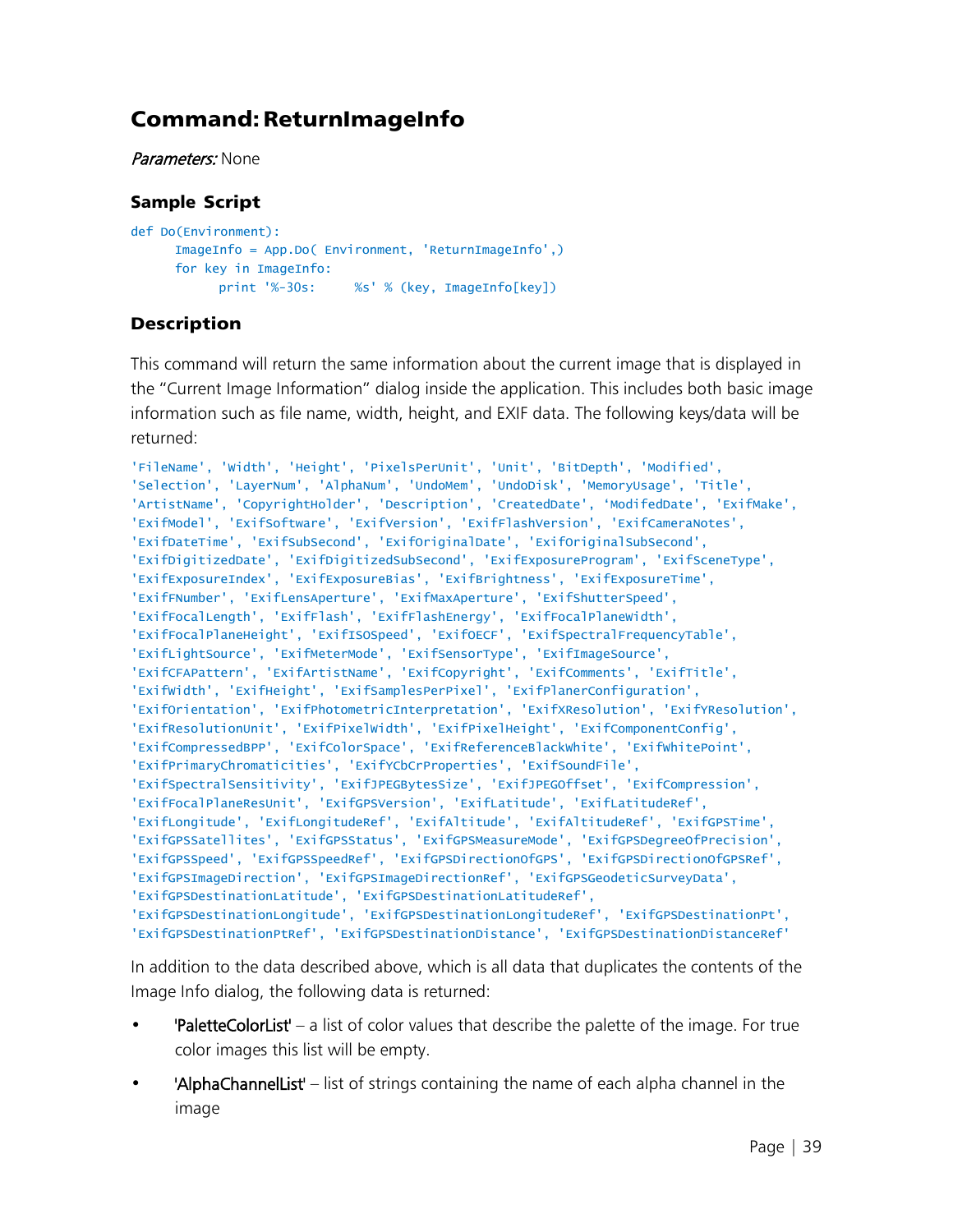• 'PixelFormat' – an enumeration describing the canvas pixel format. Possible values are: Grey, GreyA, BGR, BGRA, Index1, Index4, and Index8.

### <span id="page-42-0"></span>Command: ReturnFileLocations

Parameters: None

#### Sample Script

```
ListOfDirectories = ['Temp', 'Tubes', 'Patterns', 'Textures', 'Gradients', 'Brushes',
            'Frame', 'Shape', 'StyledLines', 'Plugins', 'RestrictedScripts',
            'TrustedScripts', 'Presets', 'Swatches', 'Cache',
            'Masks', 'Selections', 'CMYKProfiles', 'PrintTemplates',
            'Workspaces', 'Palettes', 'DeformationMaps',
            'EnvironmentMaps', 'BumpMaps', 'PythonSourceEditor',
            'DisplacementMaps', 'CategoryDatabase', 'MixerPages' ]
DirInfo = App.Do( Environment, 'ReturnFileLocations',)
# Print out all the directories for each location
for DirName in ListOfDirectories:
     DirCntName = DirName + 'Num'
     DirCnt = DirInfo[ DirCntName ]
     print "\nNumber of directories defined for '", DirName, "' is ", DirCnt
     \text{Cnt} = 0while Cnt < DirCnt:
           print " ", DirInfo[ DirName ][ Cnt ]
           \text{Cnt} = \text{Cnt} + 1
```
#### **Description**

This command will return all defined file location information. The file locations are defined in the application with the file location dialog under preferences. This command simply allows scripts to access that information in a read only fashion. The number and full paths of each type of directory is returned (0 based). For example: If there are 3 plug-in directories defined then 'PluginsNum' will equal 3, and 'Plugins' 0 to 2 will be valid. Referring to the sample code above the following code would print the remaining plug-in directories:

```
print 'Plugins Dir 1: ', ImageInfo[ 'Plugins' ][1]
print 'Plugins Dir 2: ', ImageInfo[ 'Plugins' ][2]
```
Note: The first directory returned for each type is the default write directory for that type.

### <span id="page-42-1"></span>Command: ReturnLayerProperties

#### Parameters: None

It does have a large return value. It returns a dictionary, which is all of the repositories from the LayerProperties command, plus three additional values: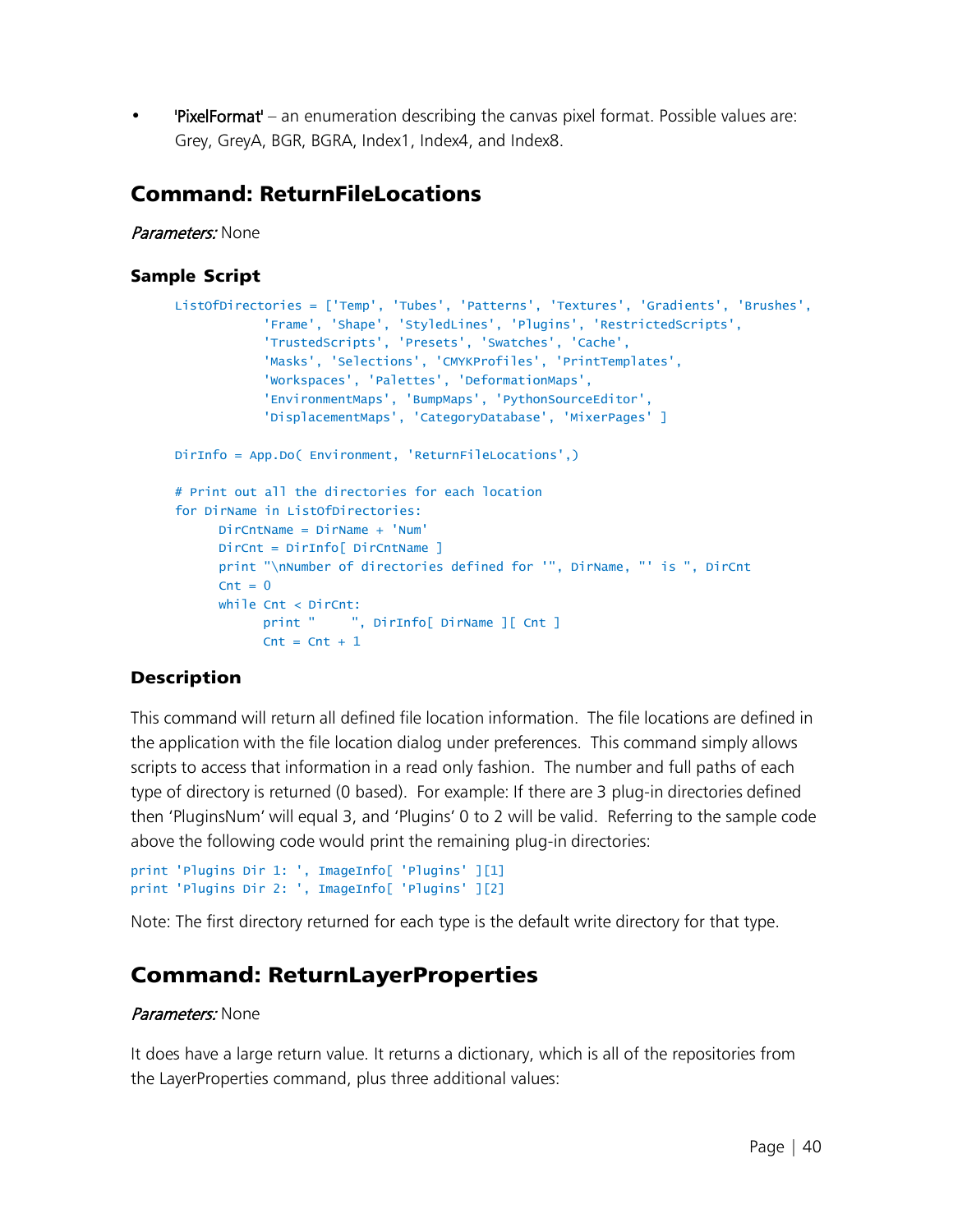- Path a layer select tuple to select this layer starting from the bottommost layer of the application
- LayerType an enumerated value that gives the type of layer
- LayerRect the bounding box of the visible data on the layer. This is the actual size, regardless of whether or not the layer is expanded.

#### Sample Script

```
def Do(Environment):
     # start by selecting the bottommost layer in the image. This needs to be
     # in a try block because if we are already on the bottomost layer we will
     # throw an error
     try:
           # get the path from the bottom from the active layer
           # so we can restore it when done
           Props = App.Do( Environment, 'ReturnLayerProperties' )
           PathBack = Props[ 'Path' ]
           App.Do( Environment, 'SelectLayer',
                 { 'Path': (9999,-9999, [], False ) } )
     except:
           pass # error is OK - just ignore and keep going
     FoundLayer = True
     LayerNum = 1while FoundLayer == True:
           Props = App.Do( Environment, 'ReturnLayerProperties' )
           print Props[ 'Path' ]
           print Props['LayerType']
           print Props['LayerRect']
           print '%3d: %s (%d%% Opacity)' % (LayerNum,
                 Props[ 'General' ][ 'Name' ],
                 Props[ 'General' ][ 'Opacity' ])
           LayerNum += 1FoundLayer = App.Do( Environment, 'SelectNextLayer' )
     # now that the loop is done, select the bottom layer and then
     # use the pathback to restore the layer that was active when we started
     App.Do( Environment, 'SelectLayer',
           { 'Path': (9999,-9999, [], False ) } )
     App.Do( Environment, 'SelectLayer', { 'Path': PathBack } )
```
#### Description

This command permits programmatic access to everything in the layer properties dialog. The return value is the same set of repositories that is the input to the LayerProperties command.

In comparison to simple command recording, this command makes it possible to write scripts that make decisions based on the properties of a layer. For example, this command would make it easy to write a script that increases the opacity of all layers by 10%.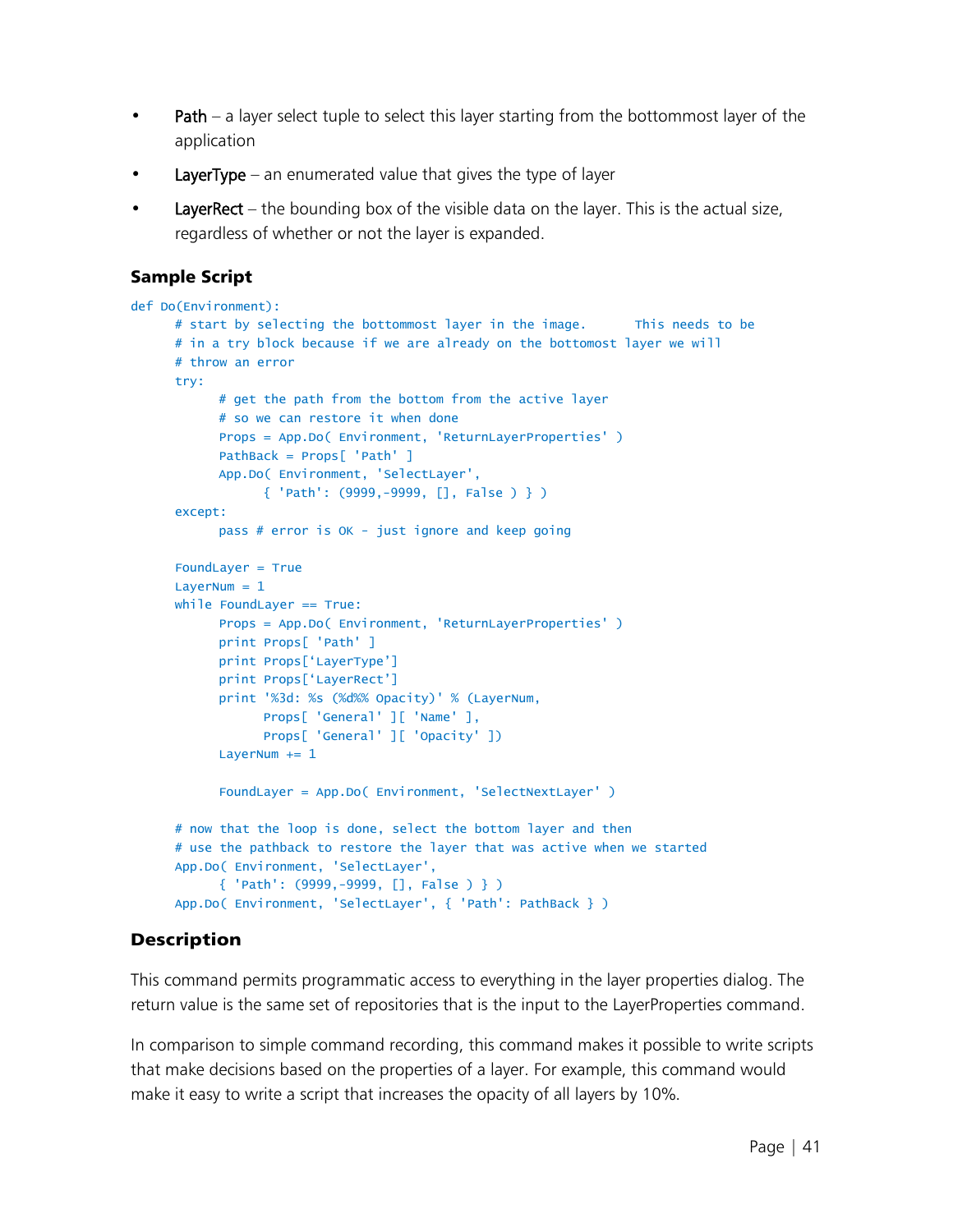The layer properties command doesn't explicitly have a value for the layer type, so an enumerated value is included in the return type to identify the layer. The possible values (assuming App.Constants.Layertype) are:

- **Raster**
- **Vector**
- **Group**
- Mask
- ColorBalance
- ChannelMixer
- Curves
- HueSatLum
- Posterize
- Threshold
- Invert
- Levels
- BrightnessContrast
- Selection
- FloatingSelection
- ArtMedia

The path in the return value is the path to select this layer starting from the bottommost layer in the image. This makes it possible to write scripts that save the active layer, perform a set of operations and then restore the active layer.

The layer rectangle is the bounding box of visible data on the layer. In the case of vector and group layers it is the bounding box of the children on the layer. Masks and adjustment layers may well contract to an empty rectangle even though they affect the whole canvas. In those cases this will return the actual rectangle, not the effective rectangle.

### <span id="page-44-0"></span>Command: ReturnVectorObjectProperties

#### Parameters: None

The return value is a list of all the selected vector objects.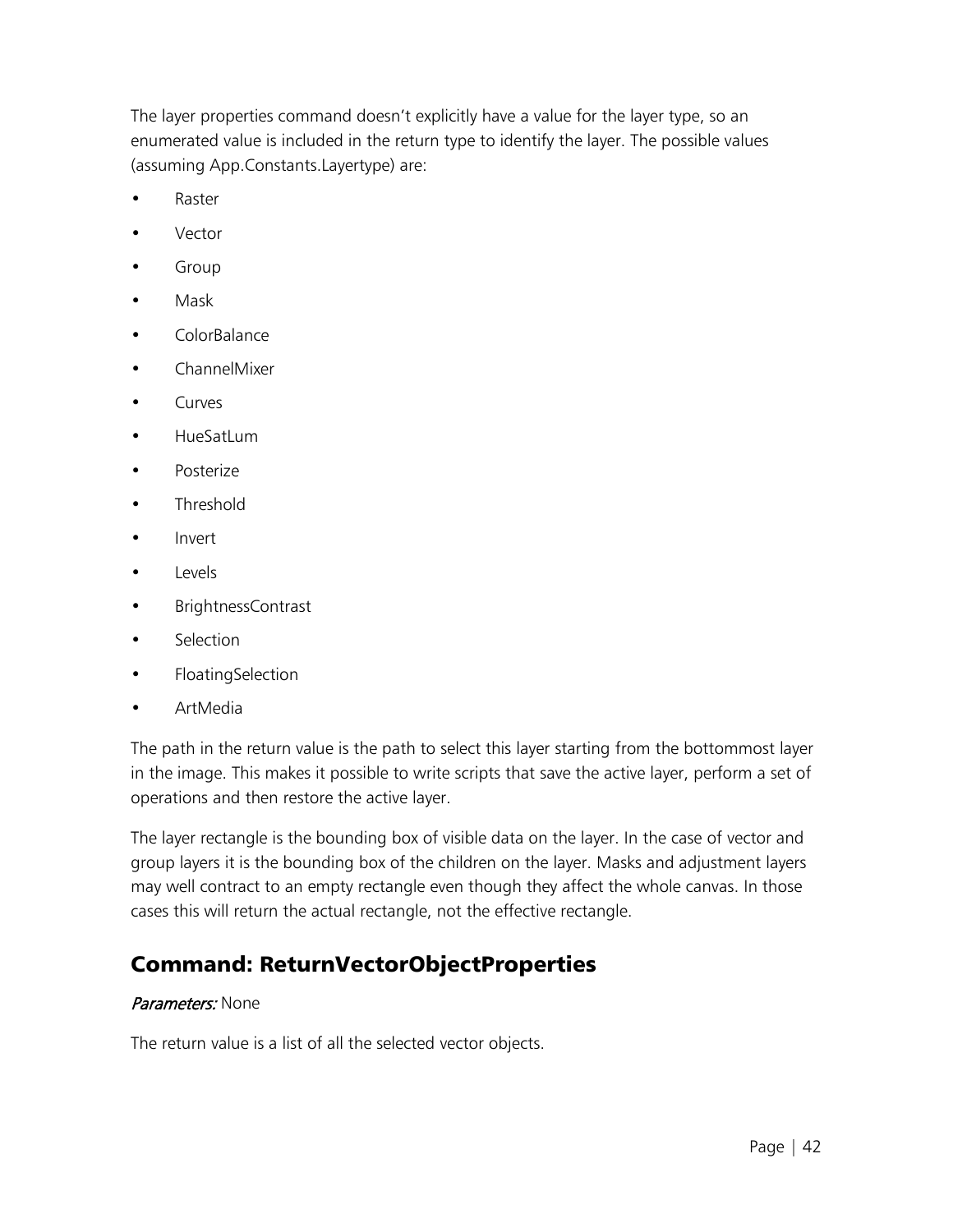#### Sample Script

The sample shown below will dump all the properties of an object to the output window:

```
from PSPApp import *
import pprint
def Do(Environment):
      # get the vector object properties
      Result = App.Do( Environment, 'ReturnVectorObjectProperties' )
      # use the pretty printer to send it to the output window
            pp = pprint.PrettyPrinter()
      pp.pprint( Result )
      return
```
#### Description

This command returns the properties of all the selected vector objects. If a group is selected, the properties of both the group and the members of the group are returned.

Vector objects can be nested many levels deep, but the returned list is always flat. So to properly encode groups, the list entry for a group includes the number of children in the group. The children will immediately follow the group. If a group is a child of another group, then only the group object itself is included in the child count. The nested group will have its own children, and those children will not count against the parent group's child count.

For example, assume the following arrangement:



The order of objects in the returned list would be:

[ (Group 1, 4 children), (Circle), (Triangle), (Group 2, 3 children), (Square), (Pentagon), (Hexagon), (Octagon), (Dodecagon)]

Each element in the list is a dictionary containing eight elements.

**Child Count** – number of children of this object. For a group, this is the number of members of the group. For all other objects this is 1.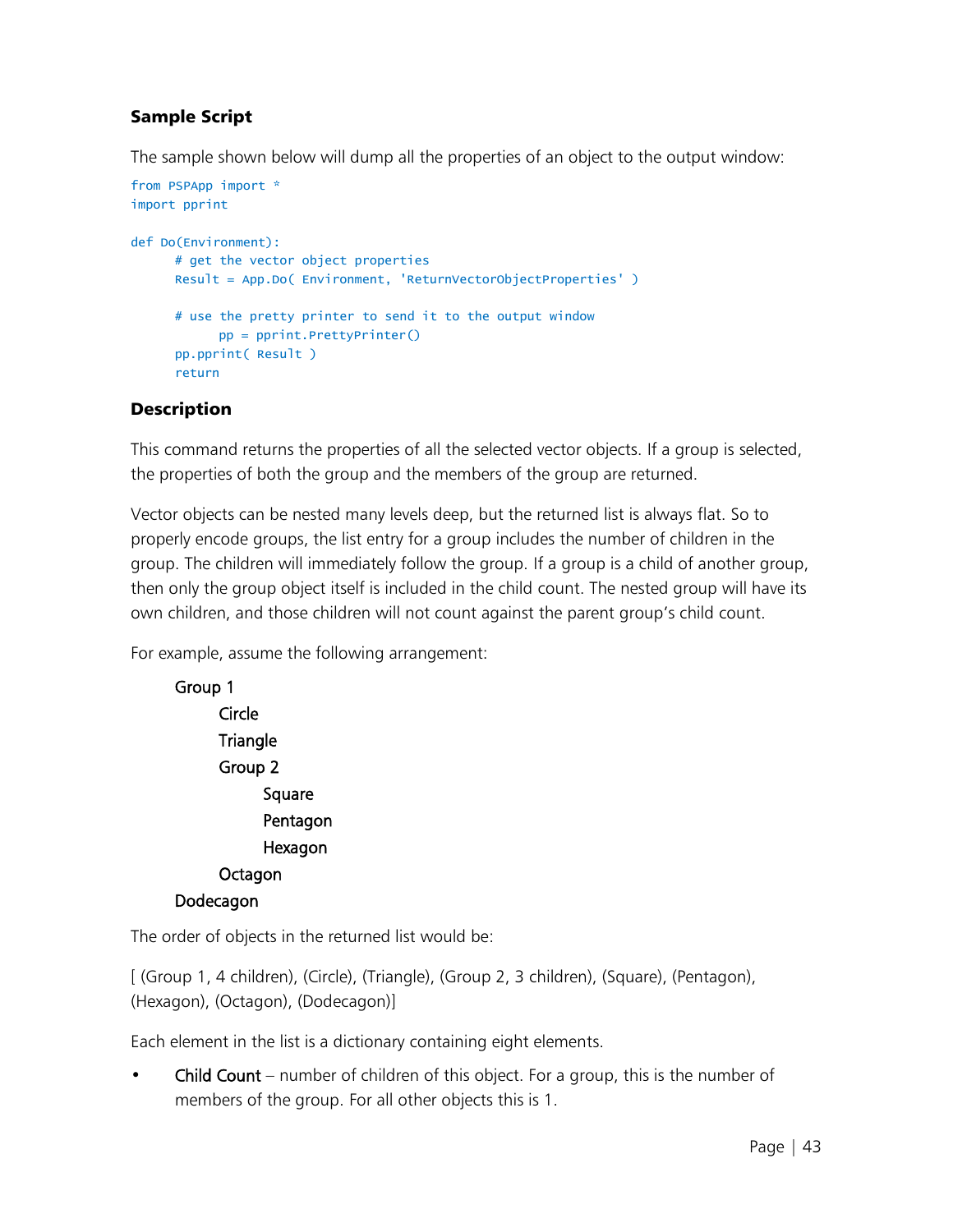- ObjectType one of 'Path, 'Group', 'TextEx', 'Rectangle', 'Ellipse' or 'SymmetricShape'
- GroupName Name of the Group, or None if ObjectType is not Group
- ObjectData properties of a Path object, or None if ObjectType is not Path
- TextExData properties of a Text object, or None if ObjectType is not TextEx
- RectangleData properties of a Rectangle object, or None if ObjectType is not Rectangle
- EllipseData properties of an Ellipse object, or None if ObjectType is not Ellipse
- SymmetricShapeData properties of a SymmetricShape object, or None if ObjectType is not SymmetricShape

The properties returned for Path, Rectangle, Ellipse and Symmetric Shape objects are the same set of properties that are displayed in the vector properties dialog. For Path and Symmetric Shape objects, a list of nodes that make up the path is also returned. Each node is defined by a tuple containing a type and zero or more points. The makeup of the tuple varies with the type:

- App. Constants. PathEntryType. MoveTo  $-$  the second element of the tuple is the point to move to
- App. Constants. PathEntryType. LineTo  $-$  the second element of the tuple is the end point of the line
- App.Constants.PathEntryType.CurveTo the second and third elements of the tuple are the bezier control points, and the fourth member of the tuple is the end point
- App.Constants.PathEntryType.ClosePath this is the only member of the tuple

The properties returned for each type of object can be used as input to the AddGroupsAndObjects command, as well as the specific command that is normally used to create that type of object. For example, EllipseData properties as returned by the ReturnVectorObjectProperties command can be used as input to the CreateEllipseObject command. The Path property of a Path object can also be used as input for the NodeEditAddPath command.

# <span id="page-46-0"></span>Command: AddGroupsAndObjects

#### Parameters:

**ListOfObjects** – a list of objects to create using the same format as the data returned by ReturnVectorObjectProperties. See that command for a description of the parameters.

#### Sample Script

The script shown below uses the AddGroupsAndObjects command to replicate all of the selected objects onto a new document.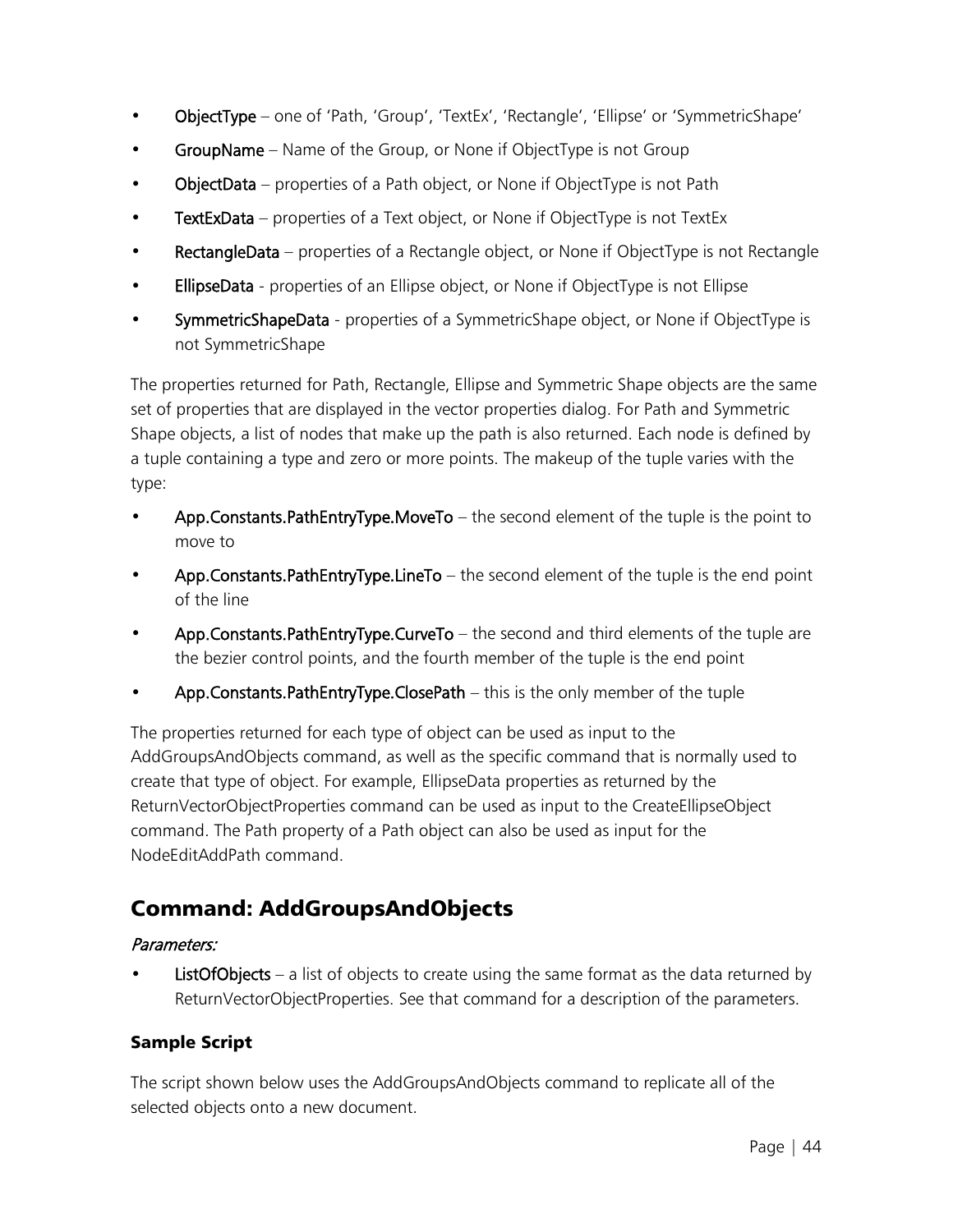```
from PSPApp import *
def Do(Environment):
      # get all the selected objects
      Result = App.Do( Environment, 'ReturnVectorObjectProperties')
      # make a new document
      App.Do( Environment, 'NewFile', {
            'Width': App.TargetDocument.Width,
            'Height': App.TargetDocument.Height,
            'ColorDepth': App.Constants.Colordepth.SixteenMillionColor,
            'DimensionUnits': App.Constants.DimensionType.Pixels,
            'ResolutionUnits': App.Constants.ResolutionUnits.PixelsPerIn,
            'Resolution': 100,
            'Transparent': True,
            'VectorBackground': True,
            'GeneralSettings': {
                  'ExecutionMode': App.Constants.ExecutionMode.Silent,
                  'AutoActionMode': App.Constants.AutoActionMode.Match
                 }
           })
      # SelectDocument
      App.Do( Environment, 'SelectDocument', {
                  'SelectedImage': 0,
                  'Strict': False,
                  'GeneralSettings': {
                        'ExecutionMode': App.Constants.ExecutionMode.Default,
                        'AutoActionMode': App.Constants.AutoActionMode.Match
                       }
                 })
      # create all those objects on the new document?
      App.Do( Environment, 'AddGroupsAndObjects', {
            'ListOfObjects': Result['ListOfObjects']
           })
```
The AddGroupsAndObjects command is the inverse of the ReturnVectorObjectProperties command. The list of objects that it takes is in exactly the same format as that returned by ReturnVectorObjectProperties.

AddGroupsAndObjects always creates new objects. To add path data to an existing Path object, use NodeEditAddPath instead.

# <span id="page-47-0"></span>Command: NodeEditAddPath

#### Parameters:

- Path an object path using the same form as ReturnVectorObjectProperties
- WindPath Boolean, if True, nested objects are wound to become cutouts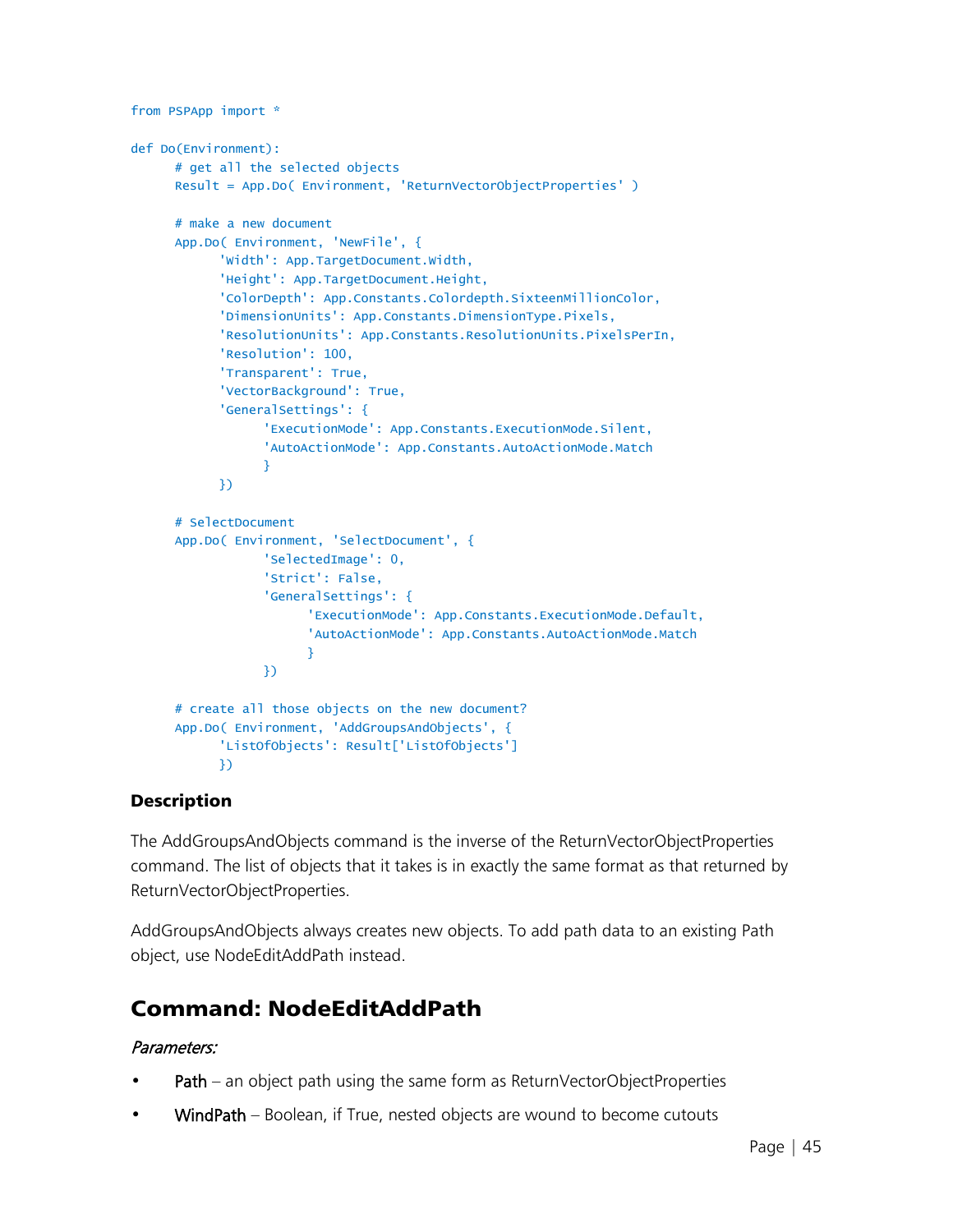• ReplacePath – Boolean, if True, replaces the existing data of the active shape rather than adding to it

#### Sample Script

The sample VectorMerge scripts that are included with Paint Shop Pro X8 are good examples of the use of the NodeEditAddPath command.

#### **Description**

NodeEditAddPath adds the contours of an object to the currently active shape. It is used to add path data to an existing Path object - not to Rectangle, Ellipse, SymmetricShape, or Text objects.

### <span id="page-48-0"></span>Command: DeleteEXIF

Parameters: None

#### Sample Script

```
def Do(Environment):
      # Delete all EXIF information
     App.Do( Environment, 'DeleteEXIF', { })
```
#### Description

The DeleteEXIF command strips all EXIF data from the target image. Since EXIF data can be as much as 65K bytes, stripping it from images can result in a significant size savings. This is especially true for small images such as thumbnails or anything intended for a web page.

### <span id="page-48-1"></span>Command:ReturnGeneralPreferences

Parameters: None

#### Sample Script

```
def Do(Environment):
     GeneralPrefs = App.Do( Environment, 'ReturnGeneralPreferences', )
     for key in GeneralPrefs:
           print '%-30s: %s' % (key, GeneralPrefs[key])
```
#### Description

Returns all information from the "General Preferences" dialog.

### <span id="page-48-2"></span>Command: GetCommandInfo

Parameters: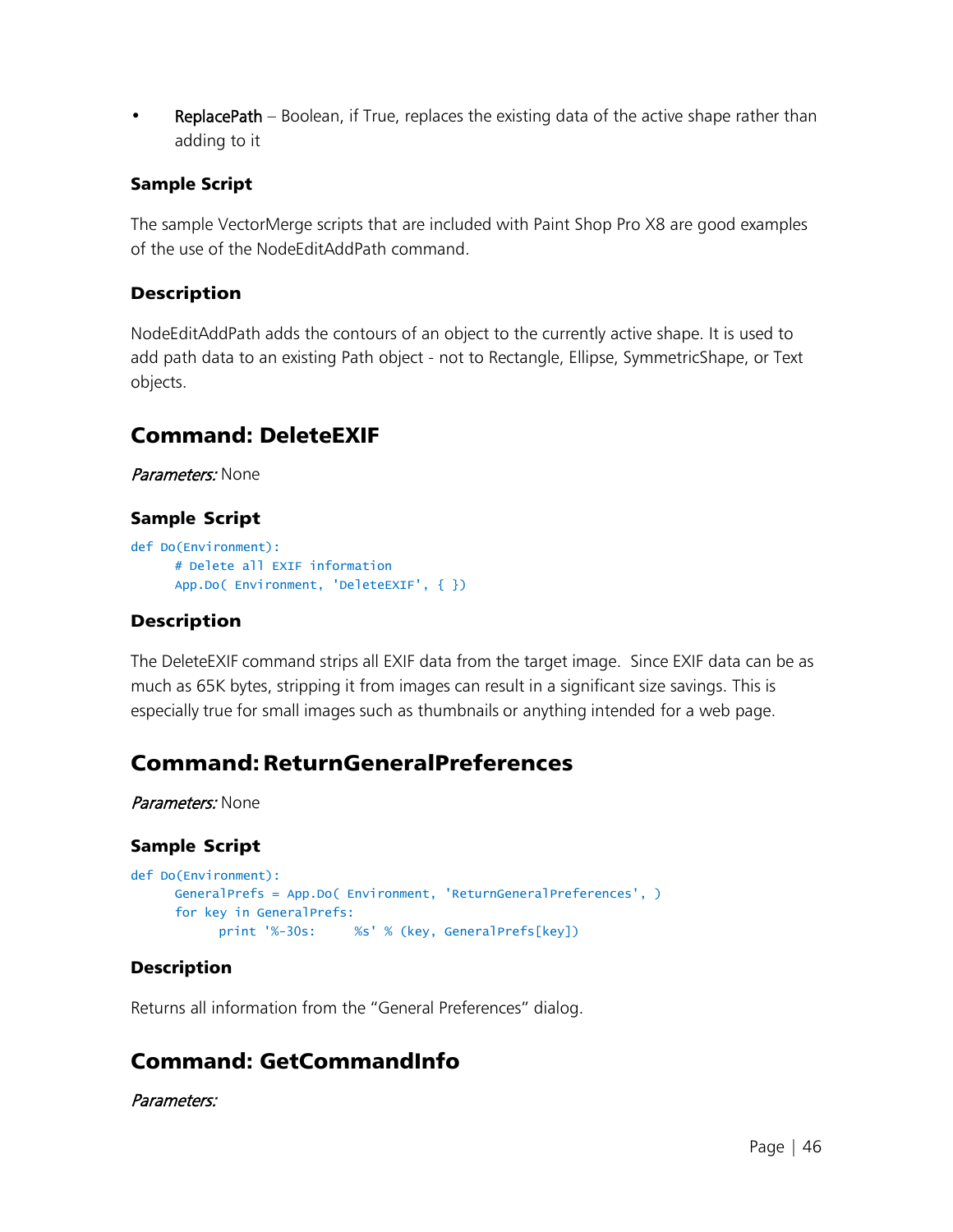- TargetCmd the name of the command to retrieve
- ParamInfo enumerated value that controls retrieval of either last used or default parameter repository. Choices are:
	- $\circ$  App. Constants. ParamInfo. None no repository is returned
	- o App.Constants.ParamInfo.Default factory default settings are returned
	- $\circ$  App. Constants. Paraminfo. Last Used last used settings from the registry are returned

If default or last used is specified a copy of the command will be instantiated. For many commands this will fail if no document is open at the time.

```
from PSPApp import *
import sys
def DumpAttributes( AttribList ):
      ' print out the list of attribs, one per line.'
     for attrib in AttribList:
           if atrich[1] == 1:
                 print '\t\t', attrib[0], ': true'
           else:
                 print '\t\t', attrib[0], ': ', attrib[1]
def FormatCommandInfo( cmdName, Info ):
      ''' Take the output of GetCmdInfo and send it to the output with
           minimal formatting. Unlike DumpCommandInfo, this command has
           knowledge of all the expected keys in the repository, so will
           not react well to the implementation of GetCommandInfo changing'''
     print 'Command Info for:\t', cmdName
     print 'Name:\t\t', Info['Name' ]
     print 'Local Name:\t', Info[ 'LocalName' ]
     print 'Library:\t\t', Info[ 'Library' ]
     print 'Description:\t', Info[ 'Description' ]
     print 'Status bar text:\t', Info[ 'StatusBarText' ]
     print 'Tool tip text:\t', Info[ 'ToolTipText' ]
     print 'Undo text:\t', Info[ 'UndoText' ]
     print 'Menu path:\t', Info[ 'MenuPath' ]
     print 'Menu text:\t', Info[ 'MenuText' ]
     print 'Command Attributes:'
     DumpAttributes( Info[ 'CommandAttributes' ] )
     print 'Resource Attributes:'
     DumpAttributes( Info[ 'ResourceAttributes' ] )
     print 'Parameter Repository:'
     paramDict = Info[ 'ParameterList' ]
     for key in paramDict:
           print '\t\t', key[0], ' - ', key[1]
     print
```

```
def Do(Environment):
```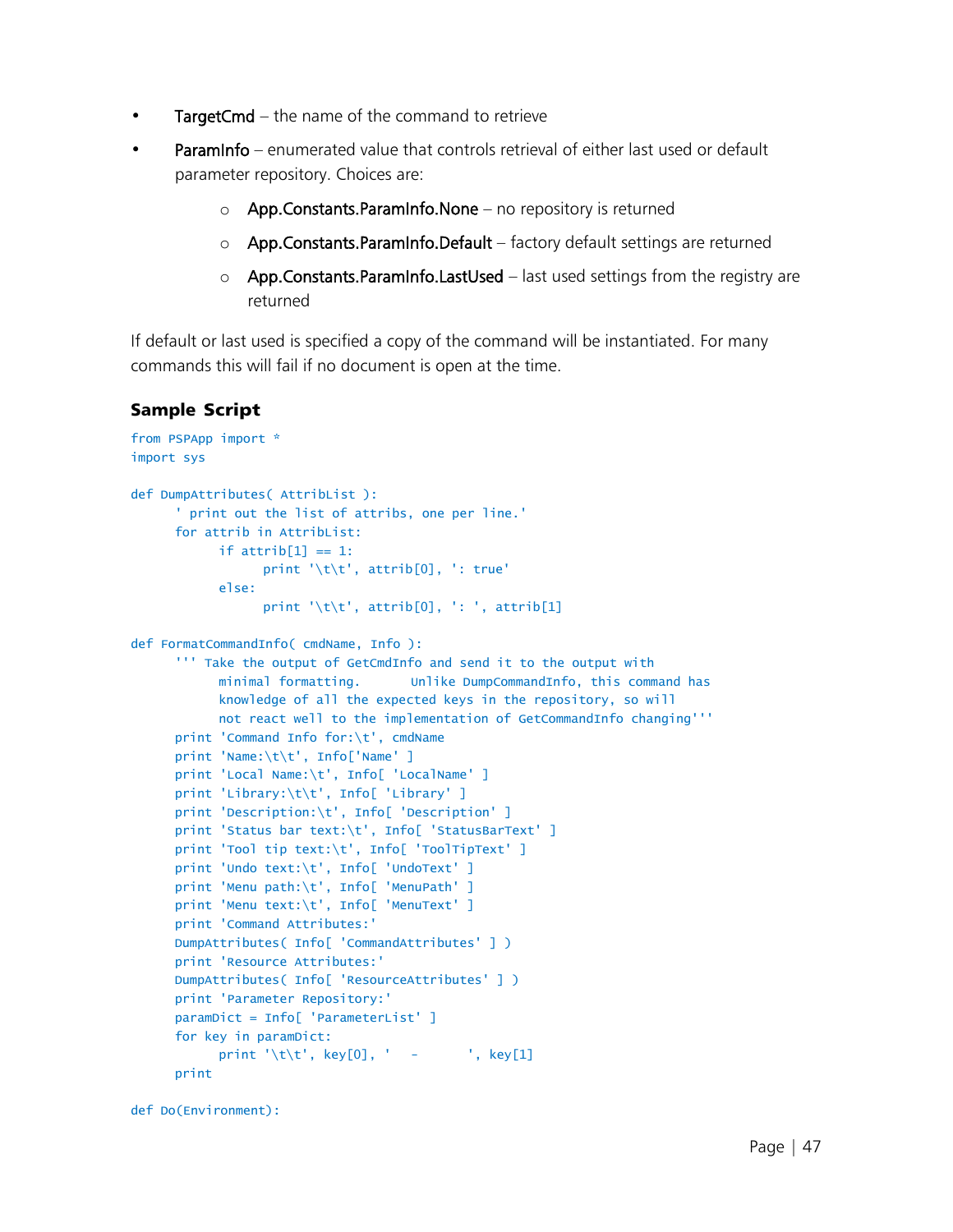```
for cmdName in App.Commands:
     try:
           Info = App.Do(Environment, 'GetCommandInfo',
                 { 'TargetCmd': cmdName,
                 'ParamInfo': App.Constants.ParamInfo.Default } )
           FormatCommandInfo( cmdName, Info )
     except:
           print >> sys.stderr, 'Error getting info on command ', cmdName
           pass
```
This command is used to get information about any command in the system.

The return value is in 3 parts. The first part is the basics of the command and resource data class, including:

- Name the script name of the command. This is not localized
- LocalName the localized version of the command name. This is used in the UI, but not in the script.
- Library the command DLL that contains the command (e.g. CmdNonGraphic.dll)
- Description the description of the command that was entered when it was created
- **Status bar text** the help text shown on the status bar for the command
- Tool tip text  $-$  the tooltip text shown when the mouse hovers over the toolbar button for the command
- Undo text the text shown in the edit menu and command history when the command is on the undo stack.
- Menu path Nominally, the path to the command in the standard menu tree. Submenus are separated by  $\sim$  characters. For example, the gaussian blur command has a menu path of 'Effec&ts~&Blur'. Since the effect browser is the only thing that looks at menu path it may well be incorrect for anything that is not on the effects menu.
- Menu text Nominally, the text shown on the menu for this item. In PaintShop Pro this value is not used since menus are defined in the application rather than being built dynamically.
- CommandAttributes the complete set of command attributes. This is a list of tuples, where each tuple consists of ('attribute name', value). The set of command attributes changes as new ones are defined, but the currently defined set is listed below.
- ResourceAttributes the complete set of resource data attributes. This is identical in format to the command attributes.

The defined command attributes are:

• IsUndoable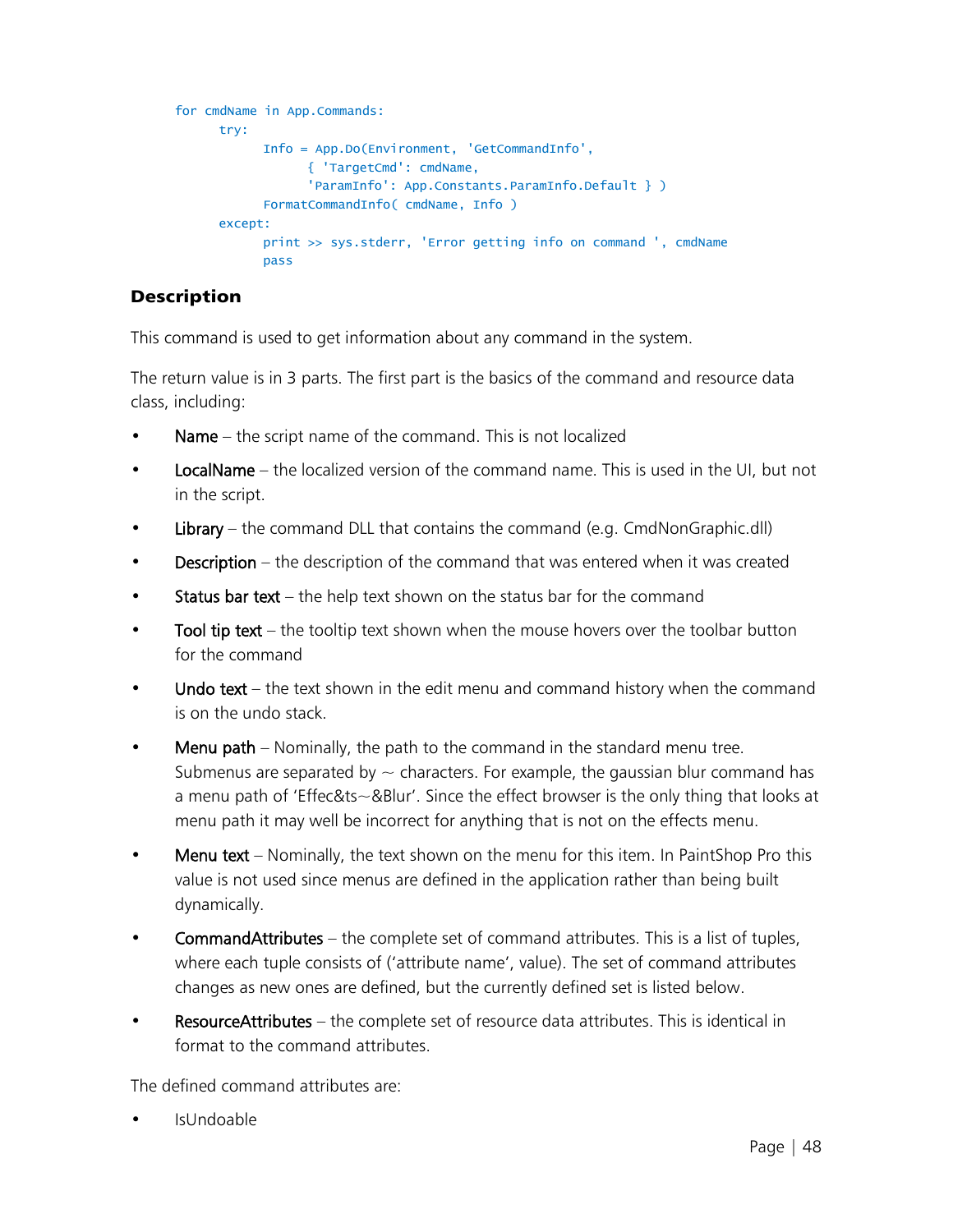- IsExternal
- HasSideEffects
- NoScriptRedo
- NoCommandHistory
- NoDocumentNeeded
- DisallowNullMaterial
- ScriptCommand
- AvailableScanning
- Has RandomSeed
- FinalizeTransient
- ProcessChanges
- ProcessChangesOnSubCommand
- NoRepeat
- keCANoAnnotationErase
- NoScriptRecord
- NoIsValidCache
- ShowInEffectsBrowser
- SaveSettings
- NoProtectedMode
- EditRequiresGraphic
- Obsolete Command
- UsesCachedMaterials
- NoModeToggle

The defined resource data attributes are:

- HasWinPlacement
- IsPreviewable
- IsProofable
- Has Dialog
- HelpID
- ExclusionMask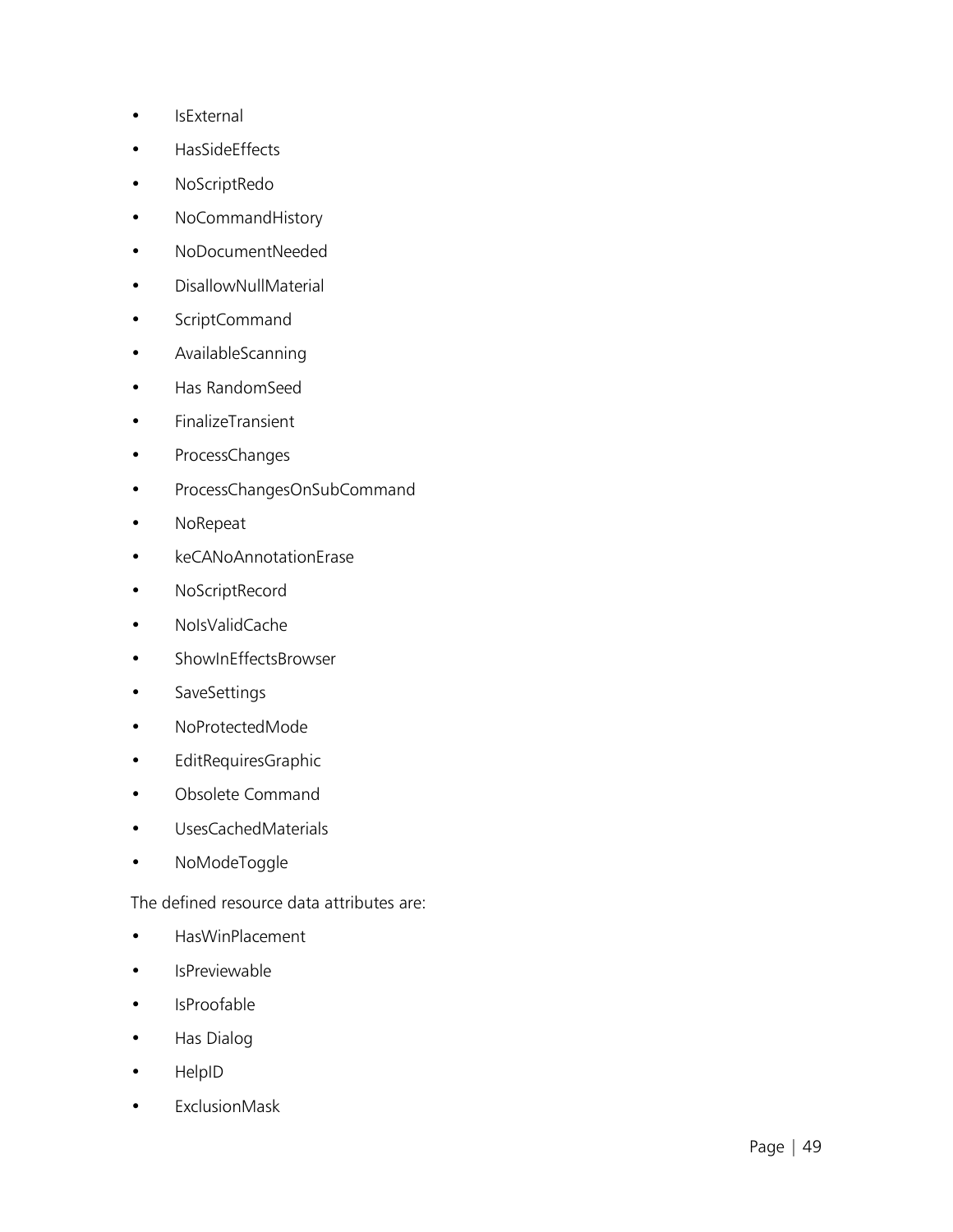- DynamicType
- DlgHasPresets
- DlgHasRandomize
- IsEditable

The second part is a copy of the parameter repository used by the command. The output will be the last used values for the command. This is a dictionary object.

The third part is a dictionary that contains information about each parameter in the repository. For each parameter it includes:

- Localized name
- **Description**
- Type identifier
- Default value
- Minimum and maximum values (numeric types only)
- Constant object pointer (enumerated types only)
- Parameter path. This is used to resolve names that are possibly duplicated in subrepositories. It describes the complete path to a parameter, as in
- 'GeneralSettings.ExecutionMode'
- $Flags is none, supports none, available in preset, etc.$
- Name

# <span id="page-52-0"></span>Command: EventNotify

#### Parameters:

**EventType** – an enumeration describing the event that occurred

#### Sample Script

```
def Do(Environment):
     # tell PaintShop Pro we just invalidated the pattern cache
     App.Do( Environment, 'EventNotify', {
            'EventType': App.Constants.Event.PatternCache
     } )
```
#### Description

To speed access to commonly used resource files such as patterns and gradients, PaintShop Pro builds cache files. When it checks for the existence of the resource file, it usually just checks if the file exists in the cache.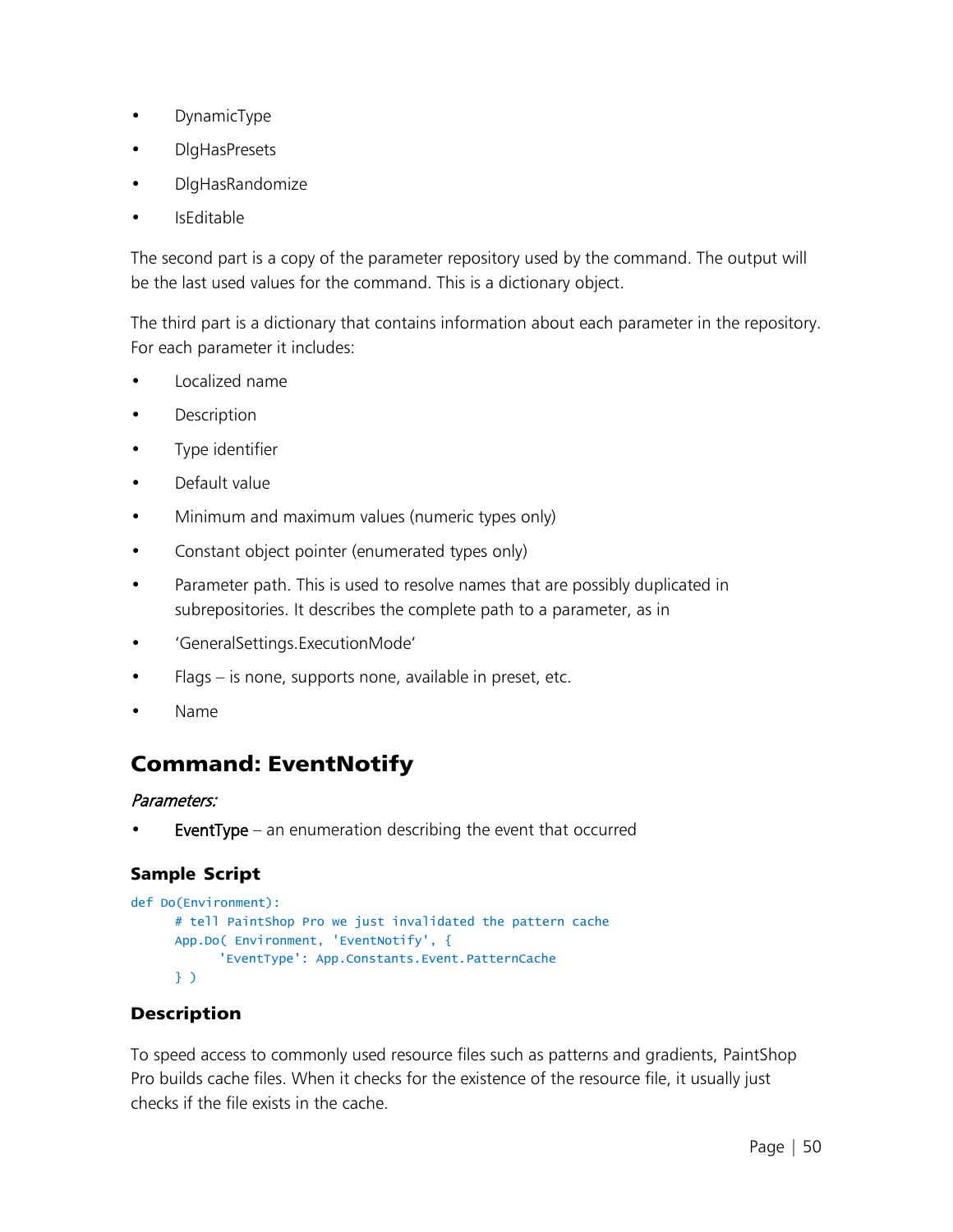Interactively, PaintShop Pro will refresh the cache file whenever the user goes to choose a resource. But when running from a script, the refresh code will not be reached because the picker dialog is not displayed.

The solution is to use the EventNotify command to tell PaintShop Pro that a cache has been invalidated. This will force PaintShop Pro to reload the affected cache file.

The supported events are:

- PictureTubeCache
- PatternCache
- TextureCache
- GradientCache
- BrushCache
- PictureFrameCache
- StyledLineCache
- PluginCache
- ScriptCache
- PresetCache
- SwatchesCache
- MaskCache
- SelectionCache
- CMYKCache
- PrintTemplateCache
- WorkspaceCache
- PaletteCache
- DeformationMapCache
- EnvironmentMapCache
- BumpMapCache
- DisplacementMapCache
- PresetShapeCache

# <span id="page-53-0"></span>Command: StartForeignWindow

Parameters: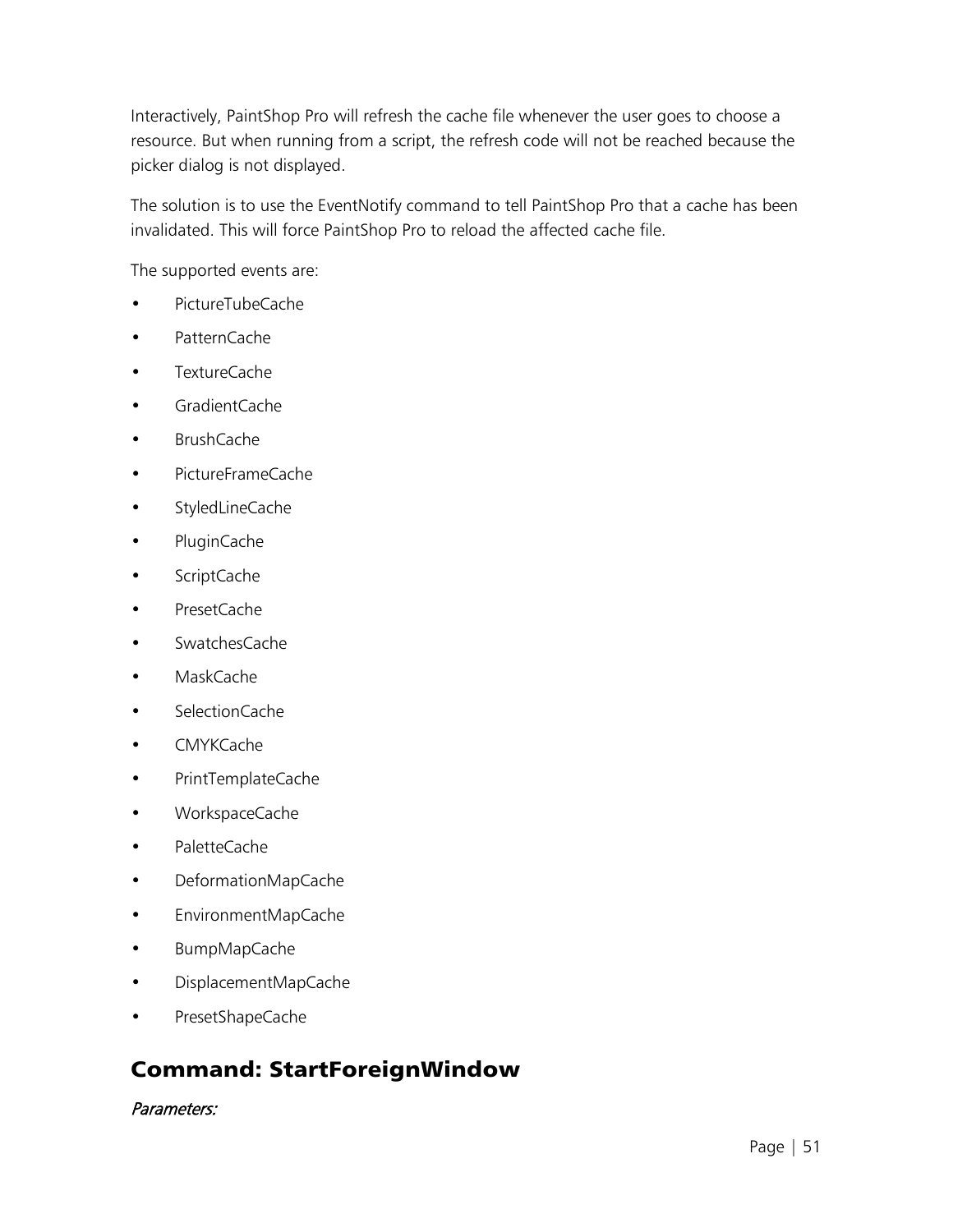• WindowHandle – an integer containing the Win32 window handle of a dialog created by a script

#### Sample Script

```
# just show the dialog
Wnd = ExploreConstants()
App.Do( Environment, 'StartForeignWindow', {
      'WindowHandle': int(Wnd.winfo_id())
     } )
Wnd.mainloop()
App.Do( Environment, 'StartForeignWindow', { 'WindowHandle': 0 } )
```
#### **Description**

One of the more powerful features of scripts is that they can contain their own GUI. This makes it possible to write scripts that gather complex data from the user. However, the interaction of a script dialog and PaintShop Pro is rather problematic. Since the dialog is not properly a child of PaintShop Pro, PaintShop Pro is perfectly happy if the dialog ends up behind PaintShop Pro. Also, while the dialog is up the PaintShop Pro UI is not running, so menu items and toolbars don't update properly.

Finally, if PaintShop Pro attempts to start a new script while a dialog window is running, the Python interpreter will be in an undefined state and the program will crash.

This command exists to deal with these issues. The parameter is the Win32 window handle of the dialog being displayed. For a Tkinter dialog, this is returned by the winfo\_id() method. For a wxWindow, use the GetHandle() method.

So long as the window identified in the call to StartForeignWindow exists, PaintShop Pro will ensure that it remains on top of the application, and it will keep the PaintShop Pro UI updating. While a foreign window is running, PaintShop Pro will disable running scripts, loading presets, and loading brush tips.

PaintShop Pro will automatically terminate the foreign window state as soon as the identified window is destroyed. You can also manually terminate the state by calling StartForeignWindow again with a window handle of zero.

If dialogs are not bracketed by calls to StartForeignWindow, PaintShop Pro will allow a second script to be launched, which will usually crash the application.

### <span id="page-54-0"></span>Command: MsgBox

#### Parameters:

- Buttons a constant (App.Constants.MsgButtons) with the values OK, OKCancel or YesNo
- $$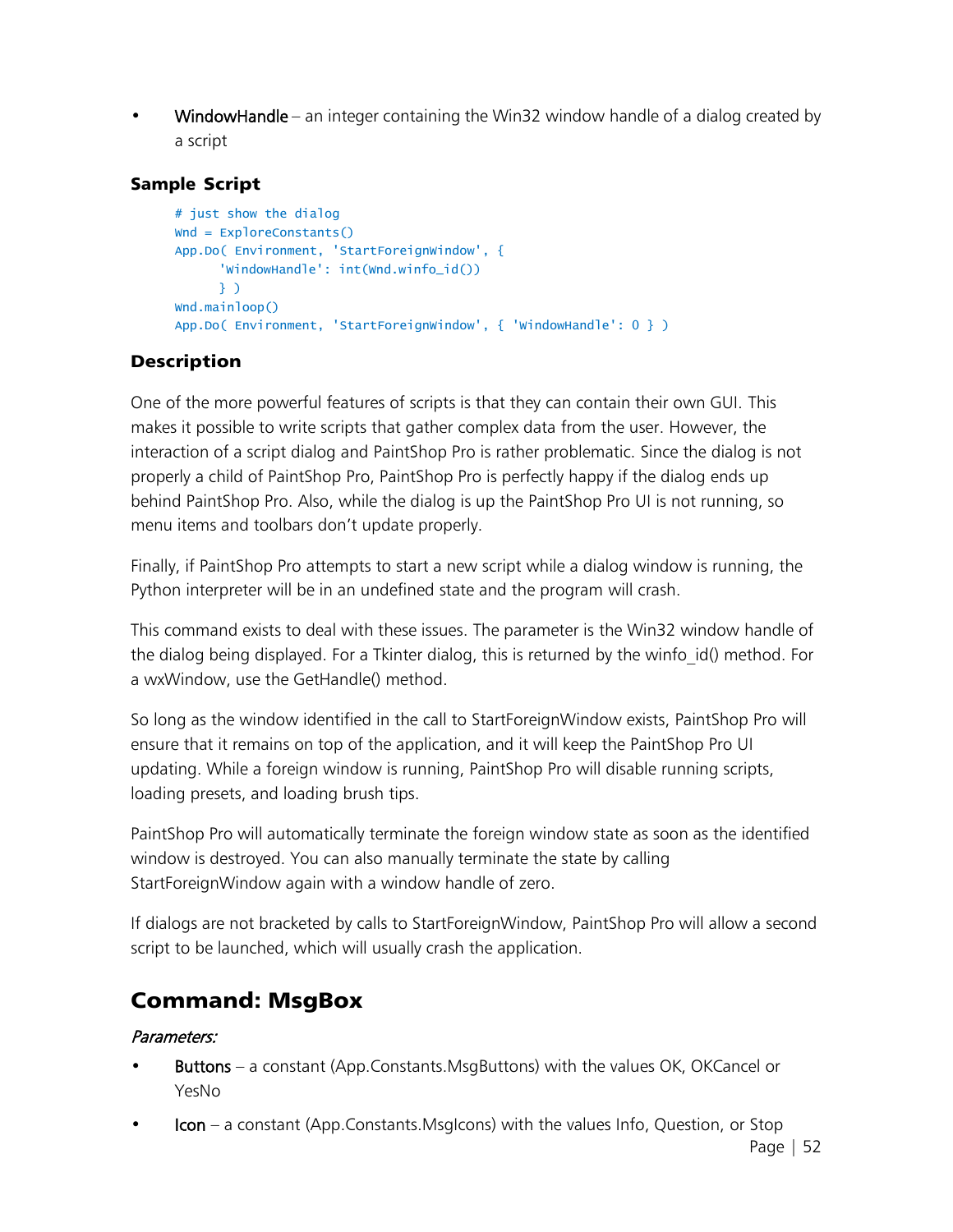• Text – the text displayed in the box.

The return value is the button pressed. OK/Yes = 1, No/Cancel = 0

#### Sample Script

```
from PSPApp import *
def Do(Environment):
     ButtonTypes = ('Cancel/No','OK/Yes' )
     result = App.Do(Environment, 'MsgBox', {
            'Buttons': App.Constants.MsgButtons.OK,
           'Icon': App.Constants.MsgIcons.Info,
           'Text': 'This is an OK button with an informational icon.'
           })
     print 'You pressed ', ButtonTypes[ result ]
     print
     result = App.Do(Environment, 'MsgBox', {
           'Buttons': App.Constants.MsgButtons.OKCancel,
           'Icon': App.Constants.MsgIcons.Question,
           'Text': 'These are OK and Cancel buttons with a question mark icon.'
           })
     print 'You pressed ', ButtonTypes[ result ]
     print
     result = App.Do(Environment, 'MsgBox', {
            'Buttons': App.Constants.MsgButtons.YesNo,
            'Icon': App.Constants.MsgIcons.Stop,
           'Text': 'These are Yes and No buttons with a stop sign icon.'
           })
     print 'You pressed ', ButtonTypes[ result ]
     print
```
#### Description

This command just provides a simple way of displaying a message box. The user can control the text, the caption, the icon and the buttons displayed. The return value is the button that was pressed. See [Figure 4](#page-55-0) for an example showing the OK button.

<span id="page-55-0"></span>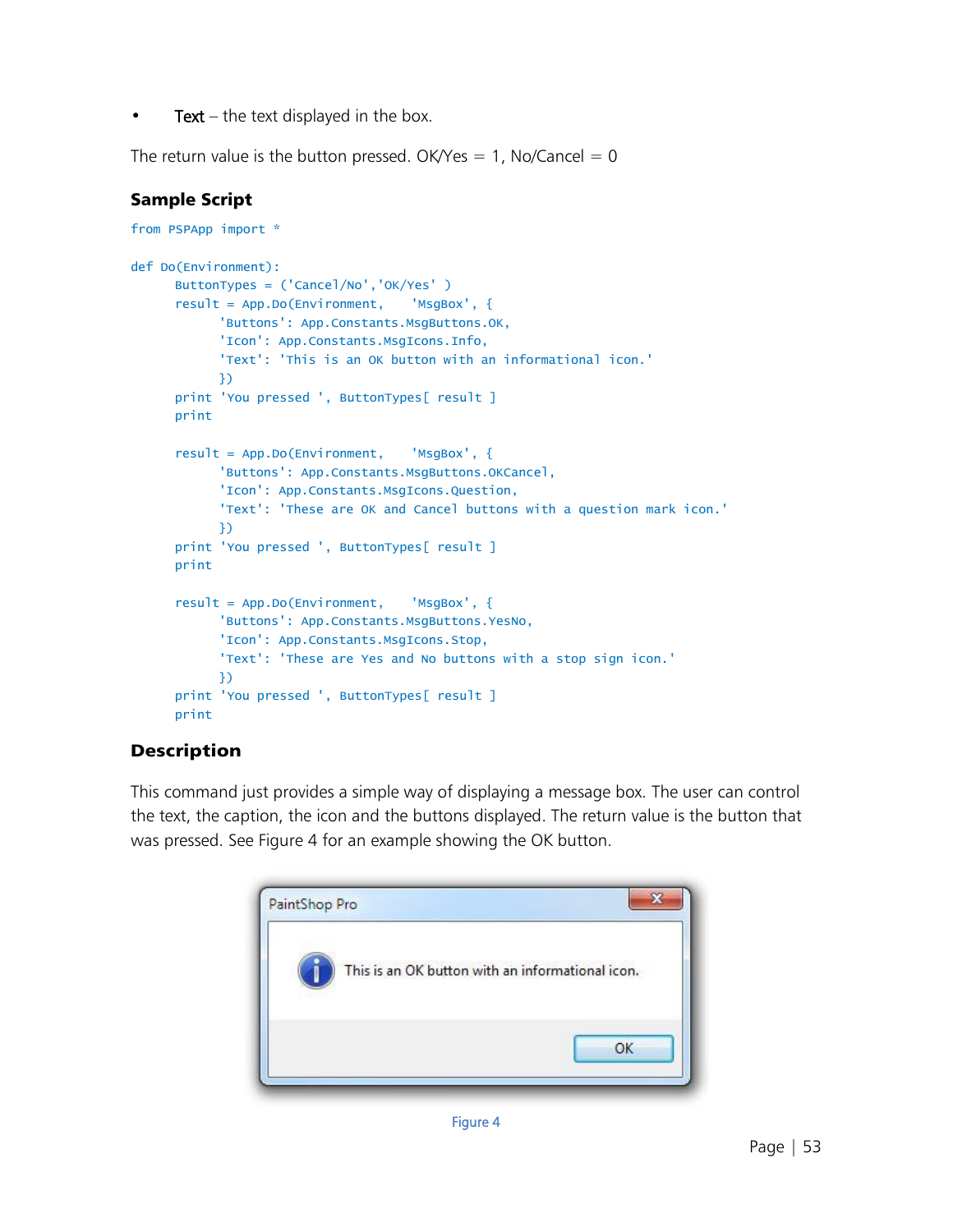### <span id="page-56-0"></span>Command: GetString

#### Parameters:

- **DefaultText** the text that is initially shown in the dialog
- **DialogTitle** text shown in the title bar of the dialog
- Prompt a string shown above the edit box
- MaxLength the maximum length of the string allowed. If this is shorter than the DefaultText then it is automatically increased to be as long as the default text

#### Sample Script

```
from PSPApp import *
def Do(Environment):
      Result = App.Do( Environment, 'GetString', {
            'DefaultText': 'Hello World',
            'DialogTitle': 'This should be the title',
            'Prompt': 'This is a fairly long prompt string that will probably wrap around to 
a second line',
            'MaxLength': 25,
            'GeneralSettings': {
                  'ExecutionMode': App.Constants.ExecutionMode.Interactive
                 }
           })
      print Result[ 'OKButton' ]
      print Result[ 'EnteredText' ]
      Result = App.Do( Environment, 'GetString', {
            'DefaultText': 'Silent Mode',
            'DialogTitle': 'Foobar',
           'Prompt': 'Short entry',
            'MaxLength': 25,
            'GeneralSettings': {
                  'ExecutionMode': App.Constants.ExecutionMode.Silent
                 }
           })
      print Result[ 'OKButton' ]
      print Result[ 'EnteredText' ]
```
#### Description

This command brings up a simple dialog box that contains an edit box and prompt. The user types in a string and presses OK or Cancel.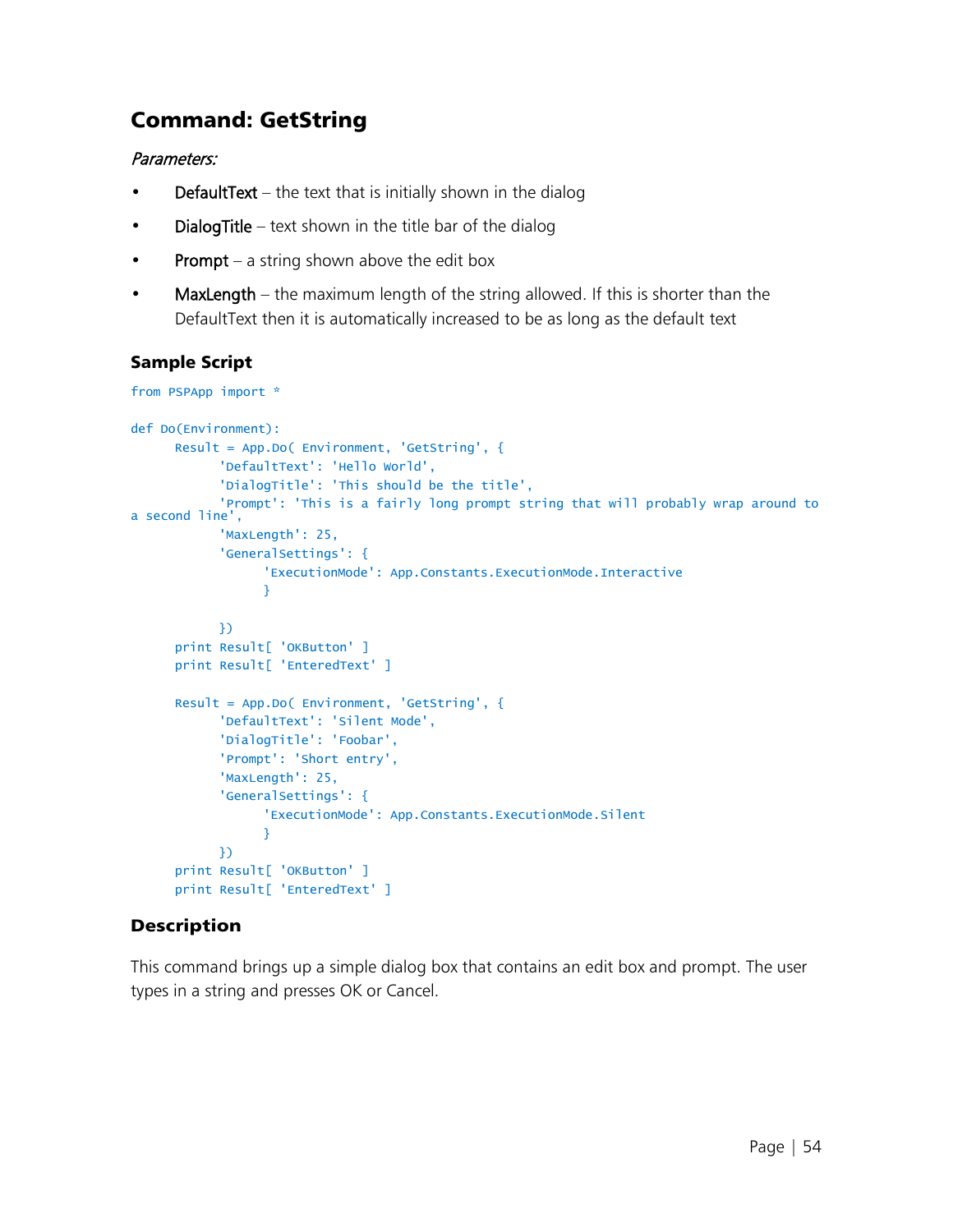| This is a fairly long prompt string that will probably<br>wrap around to a second line |        |  |
|----------------------------------------------------------------------------------------|--------|--|
| Hello World                                                                            |        |  |
|                                                                                        |        |  |
| ОК                                                                                     | Cancel |  |



The return is a dictionary containing two keys:

- OKButton True if the OK button was pressed
- **EnteredText** the text entered by the user. If the user pressed cancel then the input text will be returned unchanged.

If the execution mode is set to silent then the dialog is suppressed and the default string is returned unchanged.

### <span id="page-57-0"></span>Command: GetNumber

#### Parameters:

- **DefaultValue** the initial value in the numeric edit control (between  $-1,000,000$  and 1,000,000, default 1)
- MinValue the minimum value allowed (between –1,000,000 and 1,000,000, default 0)
- MaxValue the maximum value allowed (between –1,000,000 and 1,000,000, default 100)
- DialogTitle text shown in the title bar of the dialog (default is "Enter a Number")
- Prompt text shown above the numeric edit control (default is "Number:")
- GetInteger boolean, true if input is limited to integers. (defaults to true)
- LogarithmicSlider boolean, true if the popout slider should use a logarithmic scale. (defaults to false)

```
from PSPApp import *
def Do(Environment):
     Result = App.Do( Environment, 'GetNumber', {
```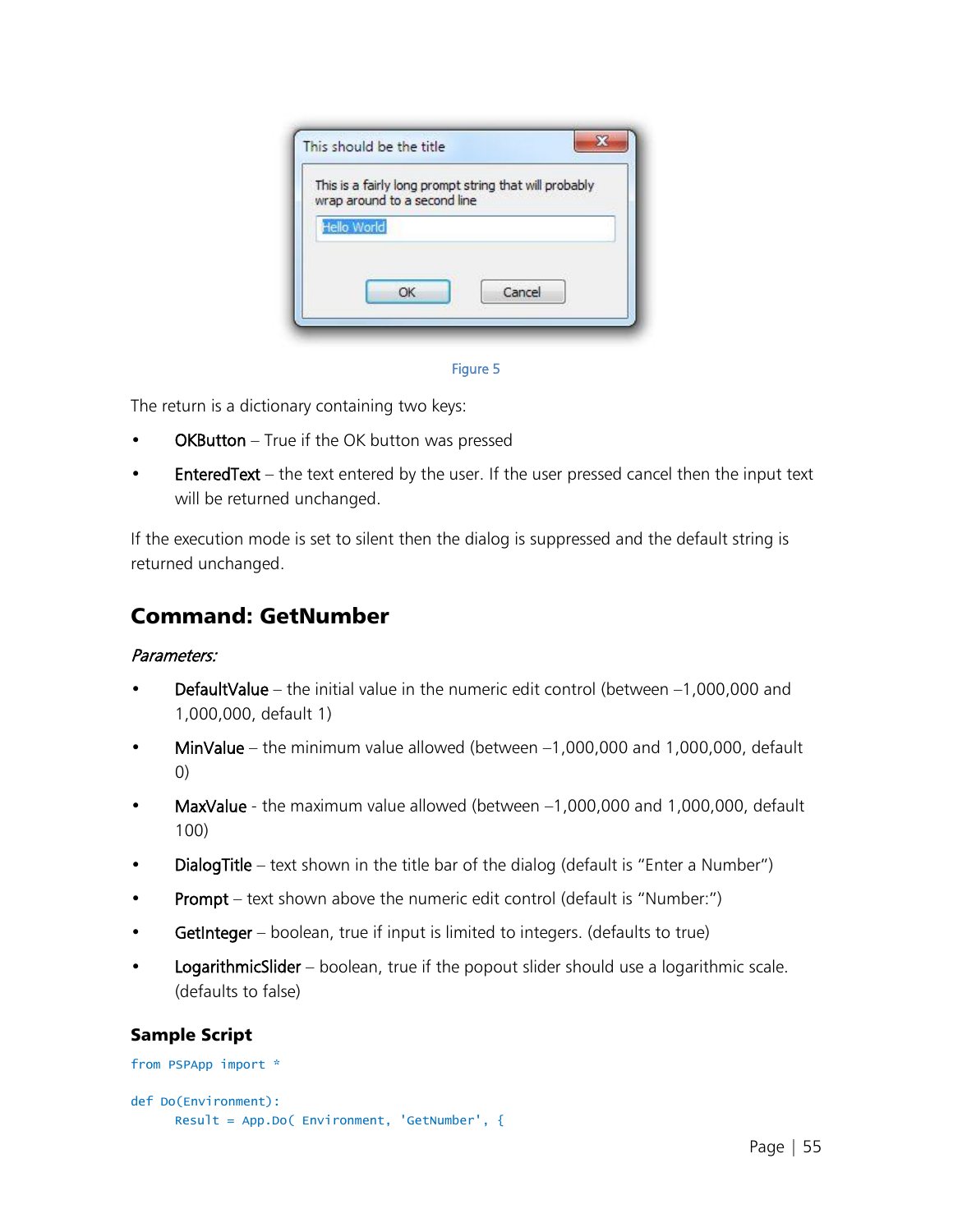```
'DefaultValue': 25.3,
            'MinValue': 1,
            'MaxValue': 202,
            'DialogTitle': 'GetNumber - foobar',
            'Prompt': 'Prompt from script',
            'GeneralSettings': {
                  'ExecutionMode': App.Constants.ExecutionMode.Interactive
                 }
           })
      print Result[ 'OKButton' ]
      print Result[ 'EnteredNumber' ]
      Result = App.Do( Environment, 'GetNumber', {
            'DefaultValue': 2318,
           'MinValue': 100,
           'MaxValue': 125000,
            'DialogTitle': 'Get a large number',
            'GetInteger': True,
            'LogarithmicSlider': True,
            'Prompt': 'Enter a floating point number that has no bearing on absolutely 
anything',
            'GeneralSettings': {
                  'ExecutionMode': App.Constants.ExecutionMode.Interactive
                 }
           })
      print Result[ 'OKButton' ]
      print Result[ 'EnteredNumber' ]
```
This displays a dialog box containing a numeric edit control and a user defined prompt:

| Prompt from script |           |        |  |
|--------------------|-----------|--------|--|
| Value:             | 25        |        |  |
|                    | <b>OK</b> | Cancel |  |

#### Figure 6

Like the GetString command, it returns a dictionary that contains the returned number and which button was pressed. This does some sanity checking on parameters – if min is greater than max the two parameters are inverted. Logarithmic sliders are automatically turned off if either min or max is less than zero.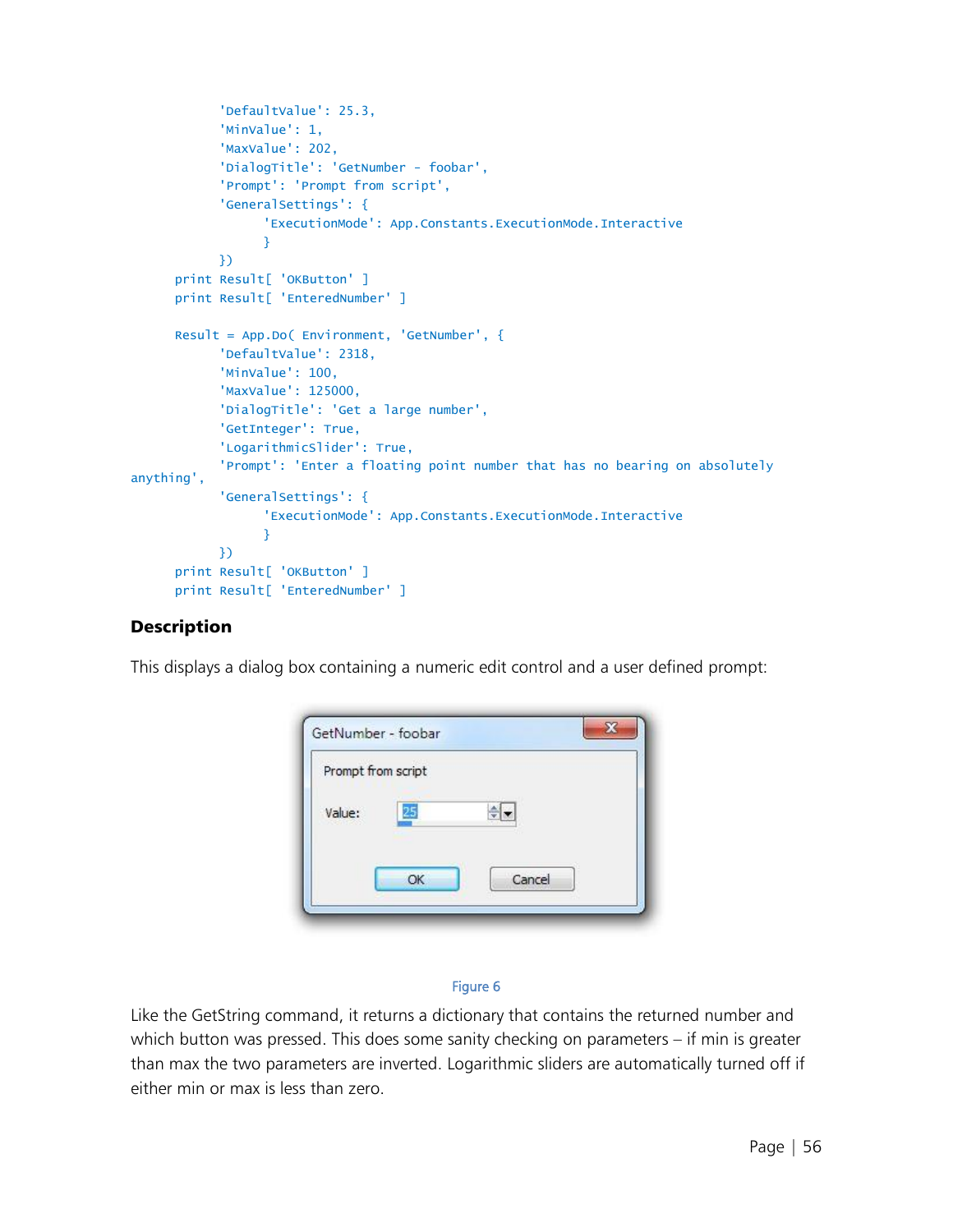### <span id="page-59-0"></span>Command: ScriptWndAutoShow

#### Parameters:

• Enable – a boolean value. True to enable auto show, false to disable it.

#### Sample Script

```
Result = App.Do( Environment, 'ScriptWndAutoShow',
     { 'Enable': True } )
print 'Script window auto show enabled, previous value was ', Result
```
#### Description

By default the script output window turns on its visibility whenever any data is written to sys.stderr. The assumption is that script errors are something that the user needs to know about, so displaying the window is a good thing. However, there are cases where errors are expected and handled normally. In these cases it is desirable to disable the auto show capability.

The parameter is a boolean that controls whether auto show is on or off. The return of the command is the previous state of the flag.

### <span id="page-59-1"></span>Command: ScriptWndClear

#### Parameters: None

#### Sample Script

```
App.Do( Environment, 'ScriptWndClear' )
```
#### Description

This command simply clears the script output window. There are no parameters.

# <span id="page-59-2"></span>Command: DumpScriptOutputPalette

#### Parameters:

- **OutputFile** the file where the contents of the script output window is written
- **OverwriteFile** if true and the output file exists, the output file will be overwritten; if false and the file exists, the output file will be appended to

```
App.Do( Environment, 'DumpScriptOutputPalette', {
      'OutputFile': 'c:\\SOPDump.txt',
      'OverwriteFile': False
     })
```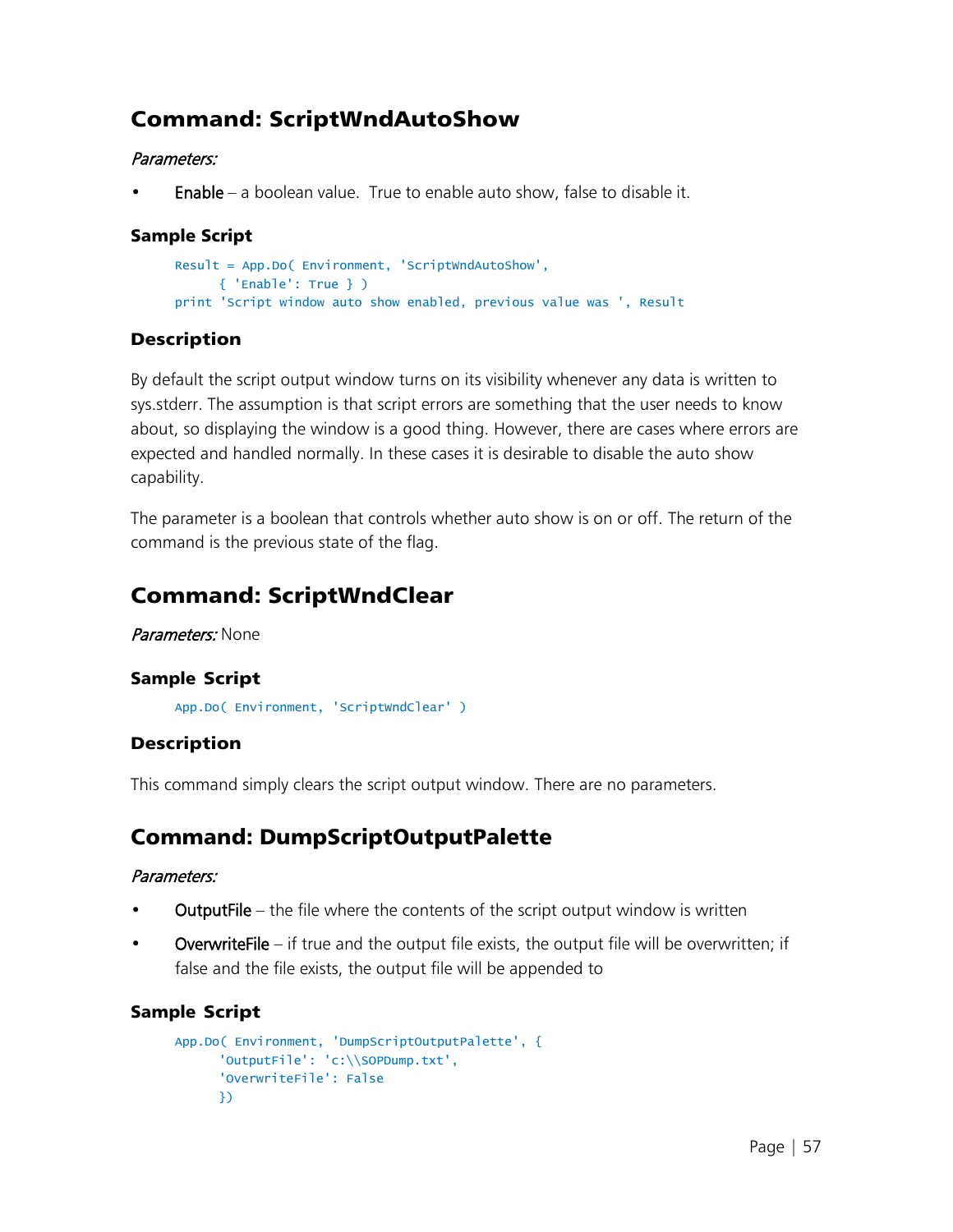This command saves the current contents of the Script Output palette to a text file. There are no parameters.

### <span id="page-60-0"></span>Command: ScrollScriptOutputPaletteToEnd

Parameters: None

#### Sample Script

App.Do( Environment, 'ScrollScriptOutputPaletteToEnd')

#### **Description**

This command can be used when you want to ensure that the last line of the Script Output palette is visible. There are no parameters.

### <span id="page-60-1"></span>Command: SelectDocument

#### Parameters:

SelectedImage – The relative index of the document to select, or zero to select the currently active document.

The index of the document is relative to the current target document in opening sequence. For example: Say you opened four documents in the following order: "Doc A", "Doc B", "Doc C", and "Doc D". Now let's say "Doc C" was active when you executed a script. "Doc C" would be the current target document for the script. To set "Doc A" to be the target you would set the parameter to –2. Setting the parameter to 1 would set "Doc D" as the target. Note: this index is relative to the scripts current target document. The following flow shows this using the documents opened in the example above:

> Script started with "Doc C" active. So "Doc C" is the script's target document. "SelectDocument" called with a parameter of -2. "Doc A" becomes the target. "SelectDocument" called with a parameter of 3. "Doc D" becomes the target. "SelectDocument" called with a parameter of -2. "Doc B" becomes the target. "SelectDocument" called with a parameter of 1. "Doc C" becomes the target.

• Strict – Boolean value of True / False. If set to true and the requested document can't be found an error will be returned stopping the script. If set to false and the requested document cannot be found then the script's target document will remain unchanged, no error will reported, and the script will continue to execute.

```
# Set the currently active document to be the script new target document
App.Do( Environment, 'SelectDocument', {
     'SelectedImage': 0,
```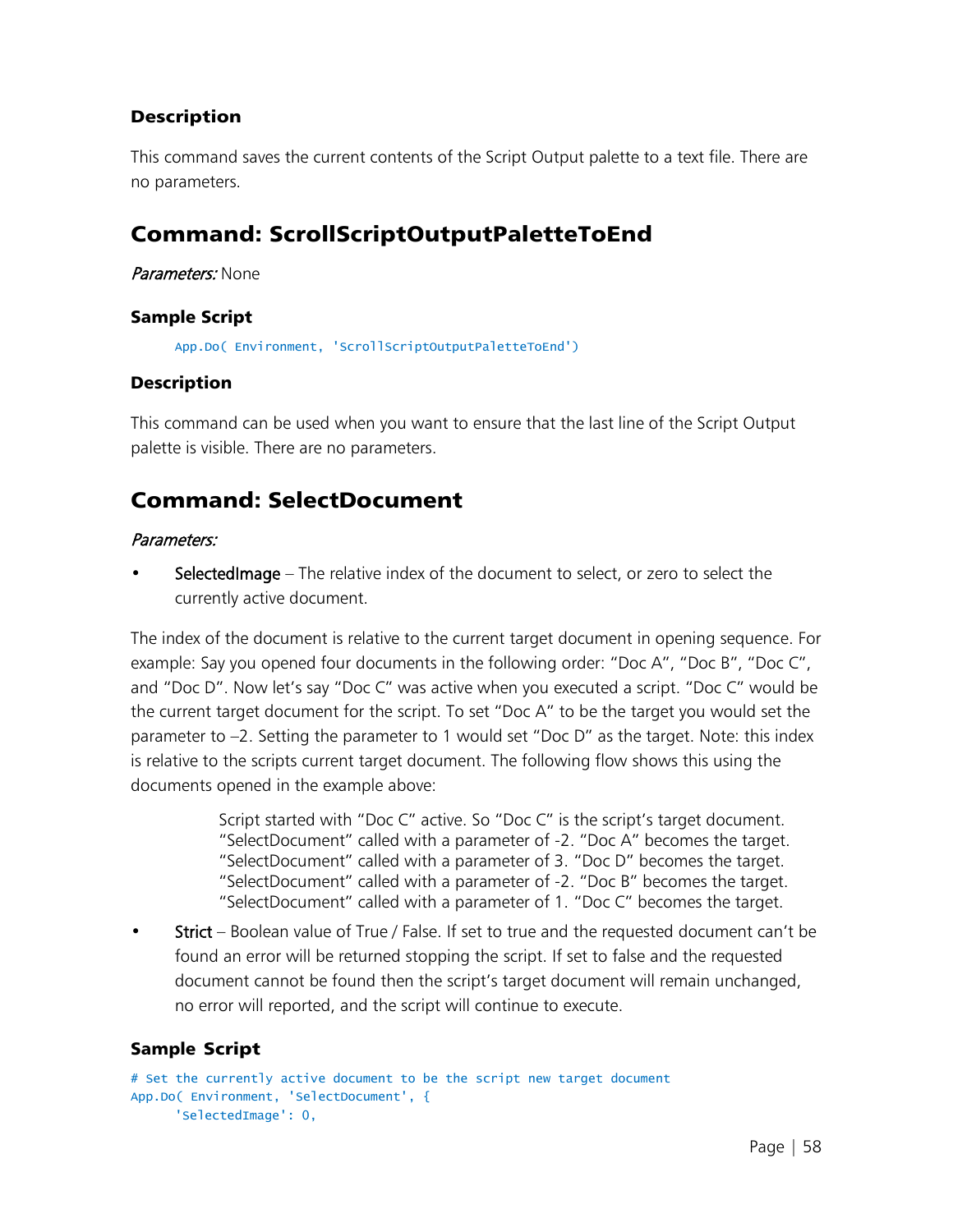```
'Strict': False } )
# Set the document opened after the current target document to be the
# new target document
App.Do( Environment, 'SelectDocument', {
     'SelectedImage': 1,
     'Strict': False } )
```
This command will select a new document for the script to operate on. Whatever document was active (had focus) when a script is executed, becomes the "target" document for the script. Any commands that are executed in the script are applied to the script's target document. A script can change its target document by using the "SelectDocument" command.

#### Active document vs. Target document

The active document is the document that is active or currently has input focus. The target document is the same as the active document at the moment the script is executed. Once the script is running the active and target documents can be different. For example: If the user has two documents opened and executes a script on the 1st document, and then clicks on the 2nd document, the script will continue to operate on the 1st document. "SelectDocument" can also be used to select the currently active document as the script's target document by passing a 0 for the "SelectedImage" parameter.

When a script is used in a batch processing, only the image being processed is accessible, so this command will not succeed in selecting any other document.

# <span id="page-61-0"></span>Command: SelectTool

#### Parameters:

Tool – the name of the tool to select. The return value is the name of the tool that was previously selected.

```
def Do(Environment):
     ListOfTools = ['Airbrush','ArtEraserTool','AutoSelection','BackgroundEraser','Burn',
            'ChalkTool','ChangeToTarget','CloneBrush', 'ColorChanger','ColoredPencilTool',
            'ColorReplacer','CrayonTool','Crop','Dodge','EllipseTool',
            'EmbossTool', 'Eraser','Eyedropper','Fill','FreehandSelection',
            'Hue','LightenDarken','MagicWand','Makeover','MarkerTool',
           'MeshWarping','Mover','OilBrushTool','PaintBrush','PaletteKnifeTool',
            'Pan','PatternFill','PastelTool','PenTool','PerspectiveTransform',
            'Pick','PictureTube','PresetShapes','PushBrush', 'RectangleTool',
           'Redeye','Saturation','ScratchRemover','Selection', 'SharpenBrush',
            'SmartSelection','SmearTool','SmudgeBrush','SoftenBrush','Straighten',
            'SymmetricShapeTool','TextEx', 'WarpingBrush', 'WatercolorBrushTool','Zoom']
```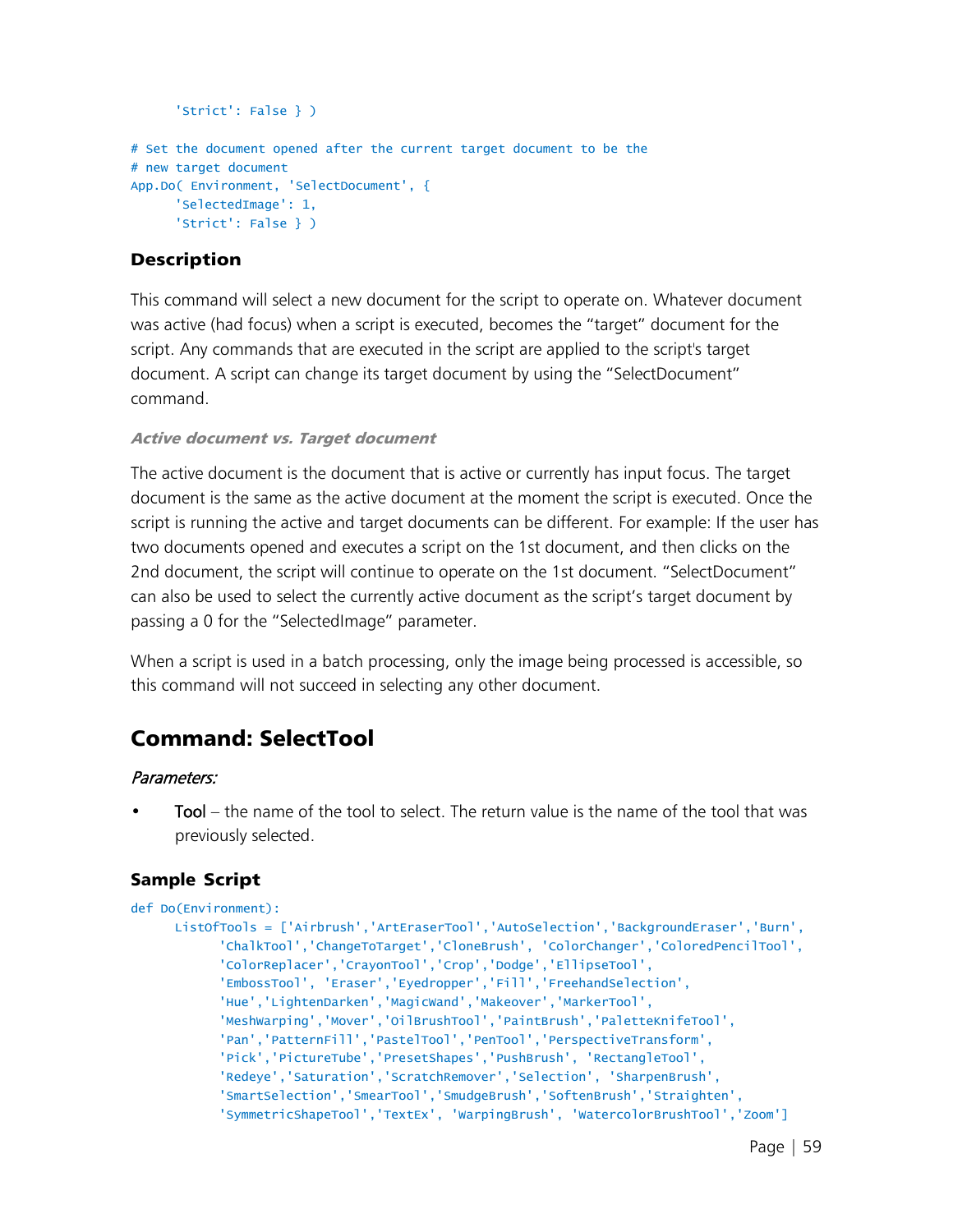```
for Tool in ListOfTools:
try:
     LastTool = App.Do( Environment, 'SelectTool', { 'Tool': Tool } )
     print 'Tool was %s, just selected %s' % ( LastTool, Tool )
except:
     print 'Error selecting tool %s, presumably IsValid failed' % ( Tool )
CurrentTool = App.Do( Environment, 'SelectTool', { 'Tool': '' } )
print 'The current tool is ', CurrentTool
print '----------------------------'
```
This command allows a script to change the active tool. Tool changes are not recorded, but for blueprints, GUI automation, or tutorial purposes, it is desirable to allow setting a tool via script.

The return value is the name of the tool active before the command was executed. This name can be used to restore the active tool via another call to SelectTool. (Though calling SelectPreviousTool does the same thing without having to track it manually).

If the tool name passed in is blank, the current tool is returned without selecting a new one.

### <span id="page-62-0"></span>Command: SelectPreviousTool

Parameters: None

### Sample Script

```
NewTool = App.Do( Environment, 'SelectPreviousTool' )
print 'After previous tool, tool is %s' % (NewTool)
```
### Description

This command selects the previous tool in the history list. It is valid only when a document is open and there is a previous tool to select. It returns the name of the tool that was active before the command was executed.

Next tool/previous tool act like undo redo on tool selects. PaintShop Pro stores the ID of the last 100 tools used in a FIFO list. You can move forward and backwards through the list until such time as you select a new tool by means of something other than previous/next. At that point any tools forward in history (i.e. redo) are purged.

As an example, suppose you select tools A, B, C, D, E, F through the GUI. You then press previous tool three times, stepping backwards through E and D, to C. Your history list is still ABCDEF, but the current location is C. Stepping forward takes you to D. If you manually select tool G, everything forward of D is discarded from the history list, so the history is now ABCDG. Selecting previous tool will take you to D, but E and F have been removed.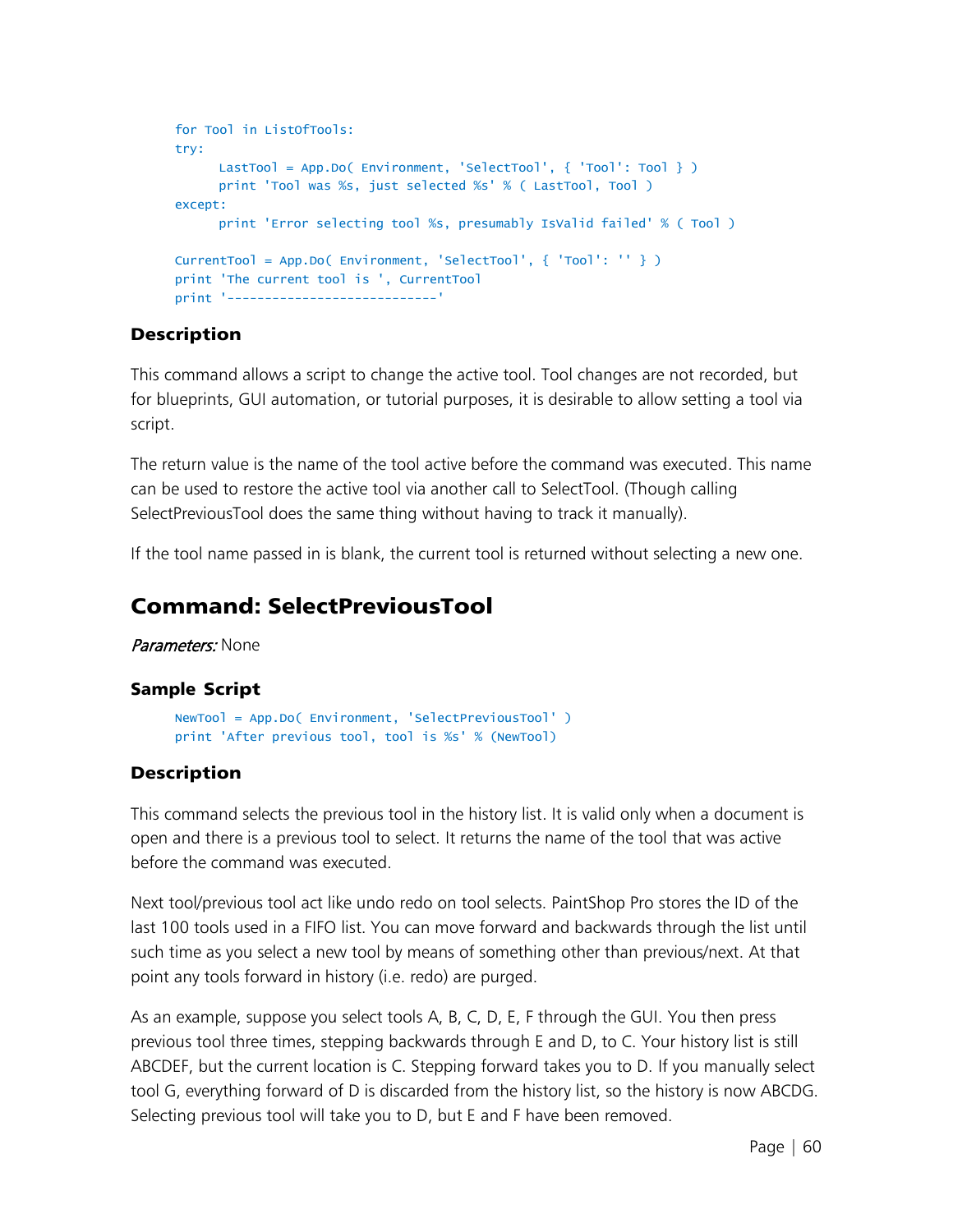This command is not normally present on the menus but can be customized in. If on a menu it will display the name of the tool to be selected as part of its menu text when enabled.

### <span id="page-63-0"></span>Command: SelectNextTool

Parameters: None

#### Sample Script

```
NewTool = App.Do( Environment, 'SelectNextTool' )
print 'After Next tool, tool is %s' % (NewTool)
```
#### **Description**

This command selects the next tool in the history list. It is valid only after a call to SelectPreviousTool and before any other select tool operations. It returns the name of the new tool that is selected.

See the description of SelectPreviousTool for more details.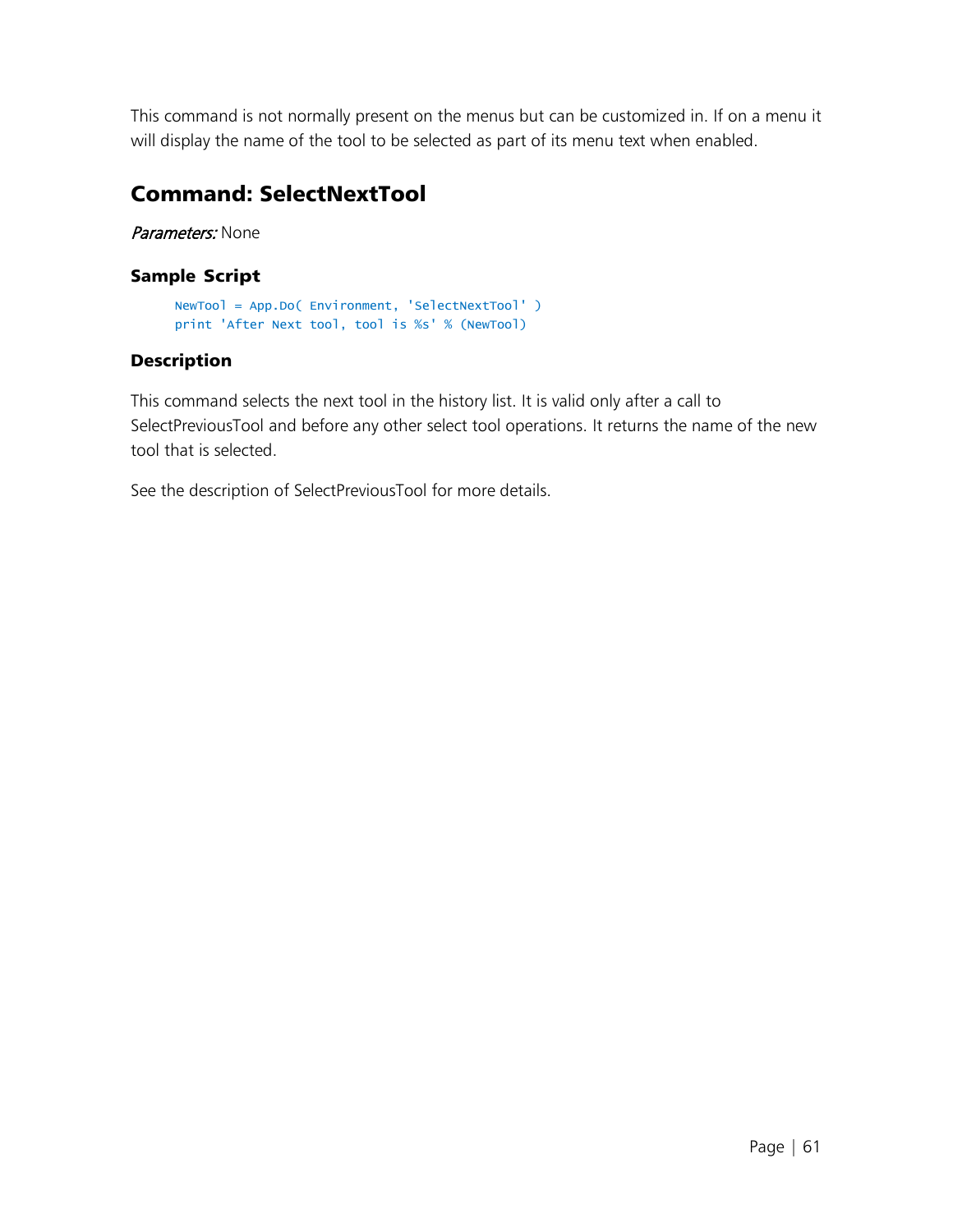# <span id="page-64-0"></span>Appendix A: Sample Scripts

Sample scripts accompany the Scripting Guide.

The following table describes the sample scripts that are available. The scripts range in complexity—from simple scripts that exercise a particular command to complex scripts that are very specialized. Some sample scripts can be used as they are; other sample scripts use hardcoded directory strings that need to be customized for your system.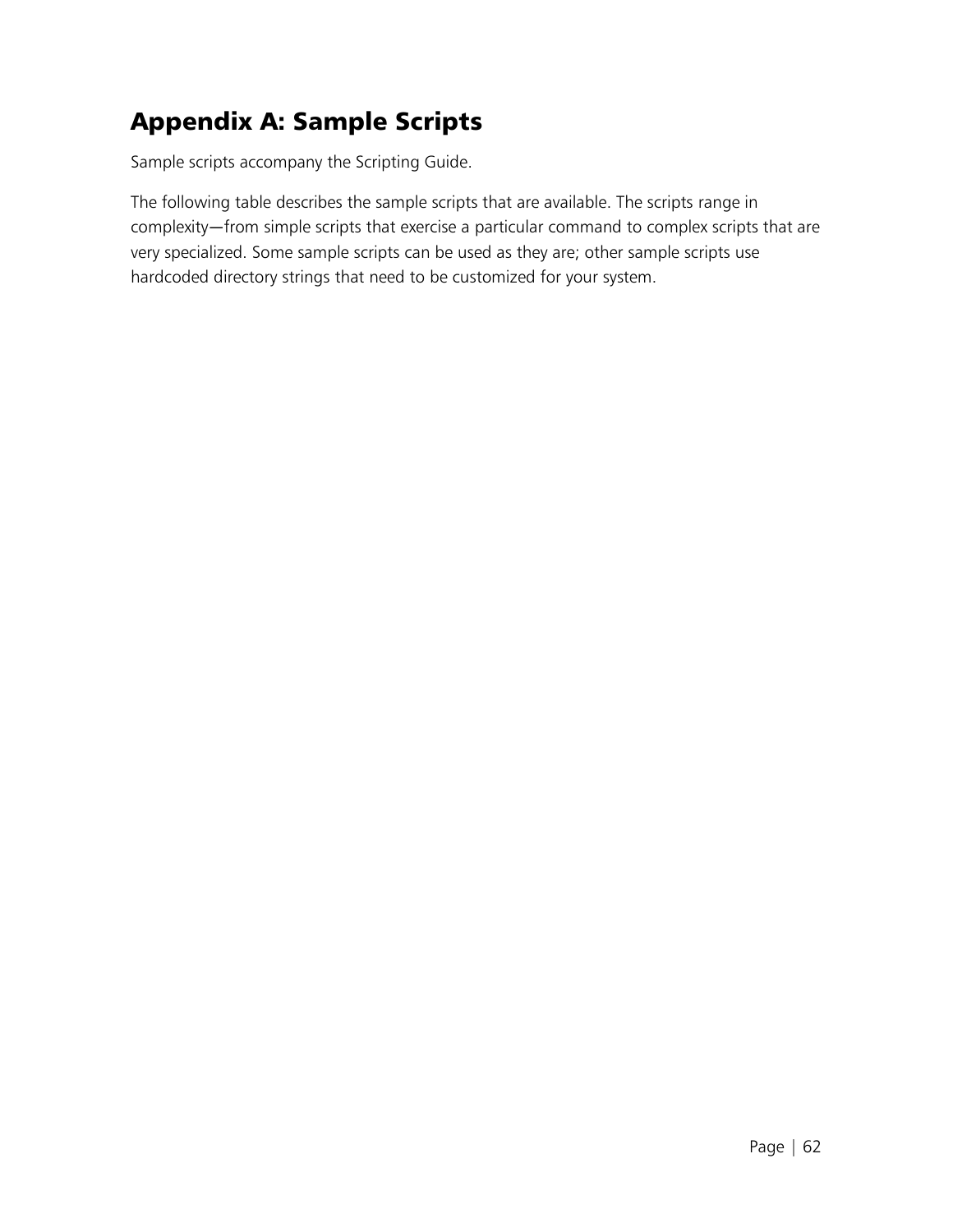| Sample script              | Description                                                                                                                                                                                                                                                                                                                              |
|----------------------------|------------------------------------------------------------------------------------------------------------------------------------------------------------------------------------------------------------------------------------------------------------------------------------------------------------------------------------------|
| AddBordersAndSelect        | This script executes an AddBorders<br>command and then selects the borders. It<br>does this by using GetCommandInfo to<br>retrieve the last used parameters of the<br>AddBorders command, and uses those as<br>input to the selection command.                                                                                           |
| DumpEXIFInfo               | This script uses the ReturnImageInfo<br>command to send all of the EXIF data to<br>the script output window.                                                                                                                                                                                                                             |
| <b>ExploreConstants</b>    | This is a Tk dialog that permits you to<br>browse the collection of constants defined<br>by PaintShop Pro. It is not a sample so<br>much as a utility to assist with writing<br>scripts.                                                                                                                                                 |
| NameThoseLayers            | This script iterates the layers in the open<br>image and prompts for a new name for<br>each one. It illustrates how to iterate layers,<br>and access layer property data.                                                                                                                                                                |
| PrepForStitching           | This script arranges the currently open<br>images edge to edge on a new document.<br>It is useful as the first step in stitching<br>multiple images together. As a sample it<br>shows how to work on multiple documents.                                                                                                                 |
| ProcessDirectory           | This is a utility script that processes all<br>images in a directory tree you define. The<br>directory name and search pattern are<br>defined in the script, and must be modified<br>to fit your local system. It then calls a<br>ProcessFile function for each file it opens;<br>this needs to be overridden to do<br>something useful. |
| <b>TestGetMaterial</b>     | Sample script that illustrates how to use the<br>GetMaterial command to access the<br>foreground/background colors set on the<br>material palette.                                                                                                                                                                                       |
| TestGetRasterSelectionRect | Sample script that illustrates use of the<br>GetRasterselectionRect command to query<br>for information about the selection                                                                                                                                                                                                              |